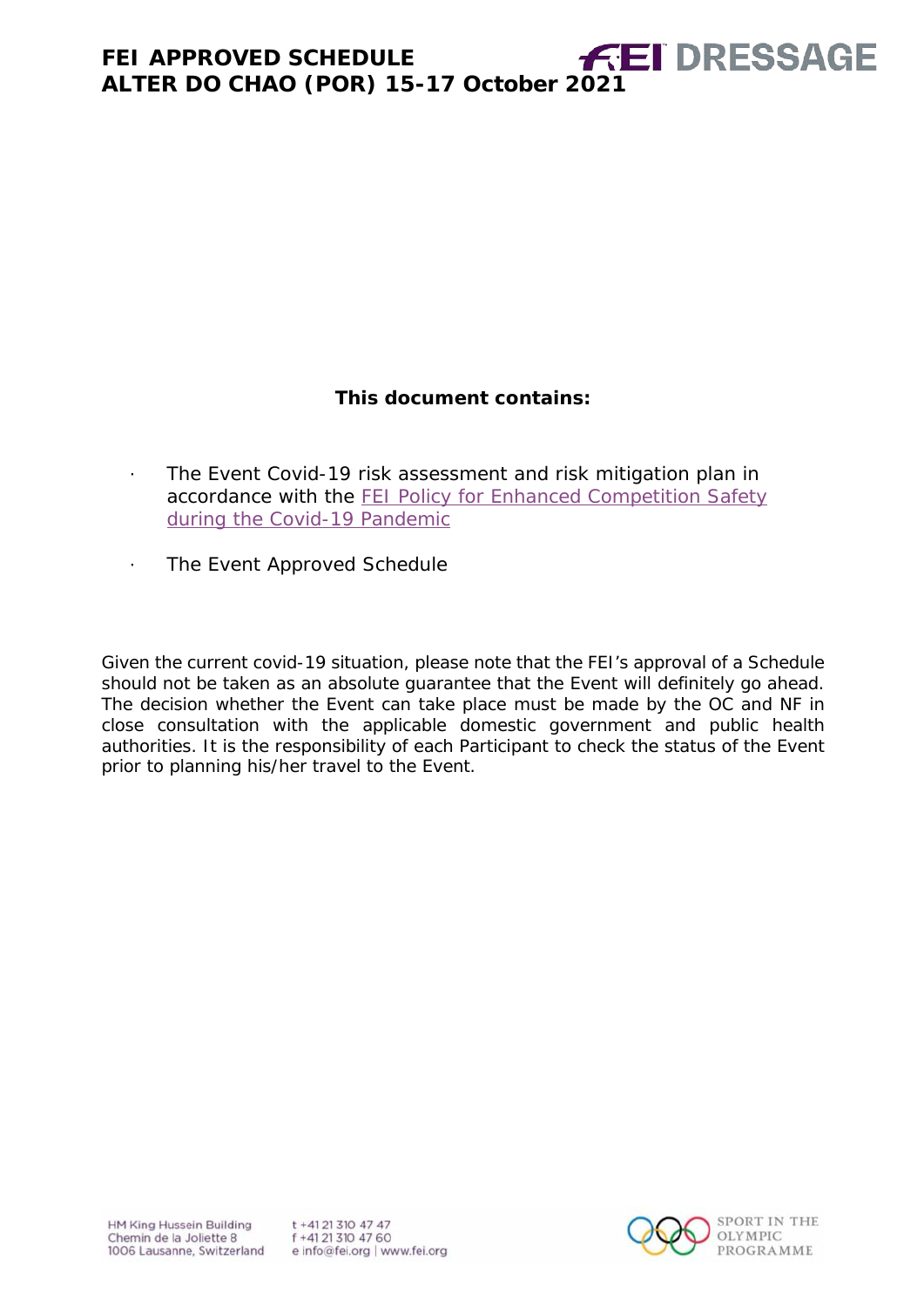## **Risk assessment for COVID-19: Addendum for sporting events.**

| Additional risk of COVID-19 to the<br>sporting event                                                                                                                                                                                                                                                                                                                  | Yes (1)/No (0) | <b>Score</b> |
|-----------------------------------------------------------------------------------------------------------------------------------------------------------------------------------------------------------------------------------------------------------------------------------------------------------------------------------------------------------------------|----------------|--------------|
| Will the event be held in a country that<br>has documented active local transmission<br>of COVID-19 (community spread)?                                                                                                                                                                                                                                               | 1              | $\mathbf{1}$ |
| Will the event be held in a single venue or<br>multiple venues/cities/countries?<br>(single venue = $0$ ; multiple venues = 1)                                                                                                                                                                                                                                        | 0              | 0            |
| Will the event include international<br>participants (athletes and spectators)<br>from countries that have documented<br>active local transmission of COVID-19<br>(community spread)? (NB: if the Events<br>does not involve spectators, please clarify this<br>in the comments to the questions in relation<br>to spectators in the "Mitigation Checklist"<br>sheet) | 1              | 1            |
| Will the event include a significant<br>number of participants (athletes or<br>spectators) at higher risk of severe<br>COVID-19 disease (e.g., people over 65<br>years of age or people with underlying<br>health conditions)?                                                                                                                                        | 0              | $\Omega$     |
| Will the event include sports that are<br>considered at higher risk of spread for<br>COVID-19 (eg, contact sports)?                                                                                                                                                                                                                                                   | 0              | $\Omega$     |
| Will the event be held indoors?<br>$(Yes = 1; No = 0)$                                                                                                                                                                                                                                                                                                                | 0              | 0            |
| <b>Total COVID-19 risk score</b>                                                                                                                                                                                                                                                                                                                                      |                | 2            |

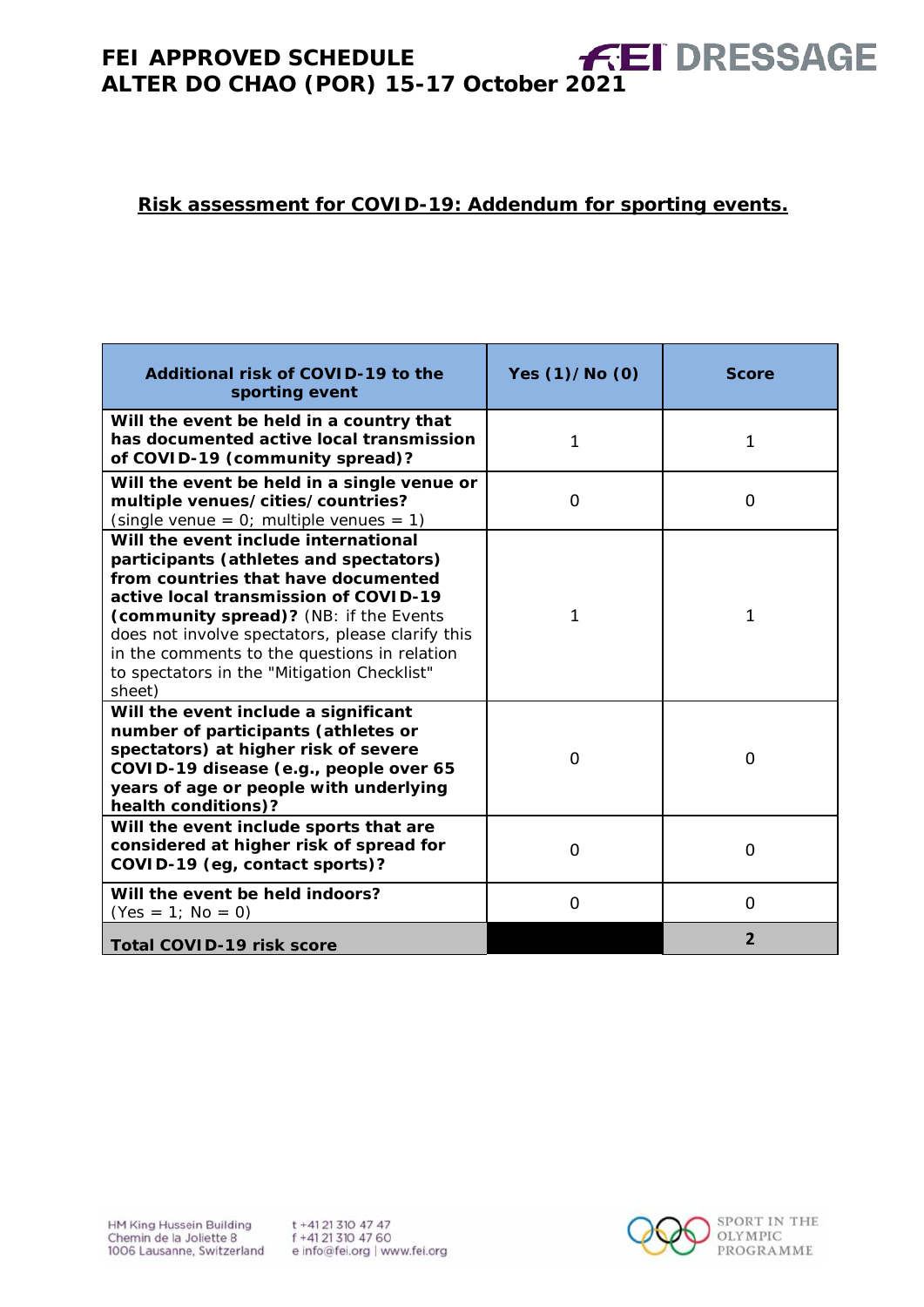#### **Mitigation Checklist.**

| <b>Topic</b>                                                                                                 | Key consideration                                                                                                                                                                                                                                                                                                                                                        | <b>Score</b><br>Yes/Completed<br>$(2)$ , Maybe/In<br>progress (1),<br>No/Not<br>considered (0) | Weighting | <b>Total</b><br>score | <b>Comments</b> |
|--------------------------------------------------------------------------------------------------------------|--------------------------------------------------------------------------------------------------------------------------------------------------------------------------------------------------------------------------------------------------------------------------------------------------------------------------------------------------------------------------|------------------------------------------------------------------------------------------------|-----------|-----------------------|-----------------|
| Understanding<br>of the<br>overview of<br>the current<br>COVID-19<br>situation by<br>the event<br>organizers | Have the relevant OC and responsible staff<br>been informed about the latest available<br>guidance on the COVID-19 outbreak<br>(official web resources available from WHO,<br>CDC, ECDC, UN, local public health<br>authorities)? And are the OC and staff<br>concerned committed to following the<br>available guidance?                                                | $\overline{2}$                                                                                 |           | $\overline{2}$        |                 |
|                                                                                                              | Is the OC aware of global and local daily<br>situation reports as provided by WHO or local<br>public health authorities?                                                                                                                                                                                                                                                 | $\mathbf{2}$                                                                                   | 1         | 2                     |                 |
|                                                                                                              | Do the OC and responsible staff understand<br>the risks and transmission routes of COVID-<br>19, the steps that Event attendees can take<br>to limit spread, the recognized best practices<br>(including respiratory etiquette, hand<br>hygiene, physical distancing, etc.), and the<br>travel restrictions adopted by different<br>countries that may affect the Event? | $\overline{2}$                                                                                 | 1         | $\overline{2}$        |                 |
| Event<br>emergency<br>preparedness                                                                           | Has a contingency medical response plan<br>for COVID-19 been developed for the<br>Event?                                                                                                                                                                                                                                                                                 |                                                                                                | 3         | 3                     |                 |

HM King Hussein Building Chemin de la Joliette 8 1006 Lausanne, Switzerland t +41 21 310 47 47 f +41 21 310 47 60 e info@fei.org | www.fei.org

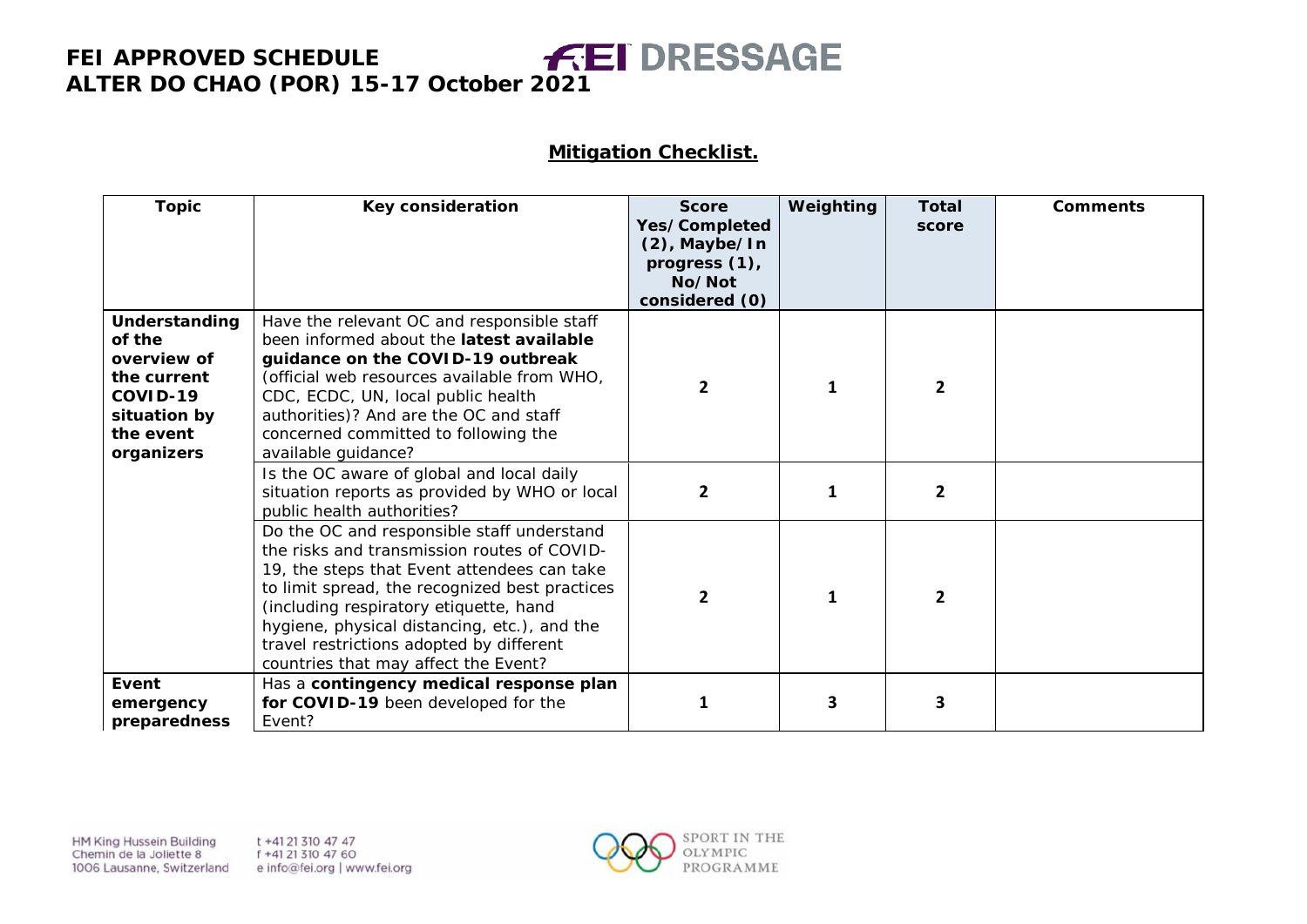| and response<br>plans | Does the contingency medical response plan<br>include information about how attendees<br>should interact with the host country<br>healthcare system (e.g. hotline/helpline<br>telephone number, medical teams and first-<br>aid points for the Event, local health care<br>system)? | $\overline{2}$ | $\overline{\mathbf{3}}$ | 6              |  |
|-----------------------|-------------------------------------------------------------------------------------------------------------------------------------------------------------------------------------------------------------------------------------------------------------------------------------|----------------|-------------------------|----------------|--|
|                       | Is there an Emergency COVID-19<br>Outbreak Response Coordinator/Team in<br>the OC or other structure for the Event with<br>defined roles and responsibilities,<br>coordinating the health preparedness and<br>response planning for the outbreak?                                   | 1              | $\overline{2}$          | $\overline{2}$ |  |
|                       | Has the host country or OC requested<br>support from WHO and/or local public<br>health authorities?                                                                                                                                                                                 | $\overline{2}$ | 3                       | 6              |  |
|                       | Has the OC acquired the following supplies to help reduce the risk of transmission of COVID-19?<br>Personal protective equipment (e.g. masks,<br>gloves, gowns) for onsite medical personnel                                                                                        | $\overline{2}$ | $\overline{\mathbf{3}}$ | 6              |  |
|                       | Hand sanitizer and alcohol rubs/gels, tissues,<br>frequently replaced soap canisters and closed<br>bins for safe disposal of hygienic materials<br>(e.g. tissues, towels, sanitary products) in<br>washrooms and changing rooms                                                     | $\overline{2}$ | $\overline{\mathbf{3}}$ | 6              |  |
|                       | Hand sanitizers and alcohol rubs for all<br>entrances and throughout the venue                                                                                                                                                                                                      | $\overline{2}$ | 3                       | 6              |  |
|                       | If a person feels unwell/ shows symptoms of an acute respiratory infection during the Event:                                                                                                                                                                                        |                |                         |                |  |
|                       | Is there a procedure for athletes or<br>spectators to clearly identify whom to<br>contact and how to do so if they or other<br>Event participants feel unwell?                                                                                                                      | $\mathbf{2}$   | 3                       | 6              |  |

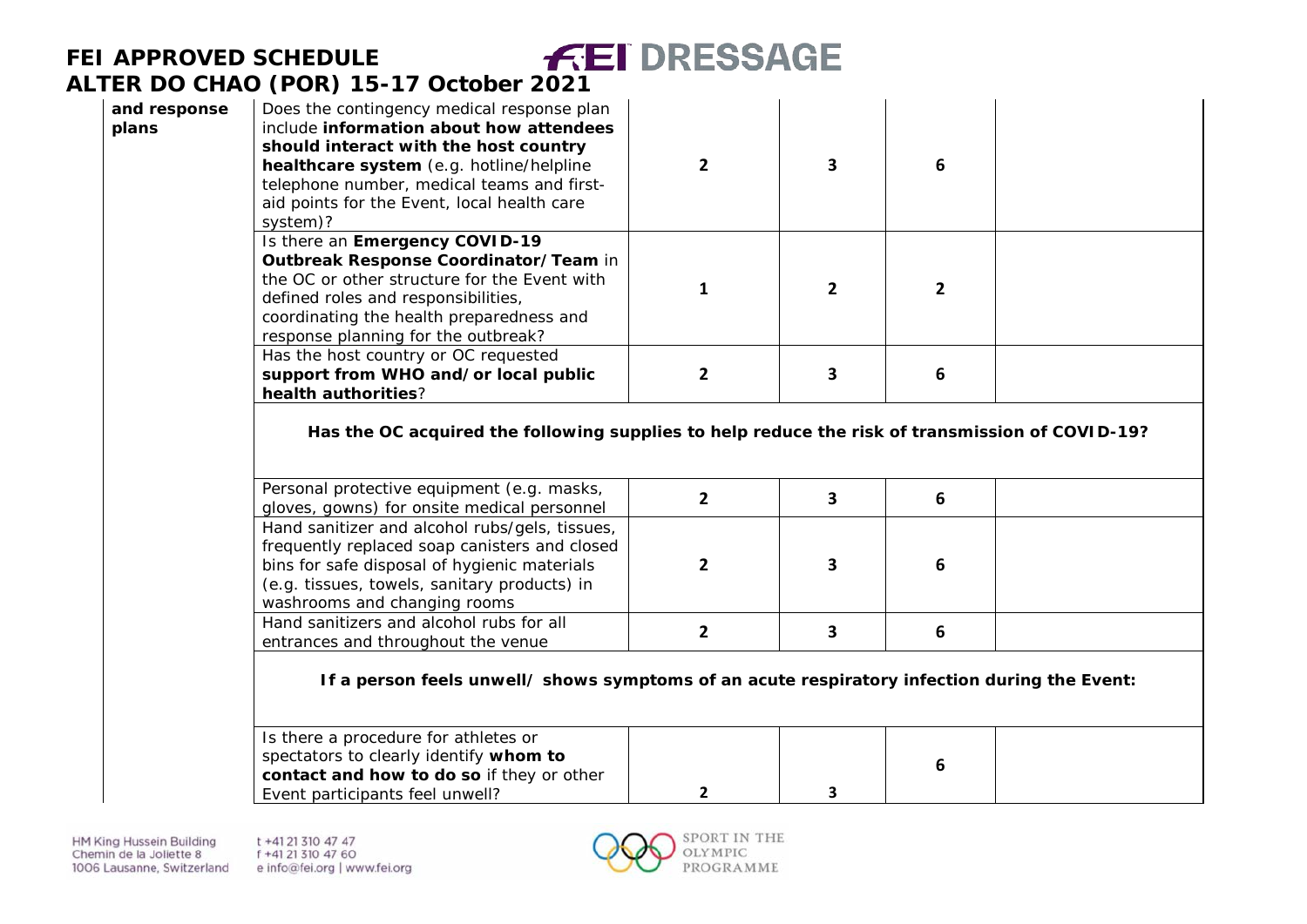| Is there a protocol on whom the OC should<br>contact in the host country to report<br>suspected cases and request testing and<br>epidemiological investigations?                                                                                                            | 1              | 3              | 3              |  |
|-----------------------------------------------------------------------------------------------------------------------------------------------------------------------------------------------------------------------------------------------------------------------------|----------------|----------------|----------------|--|
| Are first-aid services or other medical<br>services in-place and equipped to support<br>patients with respiratory symptoms?                                                                                                                                                 | $\overline{2}$ | $\overline{2}$ | $\overline{4}$ |  |
| Are there isolation rooms or mobile<br>isolation units available onsite?                                                                                                                                                                                                    | $\overline{2}$ | $\overline{2}$ | 4              |  |
| Are there any designated medical<br>facilities that manage patients with COVID-<br>19 infection in the host country?                                                                                                                                                        | 2              | $\overline{2}$ | 4              |  |
| Are there transportation services with<br>trained medical professionals available to<br>transport critically ill patients with severe<br>acute respiratory infections to a hospital or<br>to evacuate them from the host country, if<br>necessary?                          | $\overline{2}$ | 2              | 4              |  |
| Has a cleaning schedule been developed to<br>ensure the venue is clean and hygienic -<br>wiping surfaces and any equipment regularly<br>with disinfectant is strongly recommended<br>(before, during and after the event and<br>between each round of competition)?         | $\overline{2}$ | 3              | 6              |  |
| Are there established screening measures,<br>including temperature checks in place for<br>participants at the point of entry, venues,<br>routes and on-site medical facilities (first-aid<br>points)? (Please specify in Comments what<br>these screening measures include) | 1              | 3              | 3              |  |
| Is the host country conducting COVID-19<br>laboratory diagnostic tests? (If Yes,<br>please specify in comments the type of<br>COVID-19 diagnostic test used)                                                                                                                | 2              | 3              | 6              |  |
| Does the host country have a national<br>public health emergency preparedness                                                                                                                                                                                               | $\mathbf{2}$   | 2              | 4              |  |

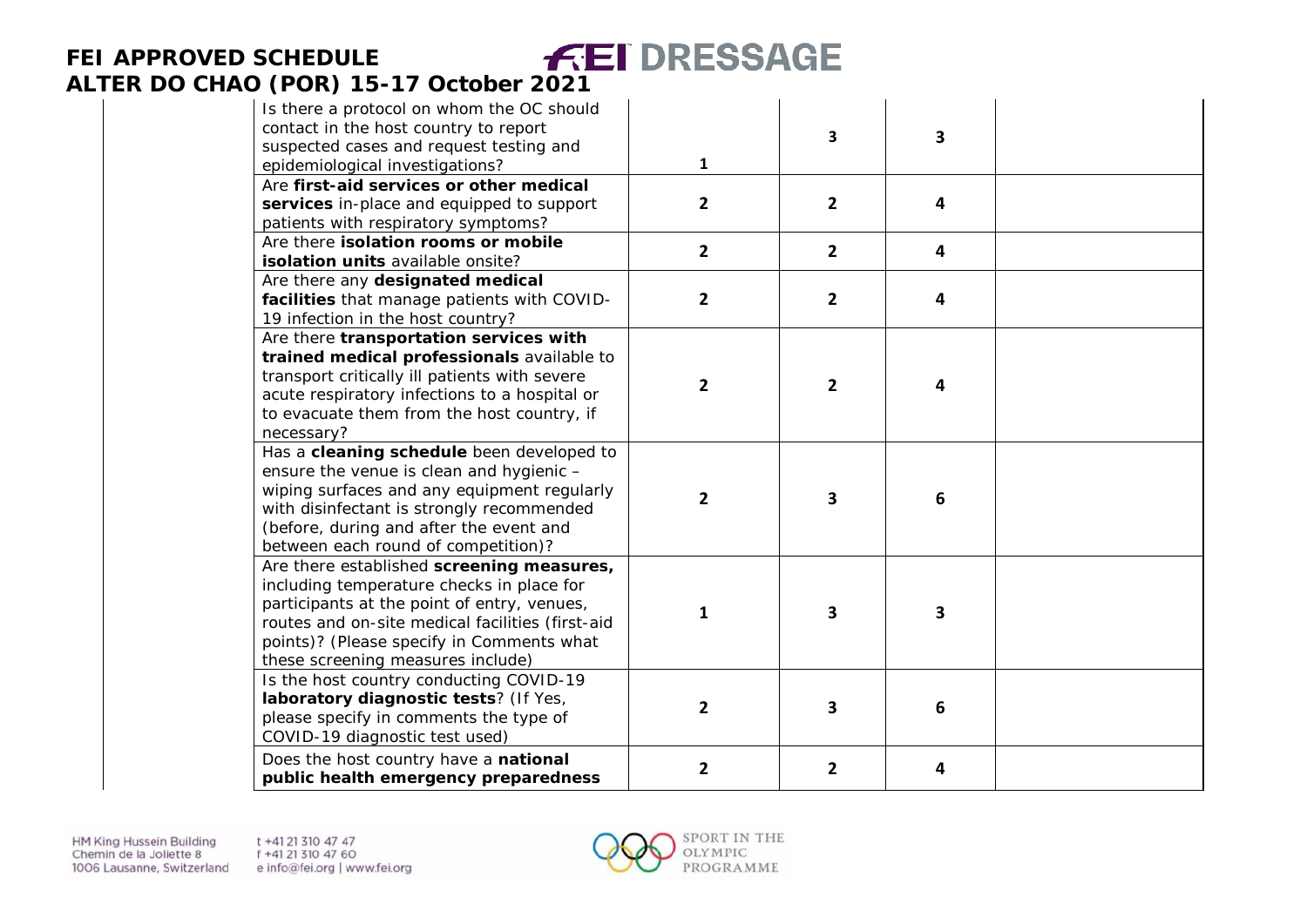|                                                   | and response plan that can address severe<br>respiratory diseases, including COVID-19?                                                                                                                                                                                                                                                                                                                    |                |              |             |  |
|---------------------------------------------------|-----------------------------------------------------------------------------------------------------------------------------------------------------------------------------------------------------------------------------------------------------------------------------------------------------------------------------------------------------------------------------------------------------------|----------------|--------------|-------------|--|
|                                                   | Is there a preliminary agreement by the<br>host country to provide care for any<br>COVID-19 cases connected with the Event?                                                                                                                                                                                                                                                                               | $\mathbf{1}$   | 3            | 3           |  |
|                                                   | If the Event is for a duration of 14 days or<br>longer, does the medical response plan for<br>the event include resources and protocols for<br>managing all public health interventions that<br>would be necessary and supporting the<br>national public health authorities if<br>participants are infected and become unwell<br>at the Event? (If the event is for less than 14<br>days, please score 0) | $\mathbf 0$    | 3            | $\mathbf 0$ |  |
|                                                   | If the Event is for less than 14 days, does<br>the medical response plan include protocols<br>for OCs to notify all participants of possible<br>exposure to COVID-19 if the OCs are made<br>aware of any suspected or confirmed cases<br>that attended the Event? (If the event is for<br>14 days or longer, please score 0)                                                                              | $\overline{2}$ | 3.           | 6           |  |
| <b>Stakeholder</b><br>and partner<br>coordination | Is there an established mechanism for<br>collaboration and coordination between the<br>health and security sectors, which is<br>considered as crucial?                                                                                                                                                                                                                                                    | $\mathbf 0$    | $\mathbf{2}$ | 0           |  |
|                                                   | Are there agreed, clear and easily<br>understood processes in place for reporting<br>to external multi-sectoral stakeholders<br>(including surveillance authorities, WHO,<br>CDC, ECDC, etc.) and disseminating risk<br>communication messages (Media)?                                                                                                                                                   | $\mathbf 0$    | $\mathbf{2}$ | 0           |  |
| <b>Command and</b><br>control                     | Is there a decision-making authority/body<br>and an agreed procedure to modify,<br>restrict, postpone or cancel the Event<br>related to the evolving COVID-19 outbreak?                                                                                                                                                                                                                                   | $\mathbf{2}$   | 3.           | 6           |  |

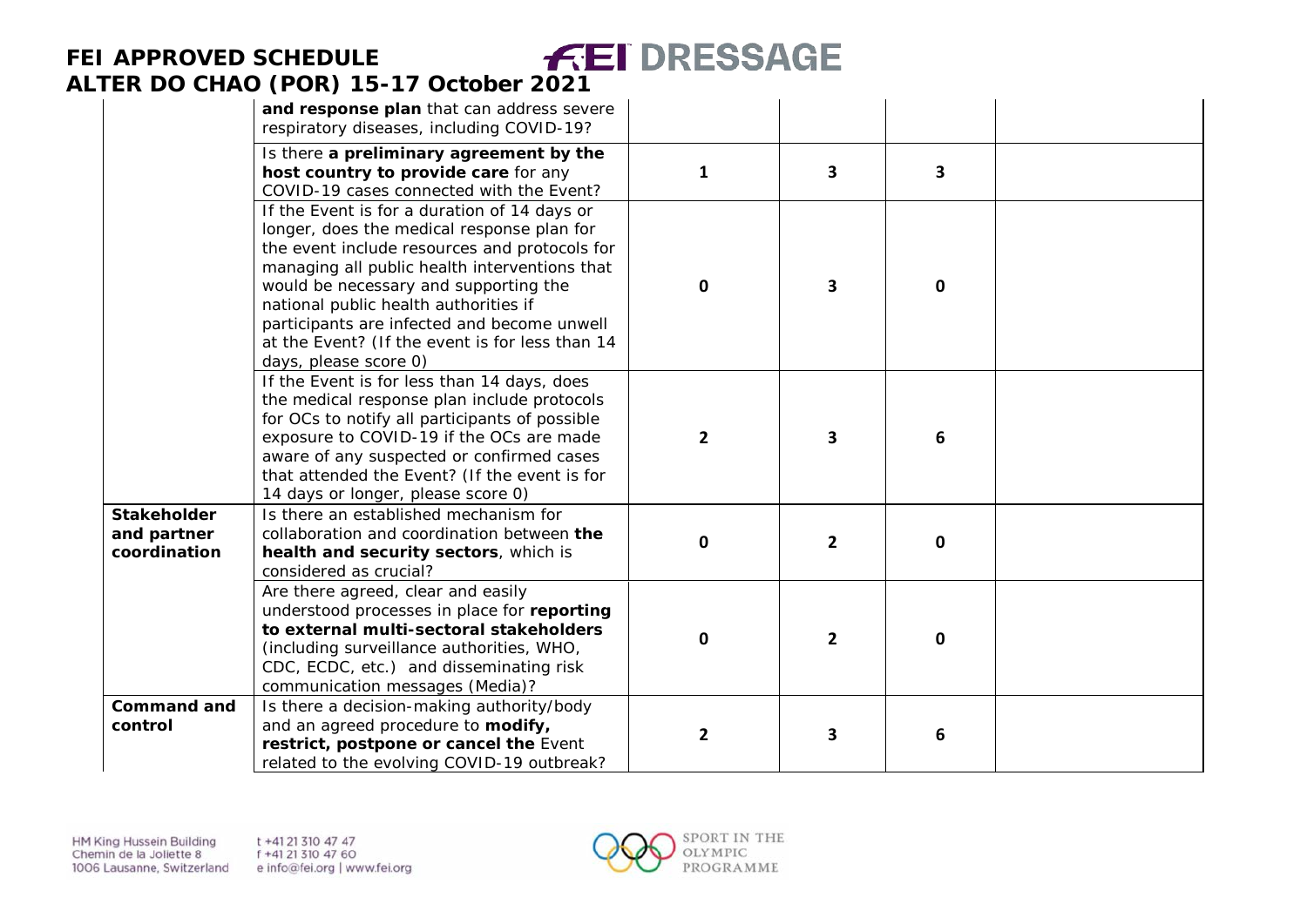#### **FEI DRESSAGE FEI APPROVED SCHEDULE ALTER DO CHAO (POR) 15 -17 October 2021**  $\mathcal{L}_{\rm{in}}$

|                              | Are there arrangements to activate a<br>strategic health operation centre if there<br>are suspected COVID-19 cases in connection<br>with the Event?<br>Have the OC and staff undergone training                                                                                                                                                                                                                       | $\overline{2}$ | $\overline{2}$ | 4            |  |
|------------------------------|-----------------------------------------------------------------------------------------------------------------------------------------------------------------------------------------------------------------------------------------------------------------------------------------------------------------------------------------------------------------------------------------------------------------------|----------------|----------------|--------------|--|
|                              | and exercises on personal safety procedures<br>and emergency mitigation measures<br>(including those specifically listed in this<br>checklist)?                                                                                                                                                                                                                                                                       | $\overline{2}$ | 3              | 6            |  |
| <b>Risk</b><br>communication | Is there a risk communication strategy<br>for the Event in regard to COVID-19?                                                                                                                                                                                                                                                                                                                                        | $\overline{2}$ | 3              | 6            |  |
|                              | Is there a designated person(s) to lead<br>media activities and tasked with managing<br>all external communications with national<br>and international government officials, the<br>general public, and the media? (If yes,<br>please identify the spokesperson in<br>comments)                                                                                                                                       | $\overline{2}$ | $\overline{2}$ | 4            |  |
|                              | Has there been monitoring of national and<br>international media and social media<br>established for rumours to be able to<br>counter them early? (Please explain in the<br>comments what protocols are in place for<br>counter messaging)                                                                                                                                                                            | 1              | $\overline{2}$ | $\mathbf{2}$ |  |
|                              | Has coordination been set up with major<br>official media channels and social media sites<br>such as Twitter, Facebook and Instagram so<br>that messaging can be coordinated with, and<br>assisted by, the platforms to provide<br>targeted messaging from OCs (including<br>messaging to counter fake news and<br>rumours, and proactive messaging about the<br>status of the sporting event, including<br>changes)? | $\overline{2}$ | $\overline{2}$ | 4            |  |

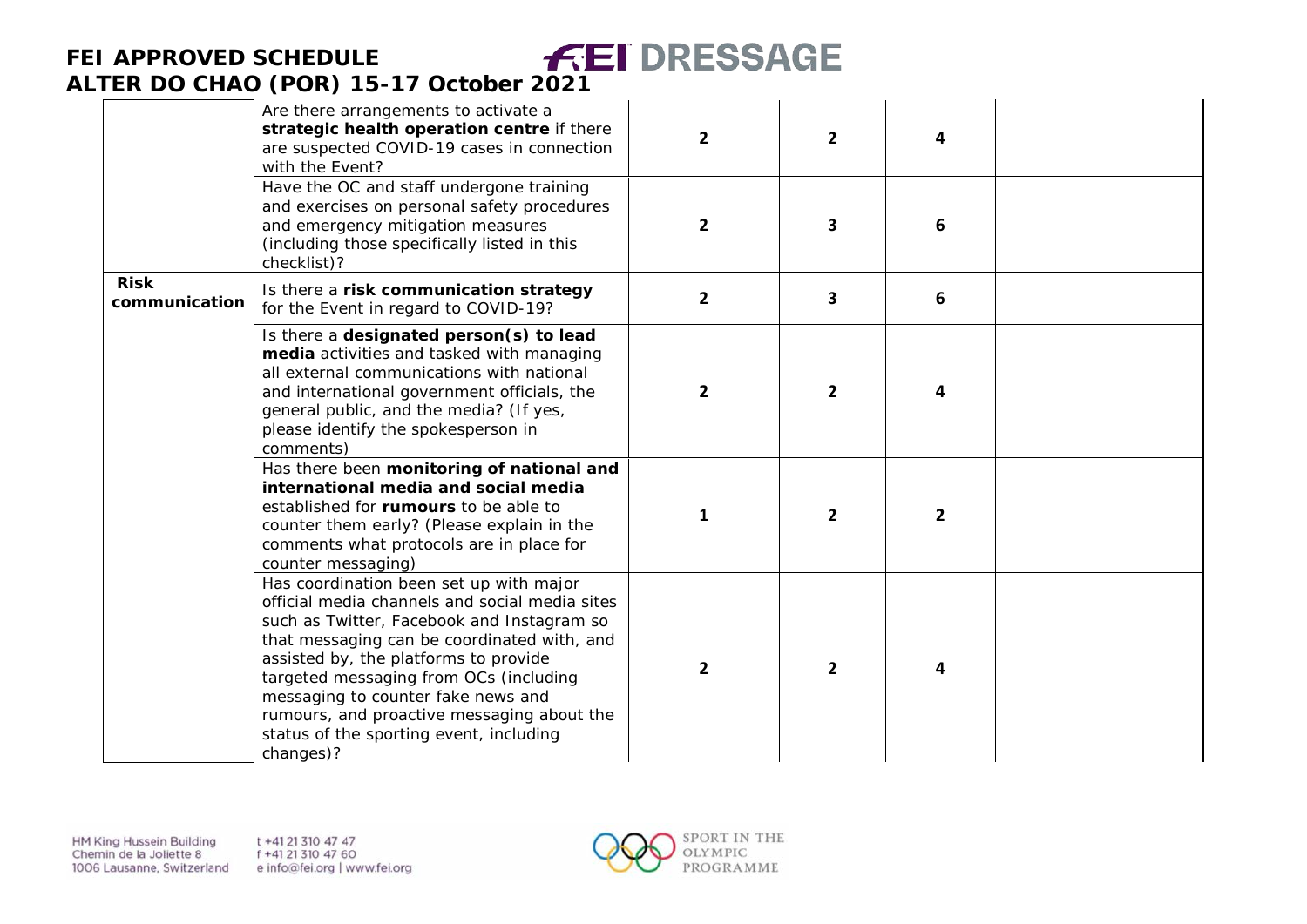# **FEI APPROVED SCHEDULE**



## **ALTER DO CHAO (POR) 15-17 October 2021**

| <b>Public health</b><br>awareness of<br>COVID-19<br>before and<br>during the<br>event | Has public health advice on clinical<br>features of COVID-19, preventive measures,<br>especially respiratory etiquette, hand<br>hygiene practices, and physical distancing,<br>been shared with all staff involved in the<br>Event, athletes, the public, and personnel of<br>all relevant stakeholders? | $\overline{2}$                                   | 3              | 6 |                                                       |
|---------------------------------------------------------------------------------------|----------------------------------------------------------------------------------------------------------------------------------------------------------------------------------------------------------------------------------------------------------------------------------------------------------|--------------------------------------------------|----------------|---|-------------------------------------------------------|
|                                                                                       | Has information on the at-risk populations<br>been provided to all athletes, the public and<br>others so they may make an informed<br>decision on their attendance based on their<br>personal risks?                                                                                                     | $\overline{2}$                                   | 3              | 6 | According to the<br>Portuguese di-confinement<br>plan |
|                                                                                       | Has public advice included information on the<br>meaning of the following measures:<br>quarantine, self-isolation and self-<br>monitoring?                                                                                                                                                               | $\overline{2}$                                   | $\overline{2}$ | 4 |                                                       |
| Surge capacity                                                                        | Are there any surge arrangements in place in the event of a public health emergency during the Event -                                                                                                                                                                                                   | (i.e. suspected and confirmed cases of COVID-19? |                |   |                                                       |
|                                                                                       | Do these surge arrangements include funding<br>for mitigation measures?                                                                                                                                                                                                                                  | $\overline{2}$                                   | 3              | 6 |                                                       |
|                                                                                       | Do these surge arrangements include<br>stockpiles of equipment (e.g. personal<br>protective equipment, etc.)                                                                                                                                                                                             | $\overline{2}$                                   | 3              | 6 |                                                       |
|                                                                                       | Do these surge arrangements include<br>training of extra staff?                                                                                                                                                                                                                                          | $\overline{2}$                                   | $\overline{2}$ | 4 |                                                       |
|                                                                                       | Do these surge arrangements include<br>volunteers?                                                                                                                                                                                                                                                       | $\overline{2}$                                   | $\overline{2}$ | 4 |                                                       |
| <b>Specific</b><br>mitigation                                                         | Will there be daily health checks of<br>athletes/competitors?                                                                                                                                                                                                                                            | $\overline{2}$                                   | $\overline{2}$ | 4 |                                                       |
| measures                                                                              | Will the athletes be separated from other<br>groups, such as officials, support staff and                                                                                                                                                                                                                | $\overline{2}$                                   | $\mathbf{2}$   | 4 |                                                       |

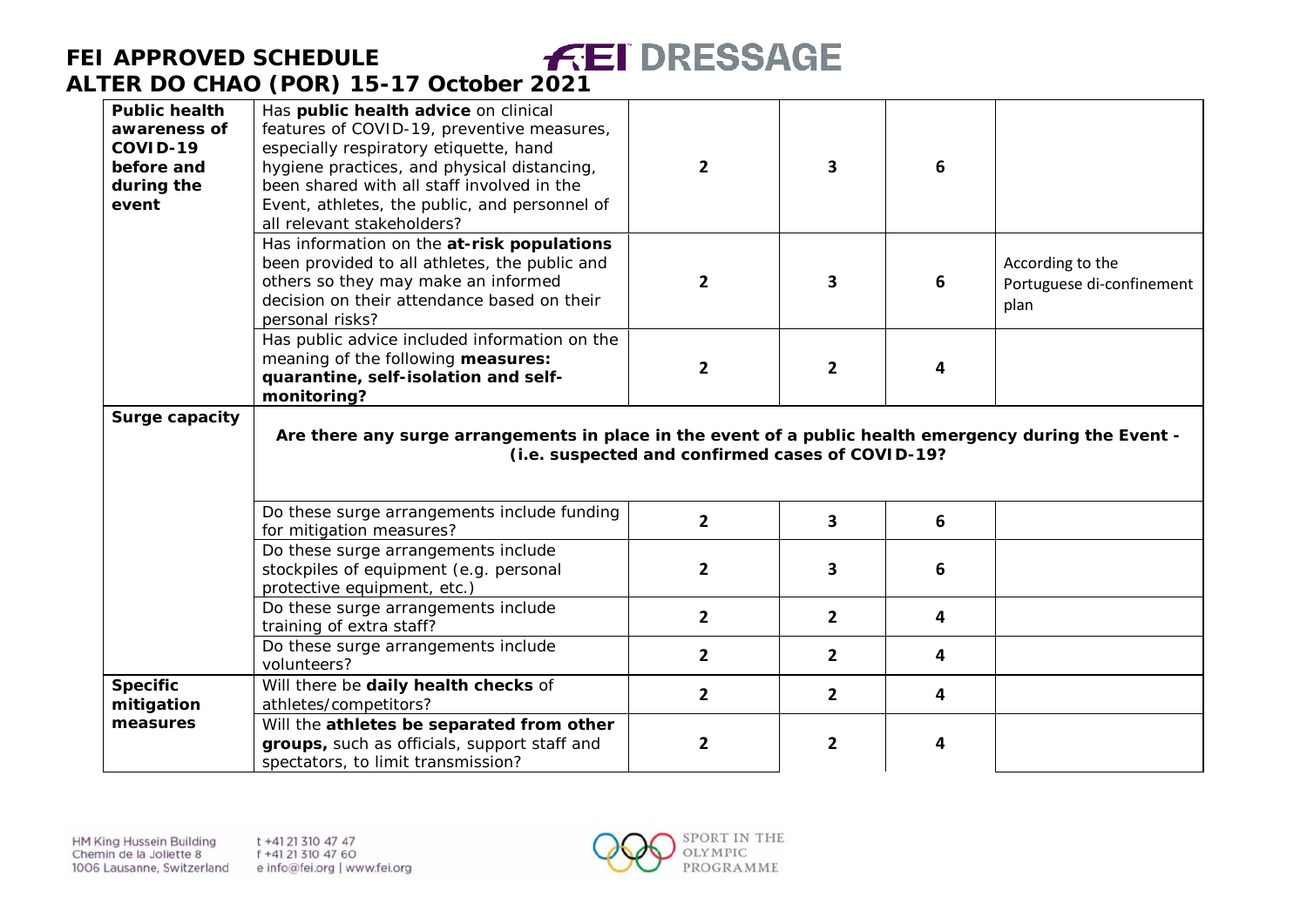| Are there measures in place to limit the<br>sharing of equipment, water bottles,<br>towels, etc.?                                                       |   | 6 |                                                       |
|---------------------------------------------------------------------------------------------------------------------------------------------------------|---|---|-------------------------------------------------------|
| Will athletes be given closed containers to<br>allow for the safe disposal or storing of<br>all hygienic materials (e.g. tissues, towels,<br>$etc.$ )?  | 0 | 0 |                                                       |
| Will the Event have designated seating for<br>all spectators?                                                                                           | 0 | 0 | According to the<br>Portuguese di-confinement<br>plan |
| Does the designated seating provided<br>allow for physical distancing between<br>spectators (minimum of 1 metre)?                                       | 0 | 0 |                                                       |
| Have pre-travel health checks been<br>performed on all athletes to ensure<br>underlying co-morbidities, medications,<br>allergies, etc. are documented? | 0 | 0 |                                                       |

| Sum of mitigation measures |     |     |
|----------------------------|-----|-----|
|                            | 176 | 176 |
| Total mitigation score (%) | 80  |     |

HM King Hussein Building Chemin de la Joliette 8 1006 Lausanne, Switzerland t +41 21 310 47 47 f +41 21 310 47 60 e info@fei.org | www.fei.org

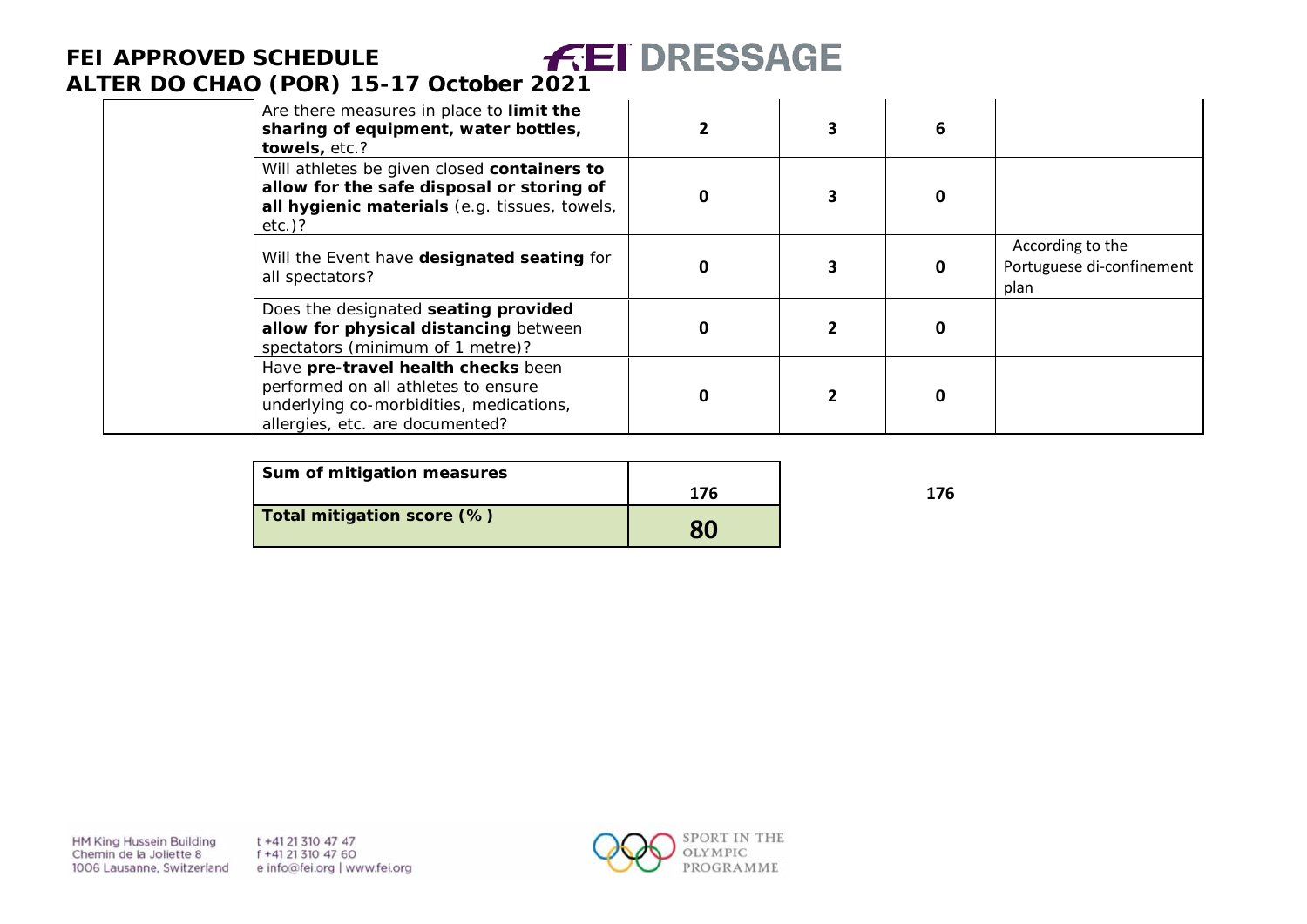The decision matrix takes the risk score and the mitigation score to provide a colour determination. This colour determination identifies the total risk of transmission and further spread of COVID-19 in relation to the mass gathering. The "Colour Determination" key below the decision matrix describes the total risk for each colour.

| Total COVID-19 risk score<br>(from "Risk Assessment" Tab) | $\mathcal{P}$ |
|-----------------------------------------------------------|---------------|
| <b>Total mitigation score</b>                             |               |
| (from "Mitigation Checklist" Tab)                         | 80            |

#### **Risk Vs. Mitigation Matrix**

| <b>Total Risk Assessment Score</b> | Very Prepared to<br>Mitigate COVID-19<br>Impacts<br>$(76-100)$ | Somewhat Prepared<br>to Mitigate COVID-<br>19 Impacts<br>$(51 - 75)$ | Somewhat<br>Unprepared to<br>Mitigate COVID-19<br>Impacts<br>$(26-50)$ | Very Unprepared to<br>Mitigate COVID-19<br>Impacts<br>$(0-25)$ |
|------------------------------------|----------------------------------------------------------------|----------------------------------------------------------------------|------------------------------------------------------------------------|----------------------------------------------------------------|
| 0 - Negligible                     | <b>Very low</b>                                                | <b>Very low</b>                                                      | <b>Very low</b>                                                        | <b>Very low</b>                                                |
| 1 - Very Low Risk                  | <b>Very low</b>                                                | <b>Very low</b>                                                      | Low                                                                    | Low                                                            |
| 2 - Low Risk                       | Low                                                            | Low                                                                  | Low                                                                    | <b>Moderate</b>                                                |
| 3 - Moderate Risk (low-moderate)   | Low                                                            | <b>Moderate</b>                                                      | <b>Moderate</b>                                                        | <b>Moderate</b>                                                |
| 4 - Moderate Risk (high-moderate)  | <b>Moderate</b>                                                | <b>Moderate</b>                                                      | <b>High</b>                                                            | <b>Very High</b>                                               |
| 5 - High Risk                      | <b>High</b>                                                    | <b>High</b>                                                          | <b>Very High</b>                                                       | <b>Very High</b>                                               |
| 6 - Very High Risk                 | <b>Very High</b>                                               | <b>Very High</b>                                                     | <b>Very High</b>                                                       | <b>Very High</b>                                               |

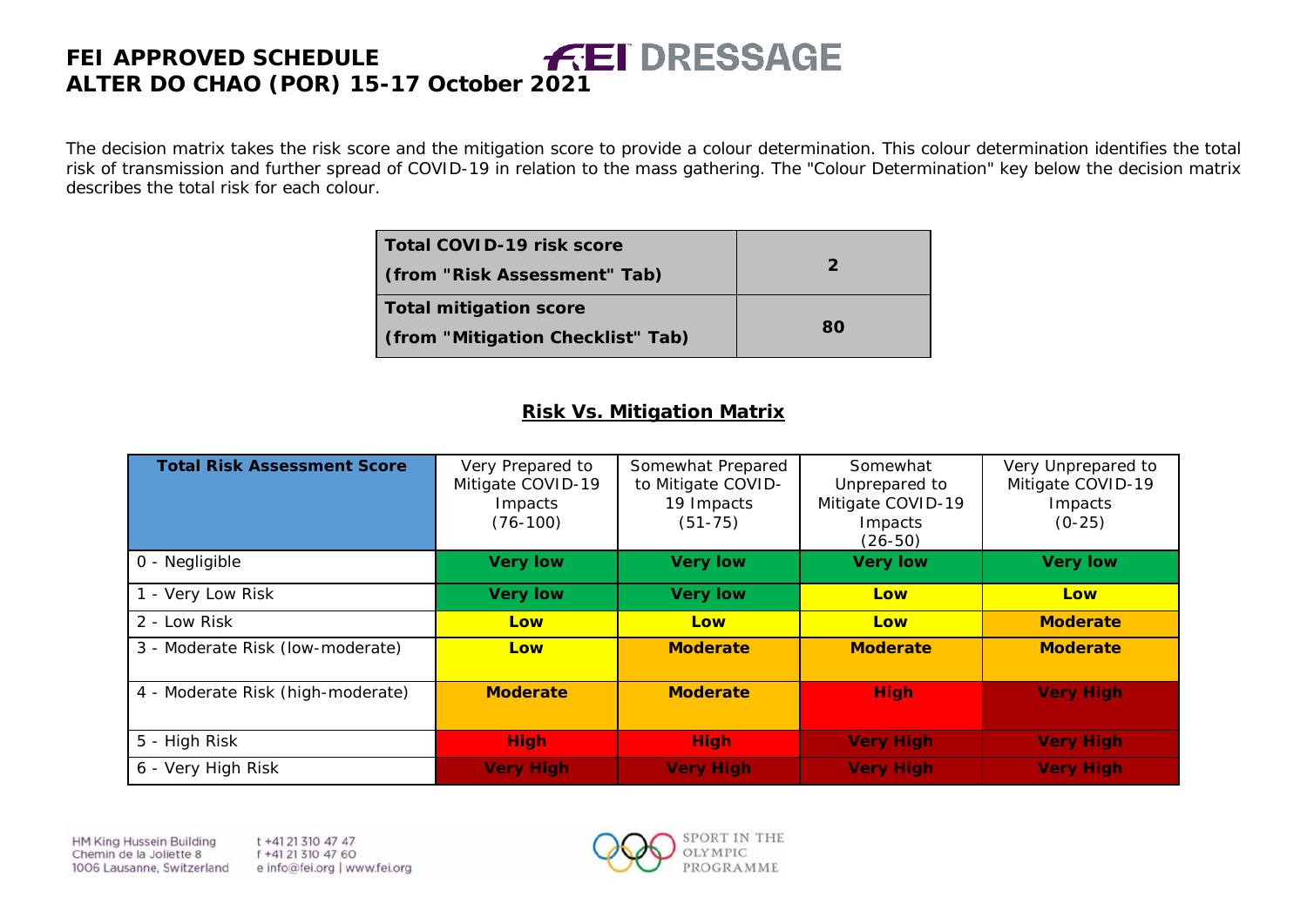|                  | <b>KEY FOR COLOUR DETERMINATION OF OVERALL RISK</b>                                                                                                                                                                                                      |
|------------------|----------------------------------------------------------------------------------------------------------------------------------------------------------------------------------------------------------------------------------------------------------|
| <b>VERY LOW</b>  | Overall risk of transmission and further spread of COVID-19<br>in relation to the Event is considered very low.                                                                                                                                          |
| <b>LOW</b>       | Overall risk of transmission and further spread of COVID-19<br>in relation to the Event is considered low. Recommend<br>checking whether mitigation measures can be strengthened.                                                                        |
| <b>MODERATE</b>  | Overall risk of transmission and further spread of COVID-19<br>in relation to the Event is considered moderate. Recommend<br>significant efforts to improve mitigation measures or reduce<br>risk of transmission (decrease risk assessment score).      |
| <b>HIGH</b>      | Overall risk of transmission and further spread of COVID-19<br>in relation to the Event is considered high. Recommend<br>significant efforts to improve both mitigation measures and<br>reduce risk of transmission (decrease risk assessment<br>score). |
| <b>VERY HIGH</b> | Overall risk of transmission and further spread of COVID-19<br>in relation to the Event is considered very high.                                                                                                                                         |

HM King Hussein Building Chemin de la Joliette 8 1006 Lausanne, Switzerland t +41 21 310 47 47 f +41 21 310 47 60 e info@fei.org | www.fei.org

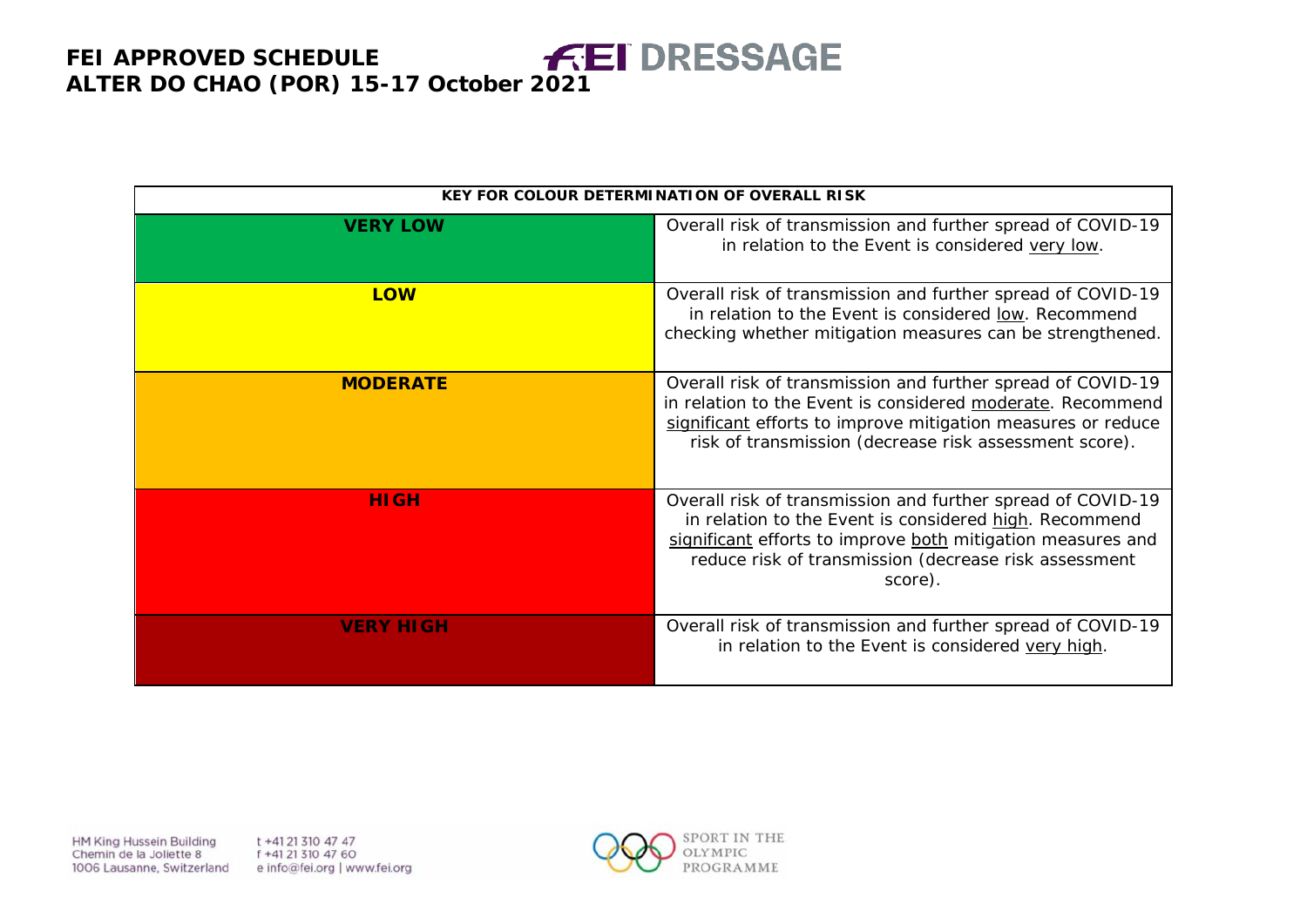## **I. DENOMINATION OF EVENT**

| <b>VENUE:</b>                                                                                 |                                                  | Alter do Chão                                               |                                          |                                            |       |
|-----------------------------------------------------------------------------------------------|--------------------------------------------------|-------------------------------------------------------------|------------------------------------------|--------------------------------------------|-------|
| DATE:                                                                                         |                                                  | 15-17/10/2021.                                              |                                          |                                            |       |
| NF:                                                                                           |                                                  | <b>POR</b>                                                  |                                          |                                            |       |
| Indoor:                                                                                       |                                                  | Outdoor:                                                    |                                          |                                            |       |
| $CDI1*$<br>CDIO <sub>2</sub> *<br><b>CDIJ</b><br><b>CDIOJ</b><br><b>CDIAm</b><br>Championship | $CDI2*$<br>CDIO3*<br><b>CDIY</b><br><b>CDIOY</b> | $CDI3*$<br>$CDIO4*$<br><b>CDIP</b><br><b>CDIOP</b><br>Games | $CDI4*$<br>$CDIO5*$<br>CDIU25<br>CDIOU25 | $CDI5*$<br>$-NC$<br><b>CDICh</b><br>CDIOCh | CDI-W |

## <span id="page-11-0"></span>**II. GENERAL CONDITIONS**

- FEI Statutes, 24<sup>th</sup> edition, effective 19 November 2019.
- FEI General Regulations, 24<sup>th</sup> edition, 1<sup>st</sup> January 2020, updates effective 1<sup>st</sup> January 2021.
- FEI Veterinary Regulations, 14<sup>th</sup> edition, effective 1<sup>st</sup> January 2018, updates effective 1<sup>st</sup> January 2021.
- **- FEI Dressage Rules (25th edition, effective 1st January 2014, including updates 1st January 2021) and if applicable the FEI Dressage World CupTM Rules 2020/2021 and 2021/2022 and FEI Dressage Nations CupTM Rules 2021.**
- Equine Anti-Doping and Controlled Medication Regulations (EADCMR), 3rd Edition, effective 1<sup>st</sup> January 2021.
- FEI Anti-Doping Rules for Human Athletes (ADRHA), based upon the 2021 WADA Code, effective 1<sup>st</sup> January 2021.
- The FEI Policy for Enhanced Competition Safety during the Covid-19 Pandemic, effective as of 1 July 2020 and until further notice.
- Given the current Covid-19 situation, please note that the FEI's approval of a Schedule should not be taken as an absolute guarantee that the Event will definitely go ahead. The decision whether the Event can take place must be made by the OC and NF in close consultation with the applicable domestic government and public health authorities. It is the responsibility of each Participant to check the status of the Event prior to planning his/her travel to the Event.
- All subsequent published revisions, the provisions of which will take precedence.

Approved by the FEI, Lausanne, on 17/09/2021. Updated 22/09/2021 Covid-19. Updated 01/10/2021. Updated 08/10/2021. Updated 11/10/2021.

Kdelda

Bettina De Rham FEI Director Dressage & Para Dressage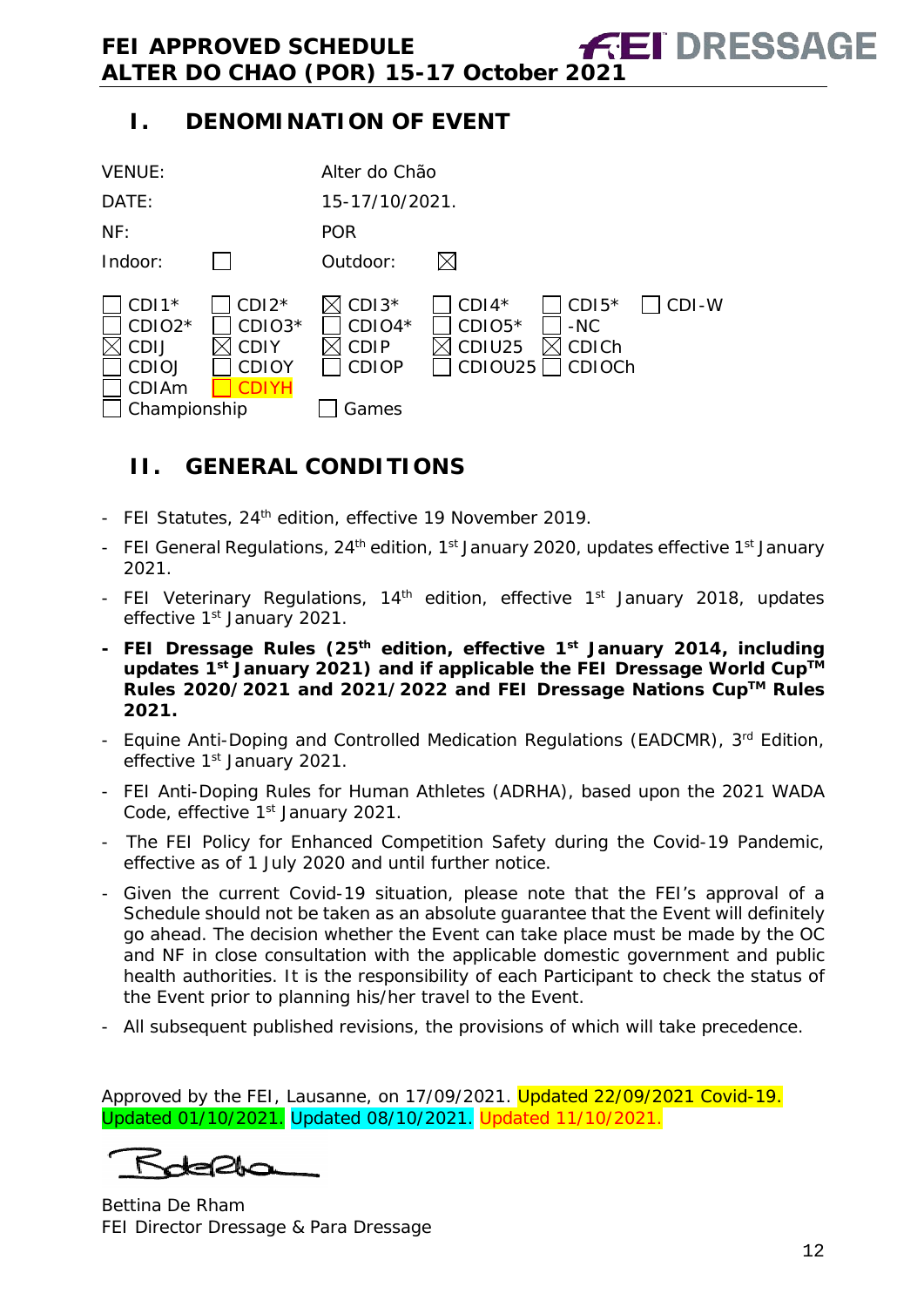## **TABLE OF CONTENTS**

| III.                             | THE FEI CODE OF CONDUCT FOR THE WELFARE OF THE                                                                          |
|----------------------------------|-------------------------------------------------------------------------------------------------------------------------|
| IV.<br>1.<br>3.                  | 2.                                                                                                                      |
| V.                               |                                                                                                                         |
|                                  |                                                                                                                         |
| $\mathbf{1}_{\cdot}$<br>2.<br>4. | ADDITIONAL FEES/CHARGES BY ORGANISING COMMITTEE:  20<br>3.<br>DEGREE OF DIFFICULTY - FLOORPLAN GRAND PRIX FREESTYLE  20 |
|                                  |                                                                                                                         |
|                                  |                                                                                                                         |
| <b>X.</b><br>1.<br>2.            |                                                                                                                         |
|                                  |                                                                                                                         |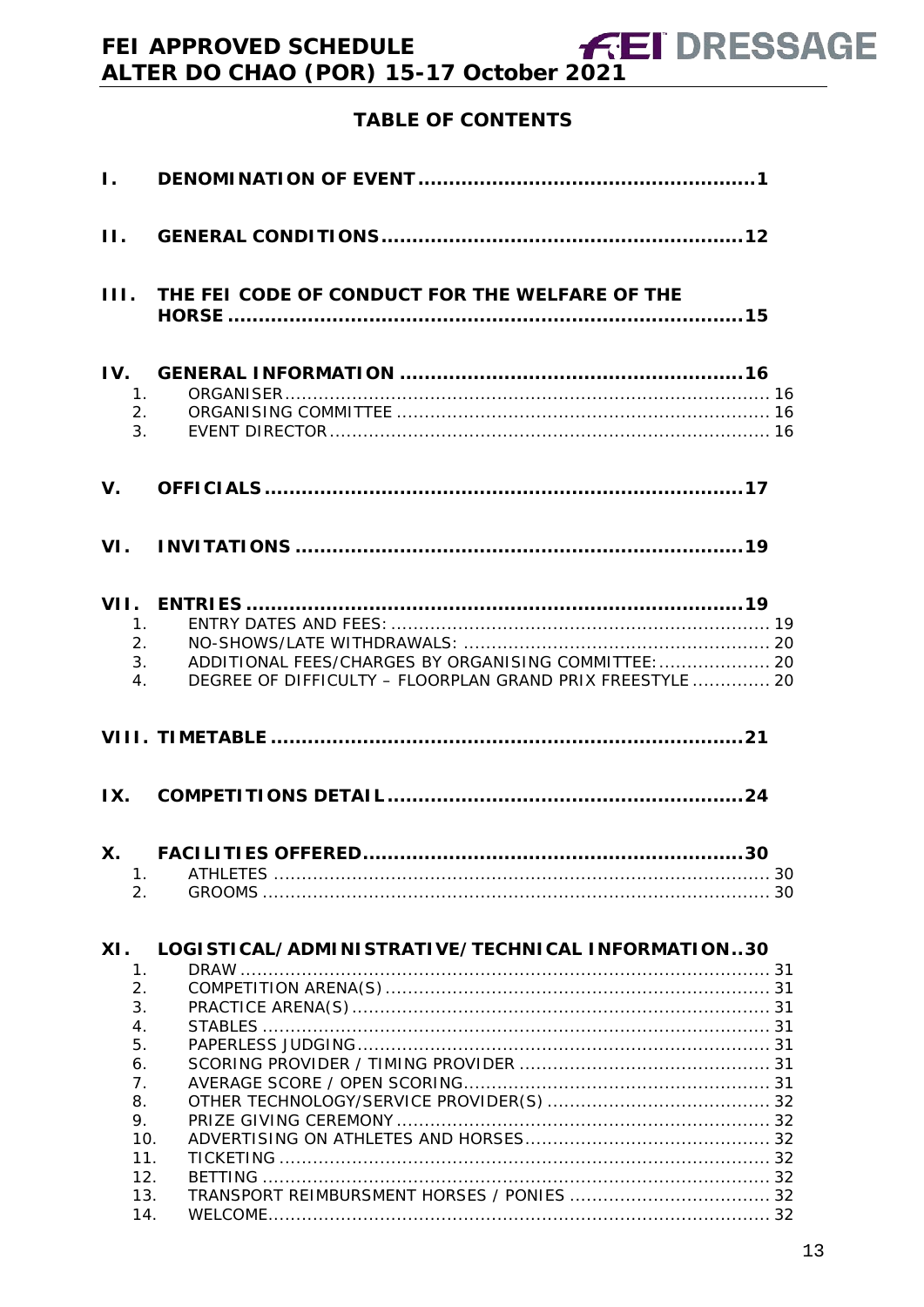|    | 15. LOCAL TRANSPORTATION - ARRANGEMENTS FROM HOTEL TO |
|----|-------------------------------------------------------|
|    |                                                       |
| 16 | ENTRY RIGHT TO SHOWGROUNDS/ACCREDITED PERSONS 33      |
|    |                                                       |

| 1.             |                                                        |  |
|----------------|--------------------------------------------------------|--|
| 2 <sup>1</sup> |                                                        |  |
| 3.             |                                                        |  |
| 4.             |                                                        |  |
| 5.             |                                                        |  |
| 6.             |                                                        |  |
| 7 <sub>1</sub> | VENUE ARRIVAL INFORMATION & FITNESS TO COMPETE  35     |  |
| 8.             | FOUINE ANTI-DOPING AND CONTROLLED MEDICATION PROGRAMME |  |
|                |                                                        |  |

## **XIII. HUMAN ANTI-DOPING [............................................................36](#page-35-1)**

|                | 1. THE FEI POLICY FOR ENHANCED COMPETITION SAFETY DURING THE |  |
|----------------|--------------------------------------------------------------|--|
|                |                                                              |  |
|                |                                                              |  |
| 3.             |                                                              |  |
| 4.             |                                                              |  |
| 5 <sub>1</sub> |                                                              |  |
|                |                                                              |  |
|                |                                                              |  |
|                |                                                              |  |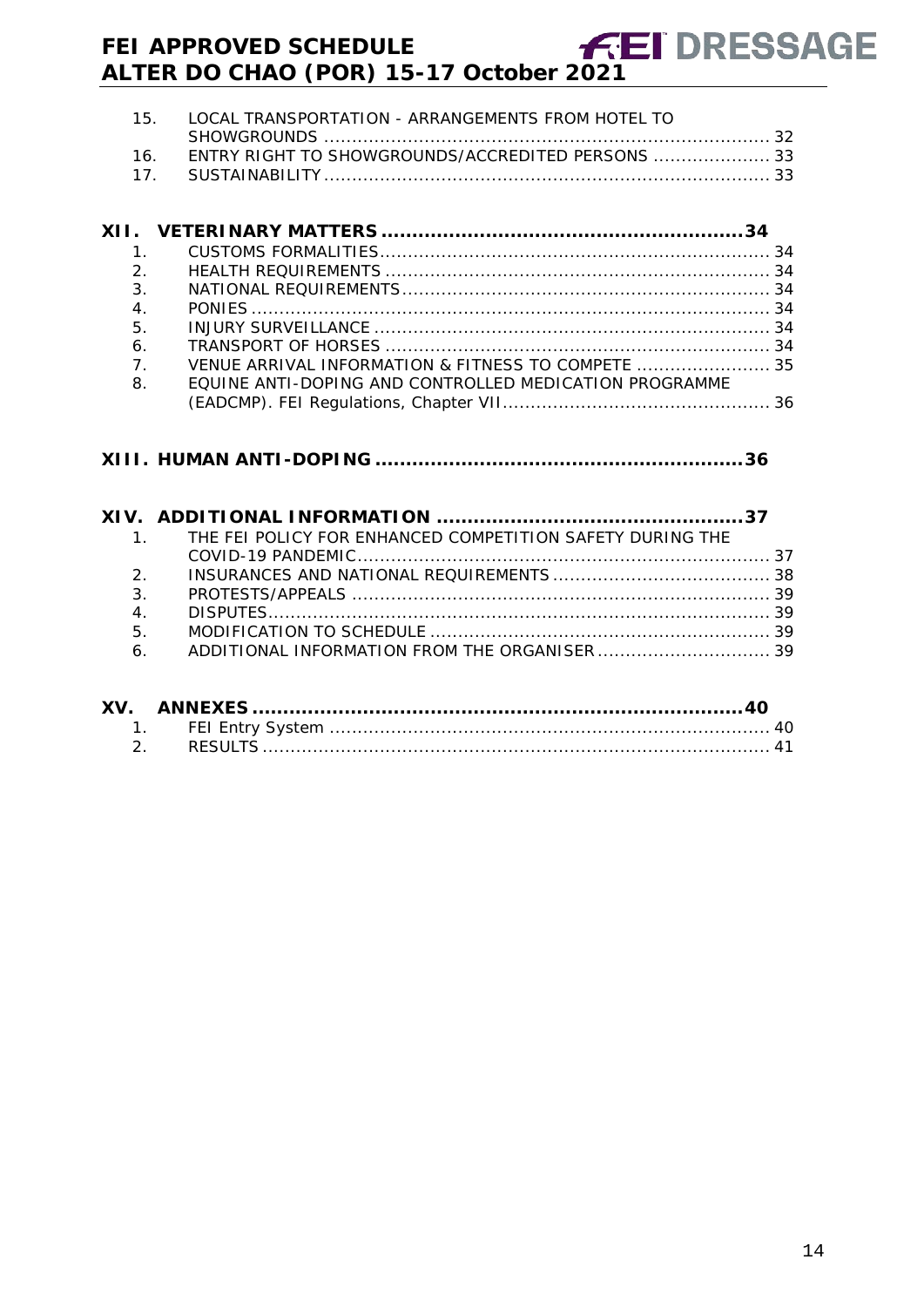## <span id="page-14-0"></span>**III. THE FEI CODE OF CONDUCT FOR THE WELFARE OF THE HORSE**

The Fédération Equestre Internationale (FEI) expects all those involved in international equestrian sport to adhere to the FEI's Code of Conduct and to acknowledge and accept that at all times the welfare of the horse must be paramount and must never be subordinated to competitive or commercial influences.

- 1. At all stages during the preparation and training of competition horses, welfare must take precedence over all other demands. This includes good horse management, training methods, farriery and tack, and transportation.
- 2. Horses and athletes must be fit, competent and in good health before they are allowed to compete. This encompasses medication use, surgical procedures that threaten welfare or safety, pregnancy in mares and the misuse of aids.
- 3. Events must not prejudice horse welfare. This involves paying careful attention to the competition areas, ground surfaces, weather conditions, stabling, site safety and fitness of the horse for onward travel after the event.
- 4. Every effort must be made to ensure that horses receive proper attention after they have competed and that they are treated humanely when their competition careers are over. This covers proper veterinary care, competition injuries, euthanasia and retirement.
- 5. The FEI urges all involved with the sport to attain the highest levels of education in their areas of expertise.

A full copy of this Code can be obtained from the Fédération Equestre Internationale, Chemin de la Joliette 8, CH-1006 Lausanne, Switzerland. Telephone: +41 21 310 47 47. The Code is available in English. The Code is also available on the FEI's website: <http://inside.fei.org/>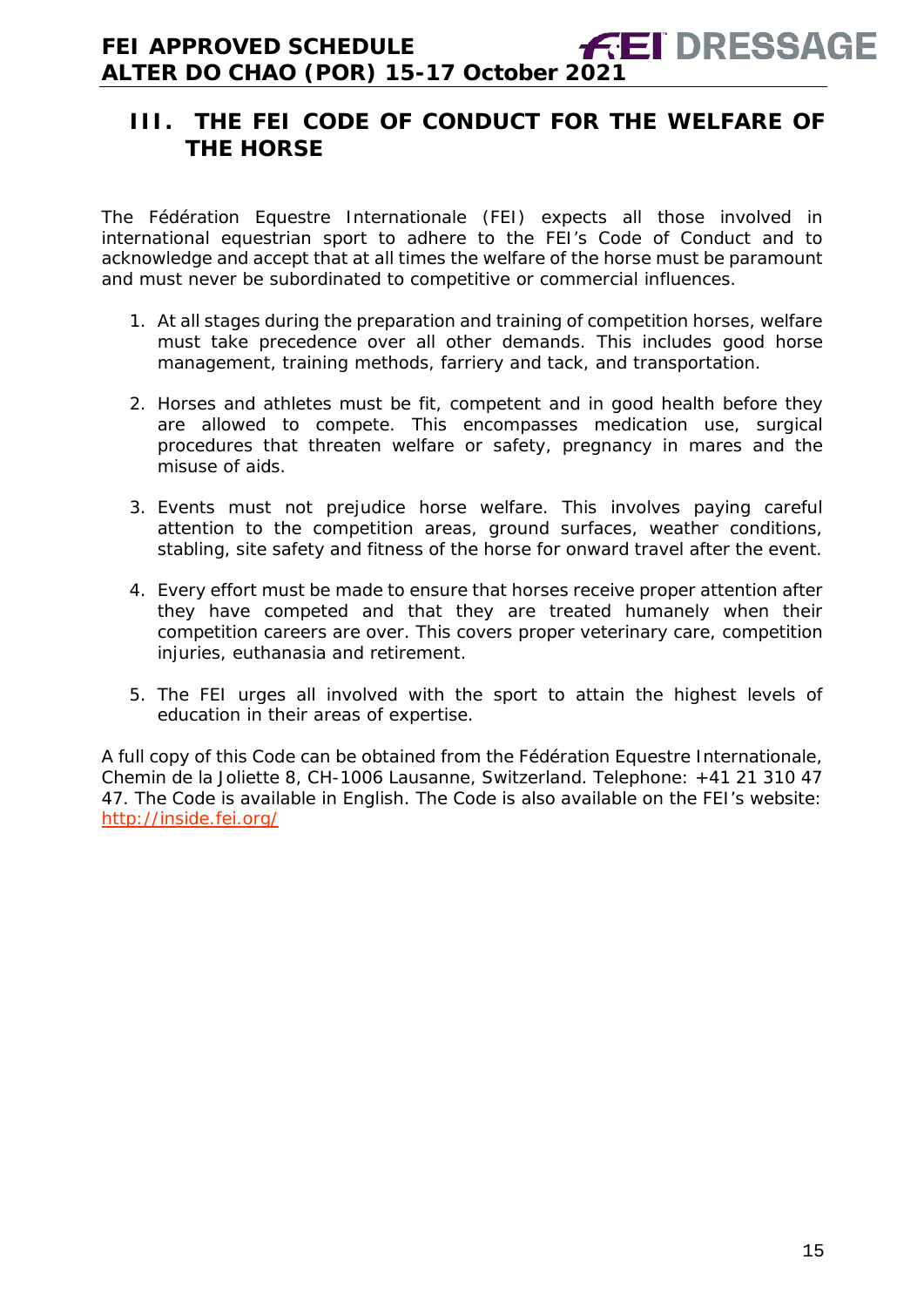## <span id="page-15-0"></span>**IV. GENERAL INFORMATION**

#### <span id="page-15-1"></span>**1.ORGANISER**

| Name:      | Companhia das Lezírias, Sa/Coudelaria de Alter                    |
|------------|-------------------------------------------------------------------|
| Address:   | Coudelaria de Alter - Tapada do Arneiro 7440-052 Alter do<br>Chão |
| Telephone: | +351 245 610 060                                                  |
| Email:     | geral@alterreal.pt                                                |
| Website:   | www.alterreal.pt                                                  |

#### Contact Details Show Ground:

| Address:                                                                           | Coudelaria de Alter - Tapada do Arneiro 7440-052 Alter do<br>Chão |  |  |  |  |  |
|------------------------------------------------------------------------------------|-------------------------------------------------------------------|--|--|--|--|--|
| Telephone:                                                                         | +351 245 610 060                                                  |  |  |  |  |  |
| <b>GPS Coordinates:</b>                                                            | 39° 22' 22.95" N 7° 68' 70.64" W                                  |  |  |  |  |  |
| Accessibility details (directions by road, nearest airport / train station):       |                                                                   |  |  |  |  |  |
| Nearest Airport - Lisbon International airport                                     |                                                                   |  |  |  |  |  |
| By car – from Lisbon                                                               |                                                                   |  |  |  |  |  |
| Take the A2 direction Spain and live in Estremoz exit direction to Portalegre then |                                                                   |  |  |  |  |  |
| fallow the direction to Alter do Chão                                              |                                                                   |  |  |  |  |  |

#### <span id="page-15-2"></span>**2.ORGANISING COMMITTEE**

|                        | Honorary President: Presidente da Federação Equestre Portuguesa |
|------------------------|-----------------------------------------------------------------|
|                        | President of the event: António Coelho de Sousa                 |
| <b>Show Secretary:</b> | Coudelaria de Alter                                             |
| Press Officer:         | Coudelaria de Alter                                             |

#### <span id="page-15-3"></span>**3.EVENT DIRECTOR**

| Name:      | Francisco Beja             |
|------------|----------------------------|
| Address:   | Coudelaria de Alter        |
| Telephone: | $+351$ 245 610 060         |
| Mobile:    | +351 961 733 111           |
| Email:     | franciscobeja@alterreal.pt |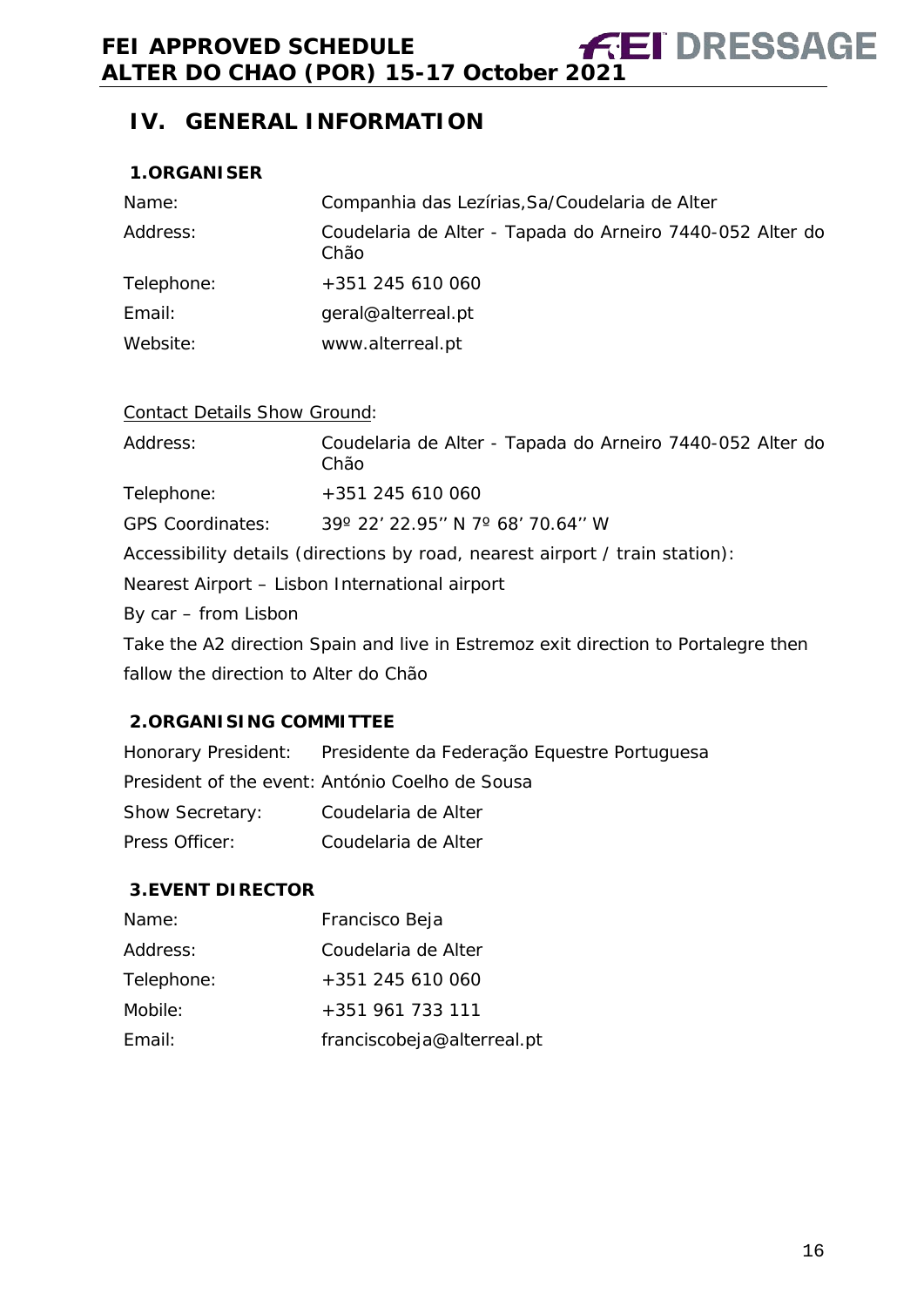## **V. OFFICIALS**

Please note that the schedule has been approved under the provision that all appointed Officials have successfully passed the on-line FEI Competency Evaluation Test.

<span id="page-16-0"></span>

| Ref.         | Panel                       | <b>Function</b>                 | <b>FEI ID</b> | <b>Name</b>                        | <b>NF</b>       | Level       | <b>Contact Email</b>                     |
|--------------|-----------------------------|---------------------------------|---------------|------------------------------------|-----------------|-------------|------------------------------------------|
|              |                             | Ground Jury President           | 10184209      | Claudia Matos                      | <b>POR</b>      | $3*$        | cem@advlex.pt                            |
|              |                             | <del>Ground Jury Membe</del>    | 10048915      | <mark>Francisco Diaz Guerra</mark> | E <del>SP</del> | $5*$        | <u>uerradiazpaco@hotmail.cor</u>         |
|              |                             | <b>Ground Jury Member</b>       | 10050089      | <b>Jean Michel Roudier</b>         | FRA             | $5*$        | mroudier2@orange.fr                      |
|              |                             | <b>Ground Jury Member</b>       | 10048827      | <b>Peter Holler</b>                | <b>GER</b>      | $5*$        | red.holler@t-online.de                   |
|              |                             | Ground Jury Member              | 10037645      | Sandra Smith                       | <b>ARG</b>      | $4^{\star}$ | sandra@oliveiramartins.com.br            |
| -1           | Ground Jury                 | Ground Jury Member              | 10053322      | Maarten Van der Heijden            | <b>NED</b>      | $4*$        | maartenvdh1@qmail.com                    |
|              |                             | Ground Jury Member              | 10024866      | Jorge Pereira                      | <b>POR</b>      | <b>NAT</b>  | pereirajorgemtm@gmail.com                |
|              |                             | <b>Ground Jury Member</b>       | 10202243      | Joaquim Fernandes                  | POR             | <b>NAT</b>  | <u>inobrefernandes@qmail.com</u>         |
|              |                             | <del>Ground Jury Member</del>   | 10052052      | <b>Dinario Seromanho</b>           | <b>POR</b>      | <b>NAT</b>  | <del>di.seruca@gmail.com</del>           |
|              |                             | <b>Ground Jury Member</b>       | 10052581      | Michele Cristovão                  | <b>POR</b>      | <b>NAT</b>  | mpbeloura@gmail.com                      |
|              |                             | Foreign Judge                   | 10050487      | Francis Verbeek                    | <b>NED</b>      | $5*$        | verbeek.francis@qmail.com                |
| $\mathbf{2}$ | Foreign Technical Delegate  | Foreign Technical Delegate      |               |                                    |                 |             |                                          |
|              | <b>Chief Steward</b>        |                                 | 10050871      | Luis Pedro Machado                 | <b>POR</b>      | з           | <del>)qsmachado@sapo.p</del>             |
| 3            |                             | <b>Chief Steward</b>            | 10083369      | Petra Choc                         | AU <sub>1</sub> |             | oetra.choc@jergitsch.af                  |
|              | <b>Assistant Stewards</b>   | <b>Ssistant Steward</b>         | 10063553      | Armindo caixinha                   | <b>POR</b>      | 2           | <u> Intonio-caixinha@hotmail.co</u>      |
|              |                             | <b>Assistant Steward</b>        | 10159463      | <b>Bruno Caseirão</b>              | <b>POR</b>      |             | oruno.caseirao@gmail.com                 |
| 4            |                             | Assistant Steward               | 10159462      | <b>Luis Mariano Gomes</b>          | <b>POR</b>      |             | uismarianogomes@gmail.com                |
|              |                             | <b>Assistant Steward</b>        |               |                                    |                 |             |                                          |
|              |                             | Veterinary Delegate             | 10053024      | Bruno Miranda                      | <b>POR</b>      | 3           | brunomiranda.vet@gmail.com               |
|              | FEI Veterinary Delegate     | Additional Veterinary Delegate  |               |                                    |                 |             |                                          |
| 5            |                             | Veterinary Commission President |               |                                    |                 |             |                                          |
|              | FEI Veterinary Commission   | Foreign Veterinary Delegate     |               |                                    |                 |             |                                          |
|              |                             | Veterinary Commission Member    |               |                                    |                 |             |                                          |
|              | Veterinary Services Manager | Veterinary Services Manager     |               |                                    |                 |             |                                          |
| 6            | / Treating Veterinarian     | Permitted Treating Veterinarian | 10087303      | Jose Veiga Miranda                 | <b>POR</b>      |             | mirandaveigavet@gmail.com<br>918 961 772 |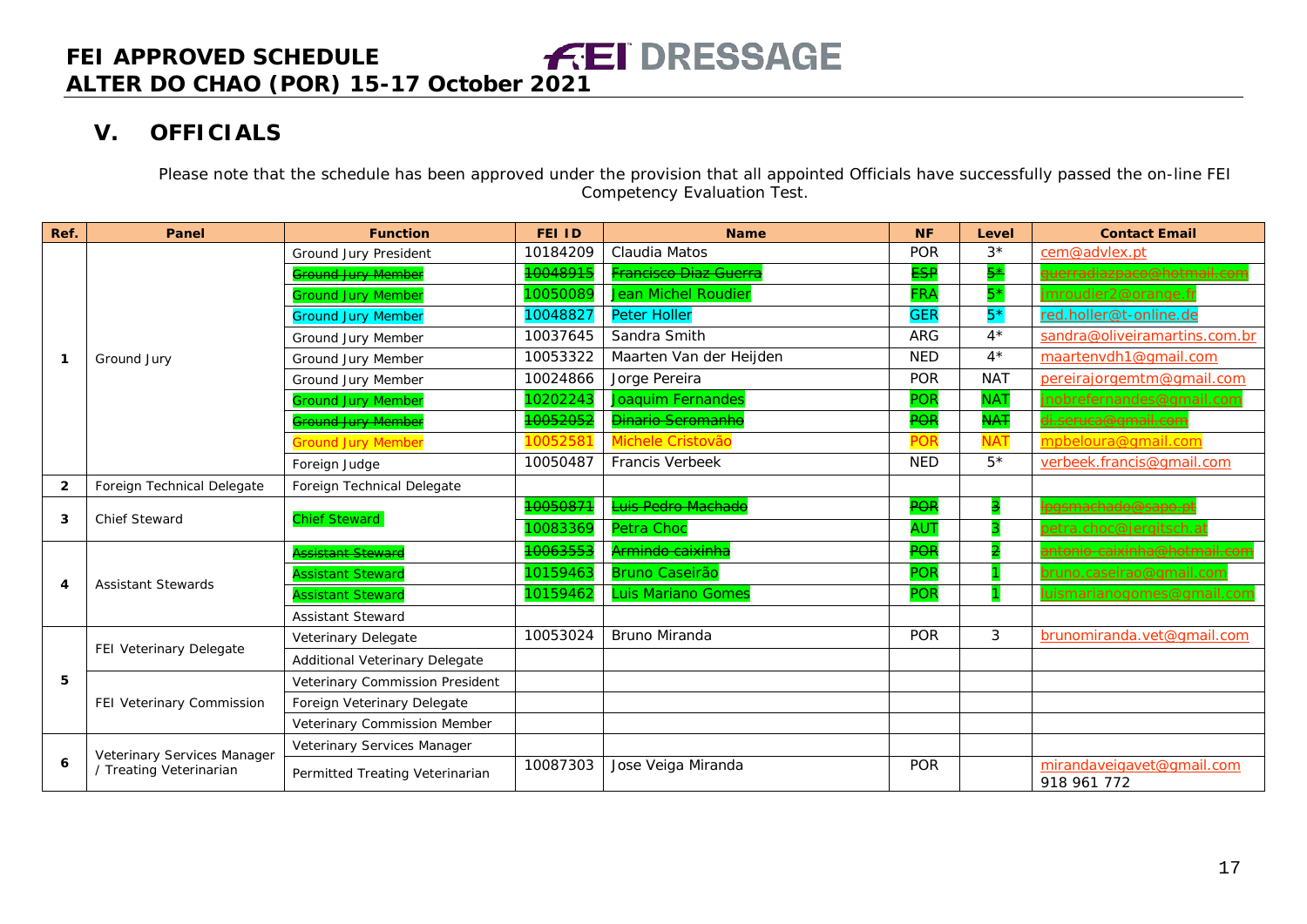| Doctor/Medical Service | Doctor/Medical Service      | Bombeiros voluntarios de Alter do<br>Chão |            | 245 612 314 |
|------------------------|-----------------------------|-------------------------------------------|------------|-------------|
| Farrier                | Farrier                     | João Suzano                               | <b>POR</b> | 964 156 504 |
| NF Delegate            | NF Delegate (if applicable) |                                           |            |             |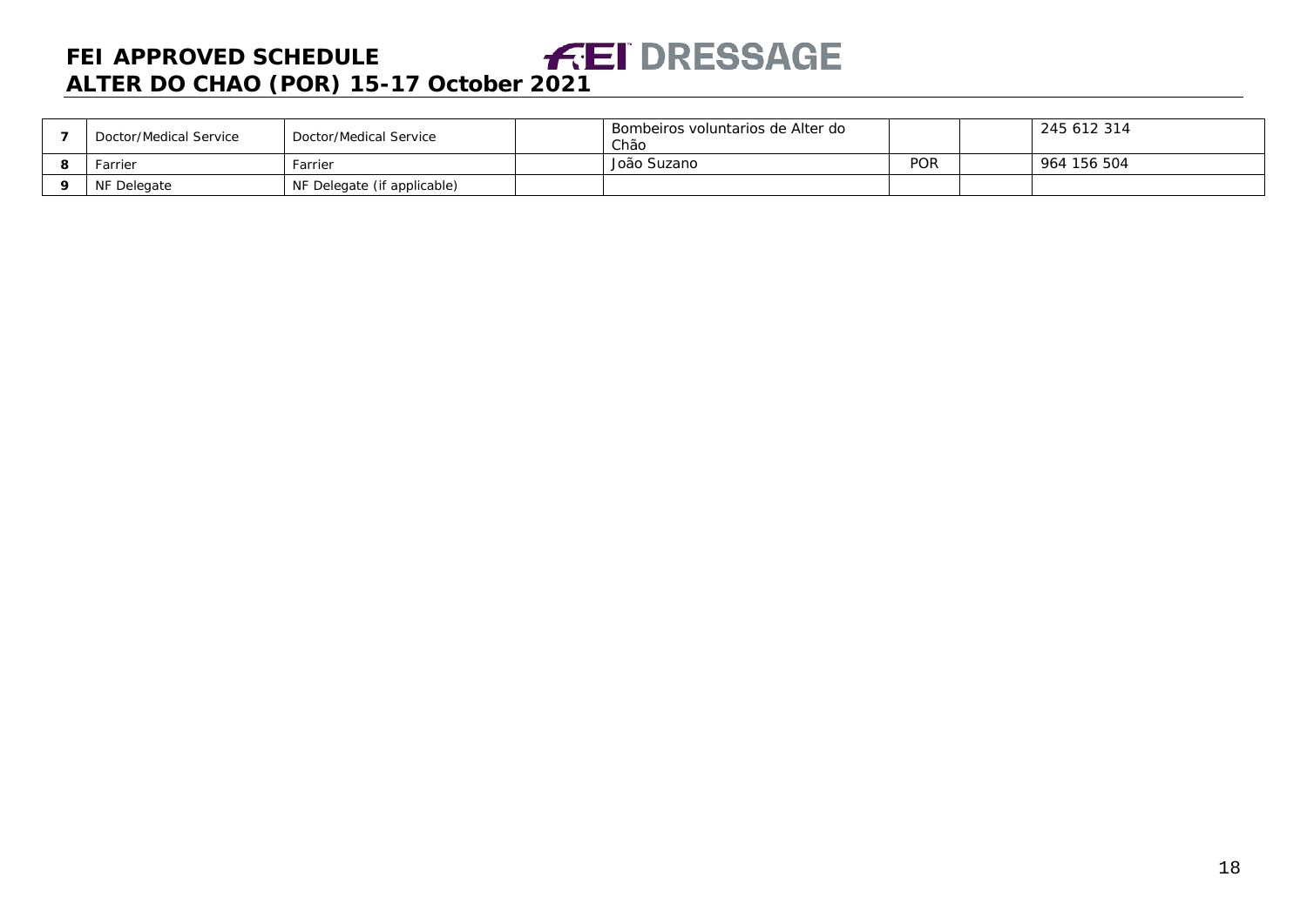<span id="page-18-0"></span>

| Number of NFs invited:        | All          |
|-------------------------------|--------------|
| State which NFs are invited:  | All          |
| Reserve NFs:                  | $\sqrt{ }$ . |
| Total Number of athletes:     | 40           |
| Number of home athletes:      | 20           |
| Number of athletes per NF:    | max 8        |
| Number of horses per athlete: | max 3        |
|                               |              |

Athletes are invited by the Organiser through their NF.

One (1) groom per athlete.

## <span id="page-18-1"></span>**VII. ENTRIES**

- You must use the FEI Entry System for all categories of this Event: [https://entry.fei.org](https://entry.fei.org/)
- You will find additional documentation on: <https://inside.fei.org/fei/your-role/it-services/it-platforms/fei-entry-system>
- All Athletes and Horses participating in any International Competition must be registered with the FEI.
- Athletes and/or Horses present at the Event without having been entered through the FEI's Online Entry System will automatically be disqualified unless compelling circumstances warrant otherwise.

## <span id="page-18-2"></span>**1.ENTRY DATES AND FEES:**

#### **Deadlines for entries**

| Definite Entries: | 5 October 2021 |
|-------------------|----------------|
|                   |                |

Last date for substitutions: 10 October 2021

Entries have to be in accordance with art 423 of the Dressage Rules and art 116 of the General Regulations.

## **Entry fee per horse**: 370€

|  |  | Stabling fee per horse (if any): included |
|--|--|-------------------------------------------|
|  |  |                                           |

| Starting fee per horse (if any): N/A |
|--------------------------------------|
|                                      |

| <b>VAT:</b> | 23% |
|-------------|-----|
|             |     |

**Total fee per horse: 455,10€**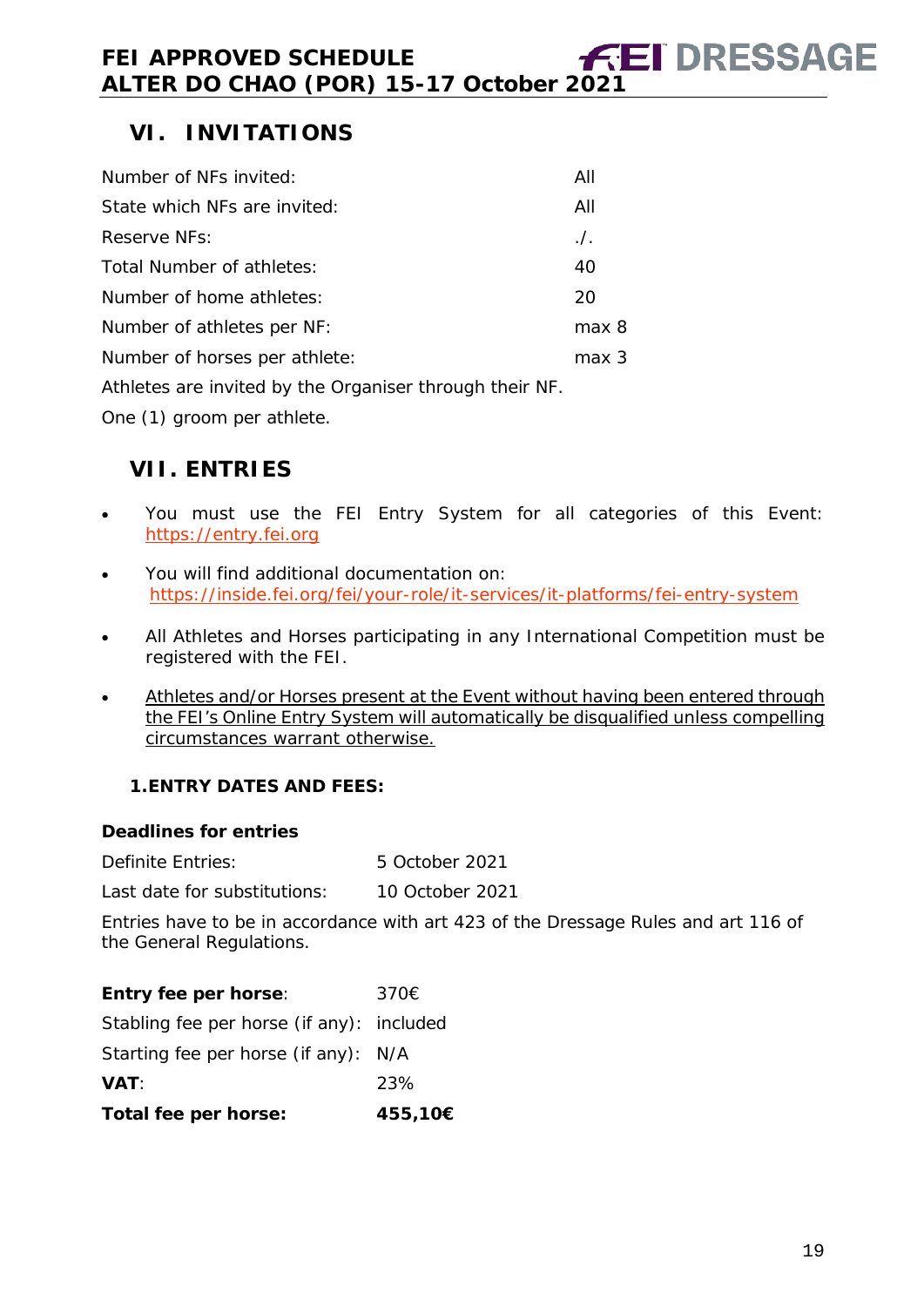IGCP, EPE

IBAN: PT50 0781 0112 01120014305 05

SWIFT: IGCPPTPL

#### <span id="page-19-0"></span>**2.NO-SHOWS/LATE WITHDRAWALS:**

**NB:** In the case of withdrawals after the date of definite entries or no-shows the athlete or the respective NF will be held liable to reimburse the Organiser for the actual financial loss incurred by the Organiser (i.e. stabling and hotel expenses) as a result of the late withdrawal or no-show.

Amount charged: 350€

#### <span id="page-19-1"></span>**3.ADDITIONAL FEES/CHARGES BY ORGANISING COMMITTEE:**

All other fees must be listed hereunder with the details of the amounts to be charged and approved by the FEI. Only fees approved by the FEI and listed in the approved Schedule can be charged by the Organiser.

EADCMP Fee:

Included in compulsory entry fee  $\Box$  Not included in compulsory entry fee  $\boxtimes$ 

Lower Level Events (CIMs) CHF 18 per horse per event (For definition of CIMs see Appendix E of the FEI General Regulations) Higher Level Events CHF 25 per horse per event (All other events not defined as CIM)

| Electricity (upon request): $25 \in$ |      |
|--------------------------------------|------|
| Manure disposal:                     | 15€  |
| Hay:                                 | 12€  |
| Straw:                               | 10€  |
| Shavings:                            | 25€  |
| Tack box:                            | 100€ |
| Golden grass:                        | 30€  |

#### **All aforementioned amounts are including VAT**

VAT Number of the Organiser: 500068054

#### <span id="page-19-2"></span>**4. DEGREE OF DIFFICULTY – FLOORPLAN GRAND PRIX FREESTYLE**

 $\Box$  DoD will be used.  $\boxtimes$  DoD will not be used.  $\Box$  Not Applicable.

Athletes are required to login using their own credentials on to [http://dressagefreestyle.fei.org](http://dressagefreestyle.fei.org/) to create or assign their Grand Prix Freestyle floorplan at the latest 2 hours prior to:

 $\Box$  the horse inspection.

 $\Box$  the draw of the Grand Prix.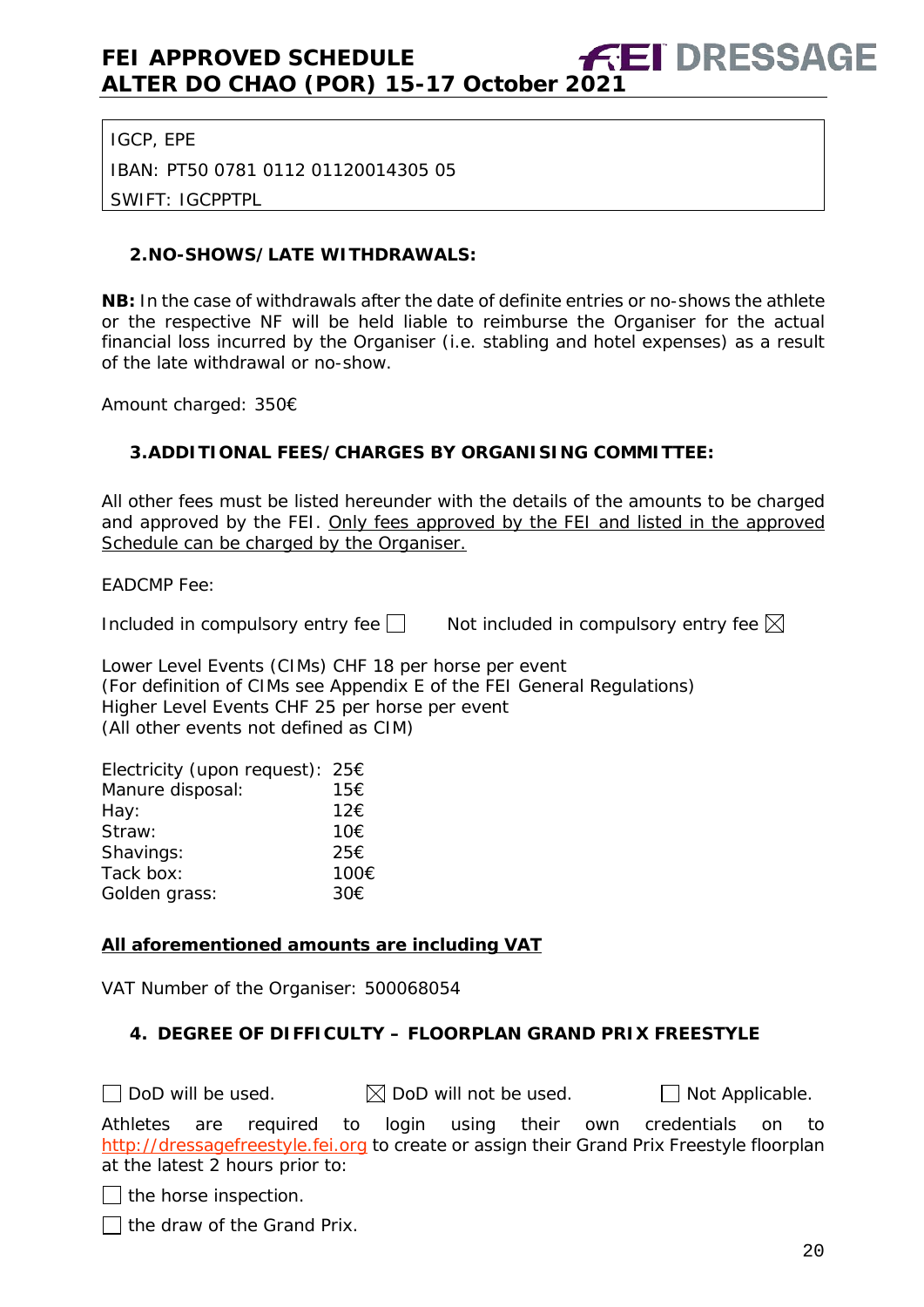## <span id="page-20-0"></span>**VIII. TIMETABLE**

#### **Competitions must not start before 08:00 and must not finish after 23:00 unless prior approval is granted by the FEI.**

**The current edition of Dressage Tests at the date of the show will be used and all tests must be ridden from memory.** <https://inside.fei.org/fei/your-role/organisers/dressage/tests>

|                           | Day                                                        | <b>Date</b> | <b>Time</b>    |
|---------------------------|------------------------------------------------------------|-------------|----------------|
| • Opening of stables      | Thursday                                                   | 14/10/2021  | 09:00          |
| • Horse Inspection        | Thursday                                                   | 14/10/2021  | 15:00          |
| Familiarization           | Thursday                                                   | 14/10/2021  | 17:00 as 19:00 |
| • Declaration of Starters | Not later than one (1) hour after the horse<br>inspection. |             |                |
| $\bullet$ Draw:           |                                                            |             |                |
| (Competitions No)         | Thursday                                                   | 14/10/2021  | 16:00          |

| <b>Competitions CDIP:</b>      | Day      | Date       | Time             | <b>Prize Money</b> |
|--------------------------------|----------|------------|------------------|--------------------|
| Competition 4 Pony Team        | Friday   | 15/10/2021 | Not before 08:00 | N/A                |
| Competition 15 Pony Individual | Saturday | 16/10/2021 | Not before 08:00 | N/A                |
| Competition 23 Pony Freestyle  | Sunday   | 17/10/2021 | Not before 08:00 | N/A                |
| <b>Total Prize Money</b>       |          |            |                  | N/A                |
| <b>Prizes in Kind</b>          |          |            |                  | Trophies /         |
|                                |          |            |                  | Rosettes           |

| <b>Competitions CDICh:</b>           | Day      | Date       | <b>Time</b>      | <b>Prize Money</b> |
|--------------------------------------|----------|------------|------------------|--------------------|
| Competition 5 Children Preliminary B | Friday   | 15/10/2021 | Not before 08:00 | N/A                |
| Competition 16 Children Team         | Saturday | 16/10/2021 | Not before 08:00 | N/A                |
| Competition 24 Children Individual   | Sunday   | 17/10/2021 | Not before 08:00 | N/A                |
| <b>Total Prize Money</b>             |          |            |                  | N/A                |
| <b>Prizes in Kind</b>                |          |            |                  | Trophies /         |
|                                      |          |            |                  | Rosettes           |

| <b>Competitions CDIJ:</b>         | Day      | Date       | Time             | <b>Prize Money</b> |
|-----------------------------------|----------|------------|------------------|--------------------|
| Competition 6 Juniors team        | Friday   | 15/10/2021 | Not before 08:00 | N/A                |
| Competition 17 Juniors Individual | Saturday | 16/10/2021 | Not before 08:00 | N/A                |
| Competition 25 Juniors Freestyle  | Sunday   | 17/10/2021 | Not before 08:00 | N/A                |
| <b>Total Prize Money</b>          |          |            |                  | N/A                |
| <b>Prizes in Kind</b>             |          |            |                  | Trophies /         |
|                                   |          |            |                  | Rosettes           |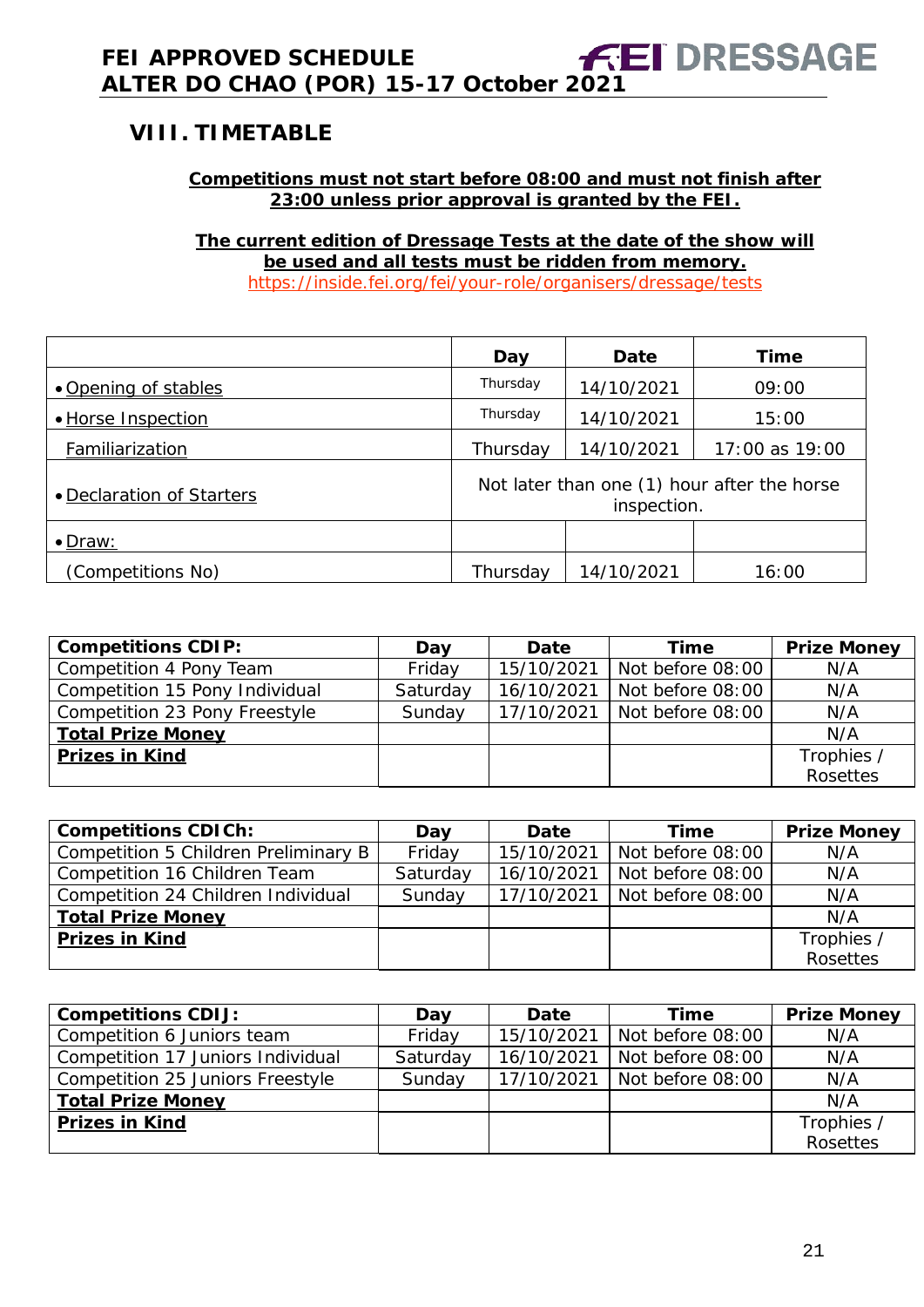| <b>Competitions CDIY:</b>       | Day      | Date       | Time                          | <b>Prize Money</b> |
|---------------------------------|----------|------------|-------------------------------|--------------------|
| Competition 7 Young Riders Team | Friday   | 15/10/2021 | Not before 08:00              | N/A                |
| Competition 18 Young Riders     | Saturday | 16/10/2021 | Not before 08:00              | N/A                |
| Individual                      |          |            |                               |                    |
| Competition 26 Young Riders     | Sunday   |            | 17/10/2021   Not before 08:00 | N/A                |
| Freestyle                       |          |            |                               |                    |
| <b>Total Prize Money</b>        |          |            |                               | N/A                |
| <b>Prizes in Kind</b>           |          |            |                               | Trophies /         |
|                                 |          |            |                               | Rosettes           |

| <b>Competitions CDIU25:</b>         | Day      | Date       | <b>Time</b>      | <b>Prize Money</b> |
|-------------------------------------|----------|------------|------------------|--------------------|
| Competition 8 Intermediate II       | Friday   | 15/10/2021 | Not before 08:00 | N/A                |
| Competition 19 Grand Prix 16-25     | Saturday | 16/10/2021 | Not before 08:00 | N/A                |
| Competition 27 Grand Prix Freestyle | Sunday   | 17/10/2021 | Not before 08:00 | N/A                |
| <b>Total Prize Money</b>            |          |            |                  | N/A                |
| <b>Prizes in Kind</b>               |          |            |                  | Trophies /         |
|                                     |          |            |                  | <b>Rosettes</b>    |

| <b>Competitions CDIYH:</b>                         | <b>Day</b>          | <del>Date</del>                            | ممعنت<br>шпе                                        | <b>Prize Money</b>                |
|----------------------------------------------------|---------------------|--------------------------------------------|-----------------------------------------------------|-----------------------------------|
| Competition 1 5YO Preliminary                      | <b>Friday</b>       | <u>15/10/2021</u><br><del>19710/z0z1</del> | Not before 08:00                                    | $\overline{N}$<br><del>N77</del>  |
| <b>Competition 12 5YO Final</b>                    | <del>Saturday</del> | 16/10/2021                                 | Not before 08:00                                    | N/A                               |
| Competition 2 6YO Preliminary                      | <b>Friday</b>       | 15/10/2021<br><del>19710/z0z1</del>        | Not before 08:00                                    | $\overline{N}$<br><del>N771</del> |
| Competition 13 6YO Final                           | <del>Saturday</del> | 16/10/2021                                 | Not before 08:00                                    | N/A<br><del>N77</del>             |
| <b>Competition 3 7YO Preliminary</b>               | <b>Friday</b>       | 1E/10/2021<br>TJ/TU/ZUZT                   | Not before 08:00                                    | $\overline{N}$<br><del>N77</del>  |
| <b>Competition 14 7YO Final</b>                    | <del>Saturday</del> | $16/10/2021$<br><del>10/10/2021</del>      | $N$ at hoforo $0.00$<br><del>noi belore oo.oo</del> | A/H                               |
| <b>Total Drize Money</b><br><u>TURITTIKU MUTUV</u> |                     |                                            |                                                     | A/H                               |
| Driano in Kind<br><u>FIZGS III KING</u>            |                     |                                            |                                                     | <b>Trophies/rosettes</b>          |

| <b>Competitions CDI3*:</b>        | Day      | <b>Date</b> | Time             | <b>Prize Money</b> |
|-----------------------------------|----------|-------------|------------------|--------------------|
| Competition 9 Prix St Georges     | Friday   | 15/10/2021  | Not before 08:00 | N/A                |
| Competition 20 Intermediate I     | Saturday | 16/10/2021  | Not before 08:00 | N/A                |
| Competition 10 Intermediate A     | Friday   | 15/10/2021  | Not before 08:00 | N/A                |
| Competition 21 Intermediate B     | Saturday | 16/10/2021  | Not before 08:00 | N/A                |
| <b>Competition 11 Grand Prix</b>  | Friday   | 15/10/2021  | Not before 08:00 | 1000 €             |
| Competition 22 Grand Prix Special | Saturday | 16/10/2021  | Not before 08:00 | 1200 €             |
| <b>Total Prize Money</b>          |          |             |                  | 2200€              |
| <b>Prizes in Kind</b>             |          |             |                  | Trophies/rosettes  |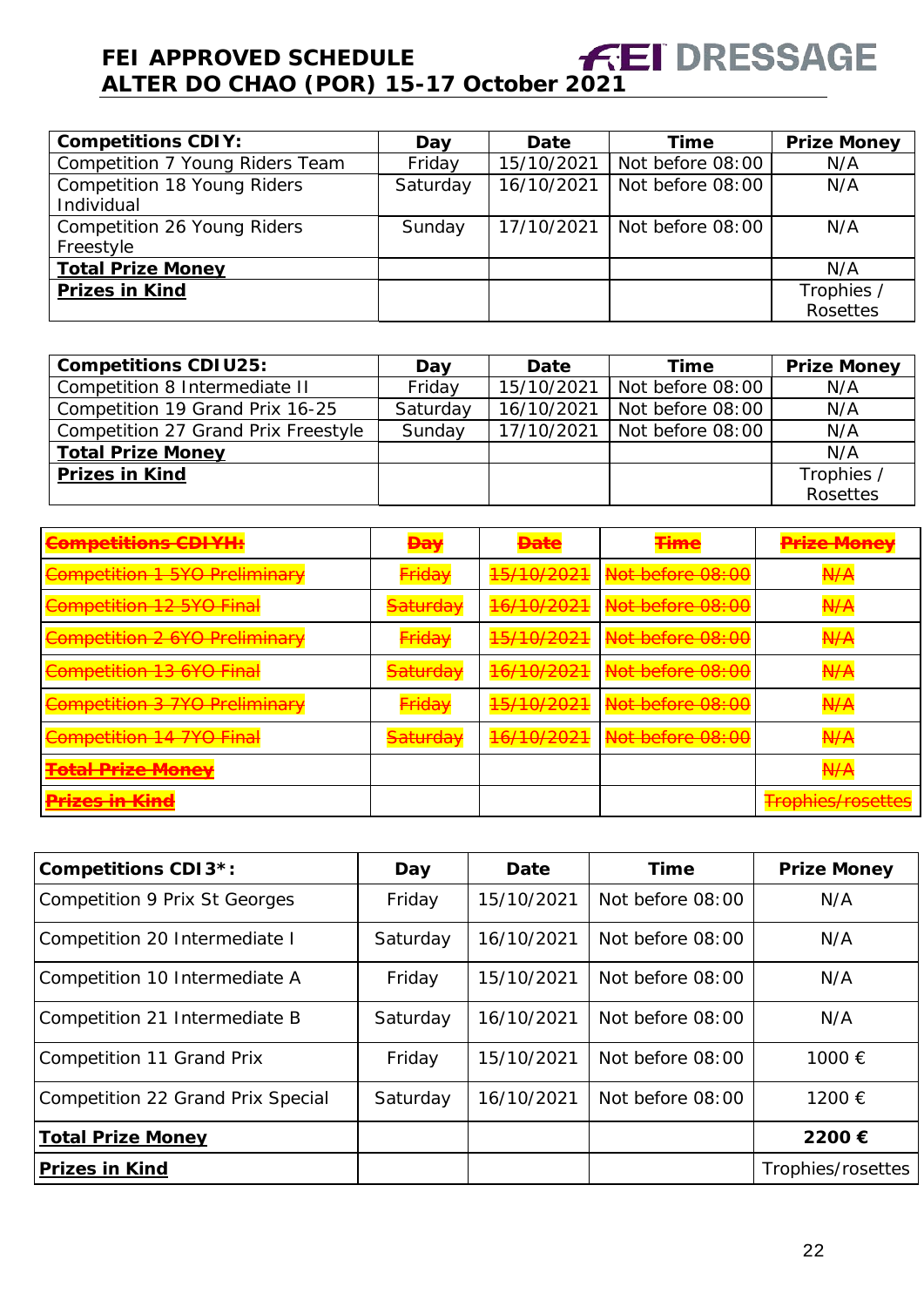## **GENERAL CLASSIFICATION AT THE END OF THE COMPETITIONS:**

| Leading athlete award - | N/A |
|-------------------------|-----|
| Best foreign athlete -  | N/A |
| Best home athlete -     | N/A |
| Team awards –           | N/A |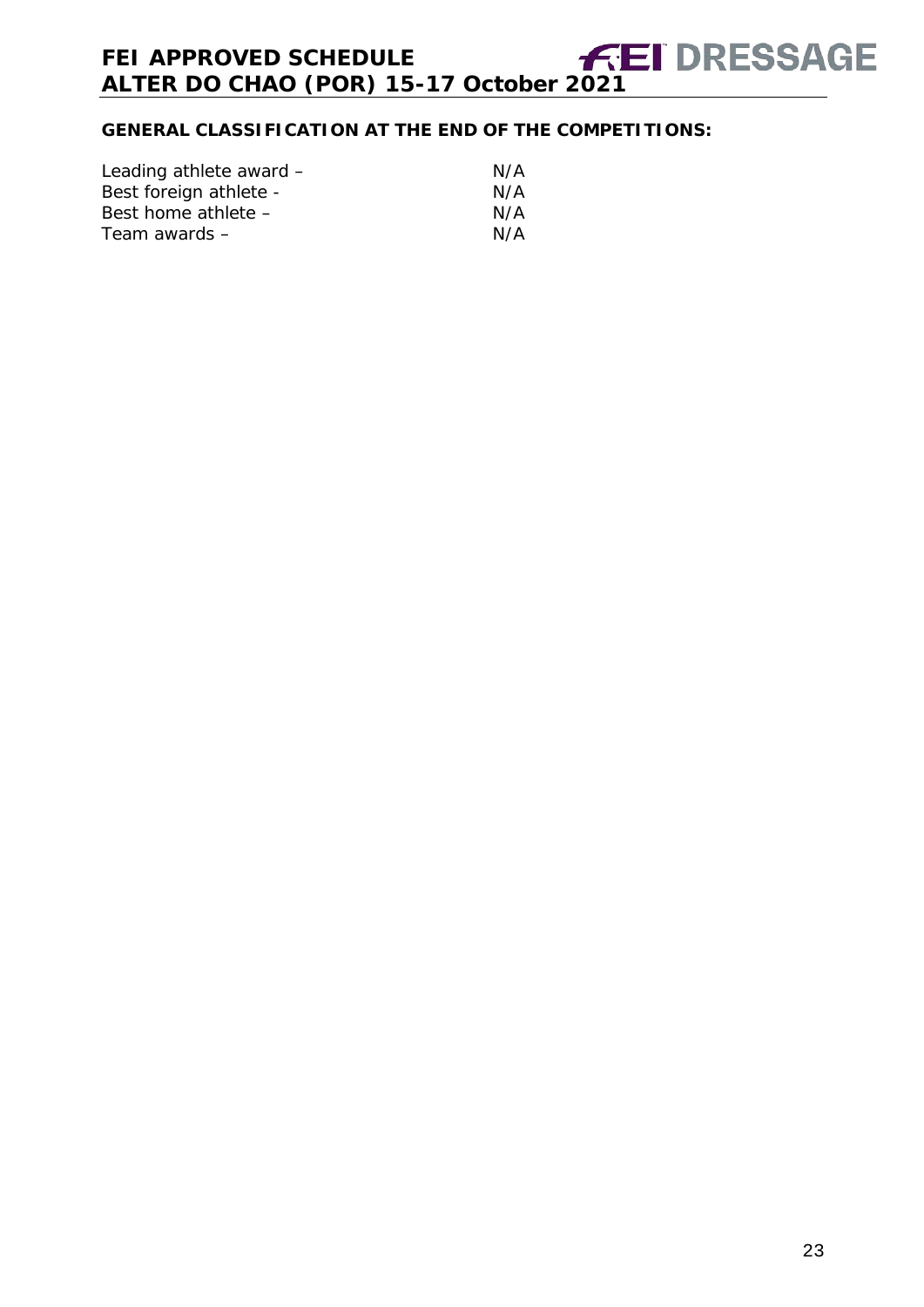## <span id="page-23-0"></span>**IX. COMPETITIONS DETAIL**

## **FIRST DAY: FRIDAY DATE: 15/10/2021**

| <del>COMPETITION No</del>                |                                                   |
|------------------------------------------|---------------------------------------------------|
| <b>CDIYH</b>                             |                                                   |
| <del>Test:</del>                         | <b>FEI PRELIMINARY TEST for 5-year-old horse</b>  |
|                                          |                                                   |
| <del>Number of horses per athlete:</del> |                                                   |
| <del>Open to:-</del>                     | All entries of this test                          |
| <del>Draw/Art:</del>                     | Ordinary draw Art. 425.2                          |
| Prize money:                             | <del>None</del>                                   |
|                                          | * * * * * * * * * * *                             |
| <del>COMPETITION No 2</del>              |                                                   |
| <del>CDIYH</del>                         |                                                   |
|                                          | <b>FEI PRELIMINARY TEST for 6-year old horses</b> |
| <del>Number of horses per athlete:</del> |                                                   |
| <del>Open to:-</del>                     | <del>All entries of this test</del>               |
| <b>Draw/Art:</b>                         | <del>Ordinary draw Art. 425.2</del>               |
| Prize money: —                           | <b>None</b>                                       |
|                                          |                                                   |
|                                          | * * * * * * * * * * *                             |
| <b>COMPETITION No</b>                    |                                                   |
| <b>CDIYH</b>                             |                                                   |
| <del>Test:</del>                         | FEI PRELIMINARY TEST for 7-year old horses        |
| Number of horses per athlete             |                                                   |
| <del>Open to:-</del>                     | All entries of this test                          |
| Draw/Art:                                | <del>Ordinary draw Art. 425.2</del>               |
| <del>Prize money: ____</del>             | <b>None</b>                                       |
|                                          |                                                   |
|                                          | * * * * * <u>* * * * *</u>                        |
| <b>COMPETITION No 4</b>                  |                                                   |
| <b>CDIP</b>                              |                                                   |
| Test:                                    |                                                   |
|                                          | FEI Pony Team                                     |
| Number of horses per athlete: 2          |                                                   |
| Open to:                                 | All entries of this test                          |
| Draw/Art:                                | Ordinary draw Art. 425.2                          |
| Prize money:                             | None                                              |
|                                          | * * * * * * * * * * *                             |
|                                          |                                                   |
| <b>COMPETITION No 5</b><br><b>CDICh</b>  |                                                   |
|                                          |                                                   |
| Test:                                    | FEI Children Preliminary B                        |
| Number of horses per athlete:            | 2                                                 |
| Open to:                                 | All entries of this test                          |
| Draw/Art:                                | Ordinary draw Art. 425.2                          |
| Prize money:                             | None                                              |
|                                          |                                                   |
|                                          | * * * * * * * * * * *                             |
|                                          |                                                   |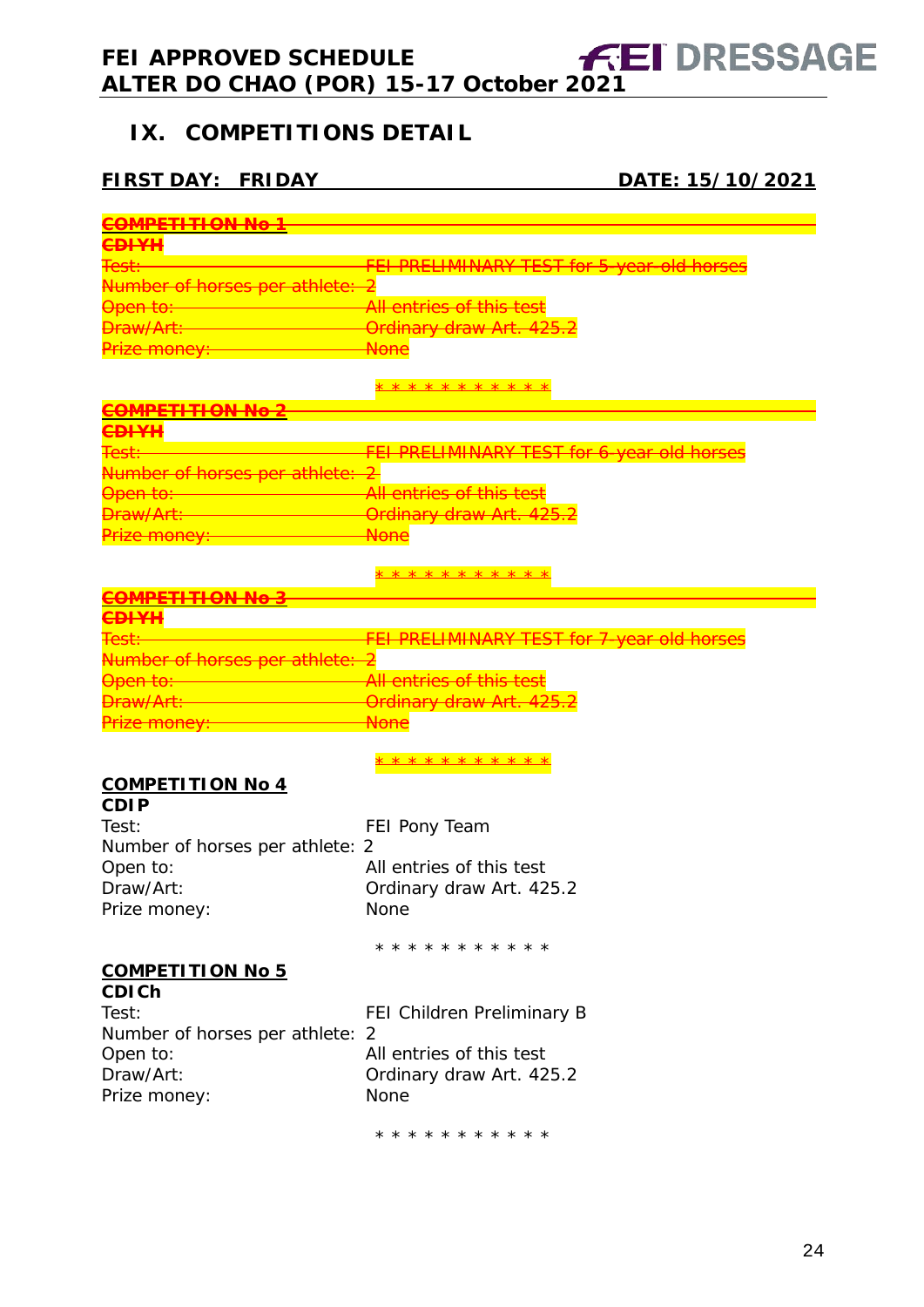#### **COMPETITION No 6**

**CDIJ** Test: FEI Junior Team Number of horses per athlete: 2 Open to: All entries of this test<br>Draw/Art: Cordinary draw Art. 42 Ordinary draw Art. 425.2 Prize money: None

\* \* \* \* \* \* \* \* \* \* \*

#### **COMPETITION No 7**

**CDIY** Test: FEI Young Rider Team Number of horses per athlete: 2 Open to: All entries of this test Draw/Art: **Draw/Art: Ordinary draw Art. 425.2** Prize money: None

\* \* \* \* \* \* \* \* \* \* \*

#### **COMPETITION No 8 CDIU25**

| Test:                           | FEI Intermediate II      |
|---------------------------------|--------------------------|
| Number of horses per athlete: 2 |                          |
| Open to:                        | All entries of this test |
| Draw/Art:                       | Ordinary draw Art. 425.2 |
| Prize money:                    | <b>None</b>              |
|                                 |                          |

\* \* \* \* \* \* \* \* \* \* \*

#### **COMPETITION No 9**

| $CDI3*$                         |                            |
|---------------------------------|----------------------------|
| Test:                           | <b>FEI Prix St-Georges</b> |
| Number of horses per athlete: 2 |                            |
| Open to:                        | All entries of this test   |
| Draw/Art:                       | Ordinary draw Art. 425.2   |
| Prize money:                    | <b>None</b>                |
|                                 |                            |

\* \* \* \* \* \* \* \* \* \* \*

#### **COMPETITION No 10**

**CDI3\*** Test: Test: Test: FEI Intermediate A Number of horses per athlete: 2 Open to: and all entries of this test Draw/Art: **Draw/Art: Ordinary draw Art. 425.2** Prize money: None

\* \* \* \* \* \* \* \* \* \* \*

#### **COMPETITION No 11 CDI3\***

Test: FEI Grand Prix Number of horses per athlete: 2 Open to: and All entries of this test Draw/Art: Ordinary draw Art. 425.2.1.a Prize money: 1000 € Breakdown: 330/260/200/120/90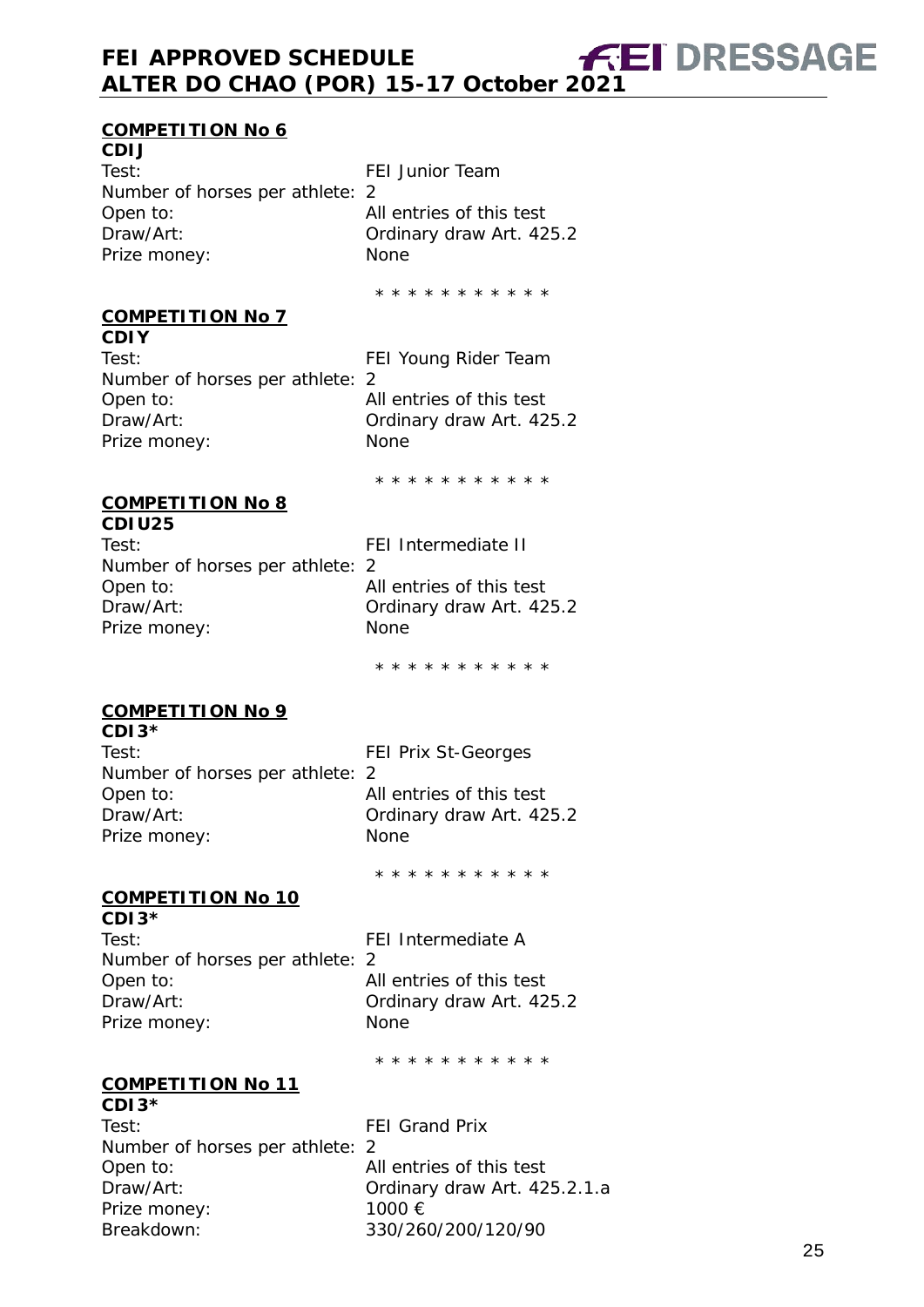## **FEI APPROVED SCHEDULE ALTER DO CHAO (POR) 15-17 October 2021**

## **SECOND DAY: Saturday DATE: 16/10/2021**

| COMPETITION NA 10                                     |                                                              |
|-------------------------------------------------------|--------------------------------------------------------------|
|                                                       |                                                              |
| <u>ANIVII</u><br>$\overline{\phantom{a}}$             |                                                              |
|                                                       |                                                              |
| $T \cap \cap +$                                       | <b>FEI FINAL TEST for 5-year-old horses</b>                  |
|                                                       |                                                              |
| <del>Number of horses per athlete: 2</del>            |                                                              |
| <del>Open to:</del>                                   | All entries of this test                                     |
|                                                       |                                                              |
| $D_{\text{max}}/A_{\text{min}}$<br><del>Didwinu</del> | Ordinary draw Art 1252<br><del>orumary uraw Art. 425.2</del> |
| Dirization                                            | <b>Nono</b>                                                  |
| <u>FIZU HUIUV.</u>                                    | wurc                                                         |

\* \* \* \* \* \* \* \* \* \* \*

| COMPETITION NA 12<br><u>JIVII LITTI UN INU TJ</u>    |                                                                  |
|------------------------------------------------------|------------------------------------------------------------------|
| <b>COUVIL</b><br>$\overline{\phantom{a}}$            |                                                                  |
| $T \circ \circ$ + $\cdot$ $\Box$                     | El FINAL TEST for 6-year-old horses                              |
| Number of horses per athlete: 2                      |                                                                  |
| $\bigcap_{n\geq n}$ to $\cdot$<br><del>טערו זא</del> | All entries of this test                                         |
| $D_{\text{FOM}}/Arf$ .<br><b>DI GWZALE</b>           | $Ordinom/dronu$ Art $1959$<br><del>Urumary uraw Art. 425.2</del> |
| $l$ riza manav<br><u>IILC IIIUIICY.</u>              | <b>Nono</b><br><b>NUTIC</b>                                      |

\* \* \* \* \* \* \* \* \* \* \*

| $\overline{M}$ $\overline{T}$ $\overline{T}$ $\overline{T}$ $\overline{M}$ $\overline{M}$ $\overline{M}$ $\overline{M}$ |                                                               |
|-------------------------------------------------------------------------------------------------------------------------|---------------------------------------------------------------|
|                                                                                                                         |                                                               |
| <b>CDIVII</b><br>$\sqrt{2}$                                                                                             |                                                               |
| Toet.                                                                                                                   | <b>FEI FINAL TEST for 7-year-old horses</b>                   |
| T <del>ost.</del>                                                                                                       |                                                               |
| Number of horses per athlete: 2                                                                                         |                                                               |
| Onon to:<br><del>open to.</del>                                                                                         | All entries of this test                                      |
| $D_{\text{FOM}}/Arf$ .<br><del>DI aw Art.</del>                                                                         | Ordinary draw Art 125 2<br><del>orumary uraw Art. 429.2</del> |
| maxmax<br><u>TIZU TITUTIU YT</u>                                                                                        | N<br>סו ושנו                                                  |
|                                                                                                                         |                                                               |

\* \* \* \* \* \* \* \* \* \* \*

#### **COMPETITION No 15**

| <b>CDIP</b>                     |                          |
|---------------------------------|--------------------------|
| Test:                           | FEI Pony Individual      |
| Number of horses per athlete: 2 |                          |
| Open to:                        | All entries of this test |
| Draw/Art:                       | Ordinary draw Art. 425.2 |
| Prize money:                    | <b>None</b>              |
|                                 |                          |

\* \* \* \* \* \* \* \* \* \* \*

#### **COMPETITION No 16 CDICh**

| vuun                            |                          |
|---------------------------------|--------------------------|
| Test:                           | <b>FEI Children Team</b> |
| Number of horses per athlete: 2 |                          |
| Open to:                        | All entries of this test |
| Draw/Art:                       | Ordinary draw Art. 425.2 |
| Prize money:                    | <b>None</b>              |
|                                 |                          |

\* \* \* \* \* \* \* \* \* \* \*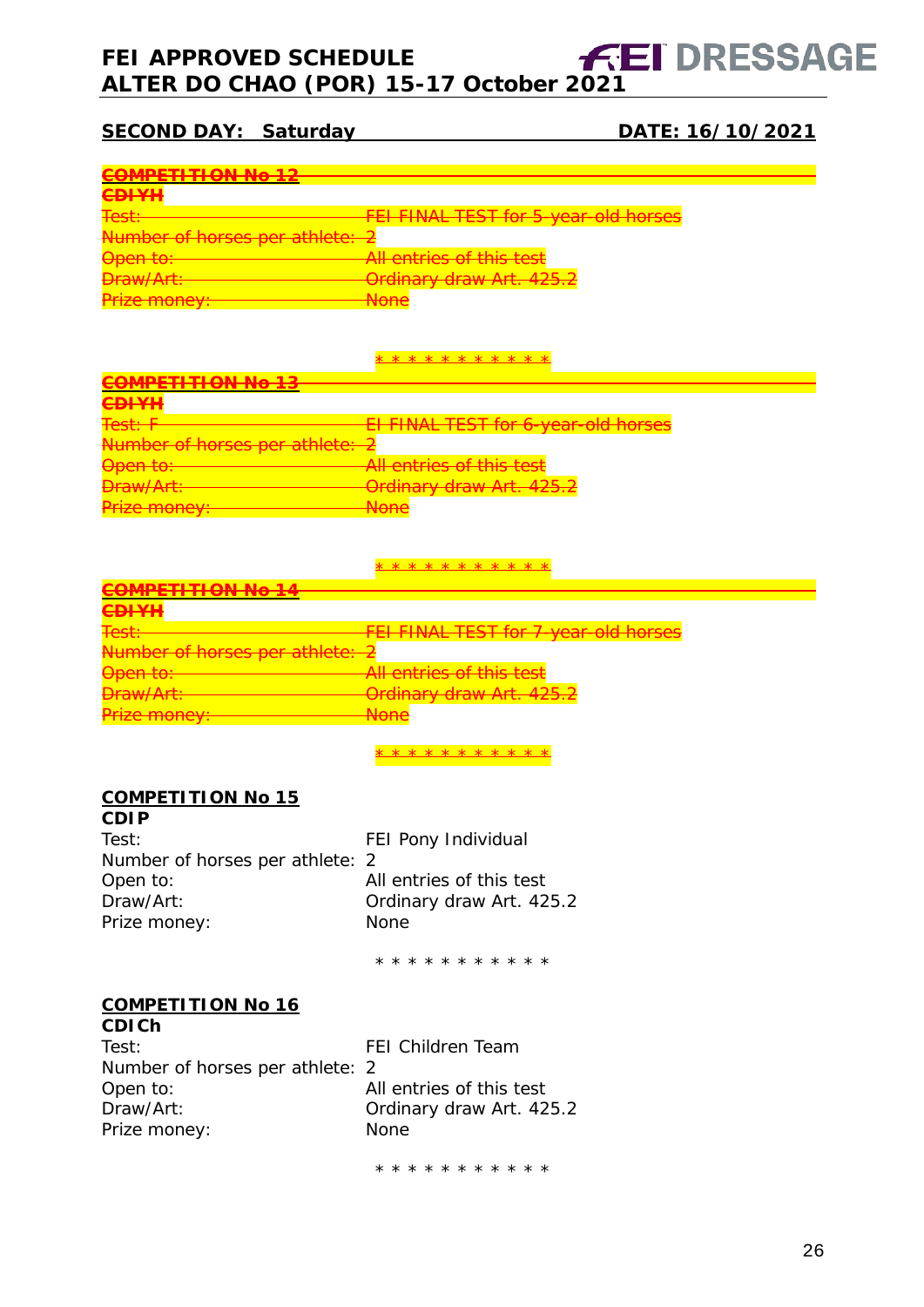#### **COMPETITION No 17**

**CDIJ** Test: FEI Junior Individual Number of horses per athlete: 2 Open to: All entries of this test<br>Draw/Art: Cordinary draw Art. 42 Prize money: None

Ordinary draw Art. 425.2

\* \* \* \* \* \* \* \* \* \* \*

#### **COMPETITION No 18**

**CDIY** Test: Test: FEI Young Rider Individual Number of horses per athlete: 2 Open to: All entries of this test Draw/Art: **Draw/Art: Ordinary draw Art. 425.2** Prize money: None

\* \* \* \* \* \* \* \* \* \* \*

#### **COMPETITION No 19 CDIU25**

| Test:                           | FEI Grand Prix 16-25         |
|---------------------------------|------------------------------|
| Number of horses per athlete: 2 |                              |
| Open to:                        | All entries of this test     |
| Draw/Art:                       | Ordinary draw Art. 425.2.1.a |
| Prize money:                    | <b>None</b>                  |
|                                 |                              |
|                                 |                              |

\* \* \* \* \* \* \* \* \* \* \*

#### **COMPETITION No 20 CDI3\***

| <b>UDIJ</b>                     |                          |
|---------------------------------|--------------------------|
| Test:                           | FEI Intermediate I       |
| Number of horses per athlete: 2 |                          |
| Open to:                        | All entries of this test |
| Draw/Art:                       | Ordinary draw Art. 425.2 |
| Prize money:                    | <b>None</b>              |
|                                 |                          |

\* \* \* \* \* \* \* \* \* \* \*

#### **COMPETITION No 21**

| $CDI3*$                         |                          |
|---------------------------------|--------------------------|
| Test:                           | FEI Intermediate B       |
| Number of horses per athlete: 2 |                          |
| Open to:                        | All entries of this test |
| Draw/Art:                       | Ordinary draw Art. 425.2 |
| Prize money:                    | <b>None</b>              |

\* \* \* \* \* \* \* \* \* \* \*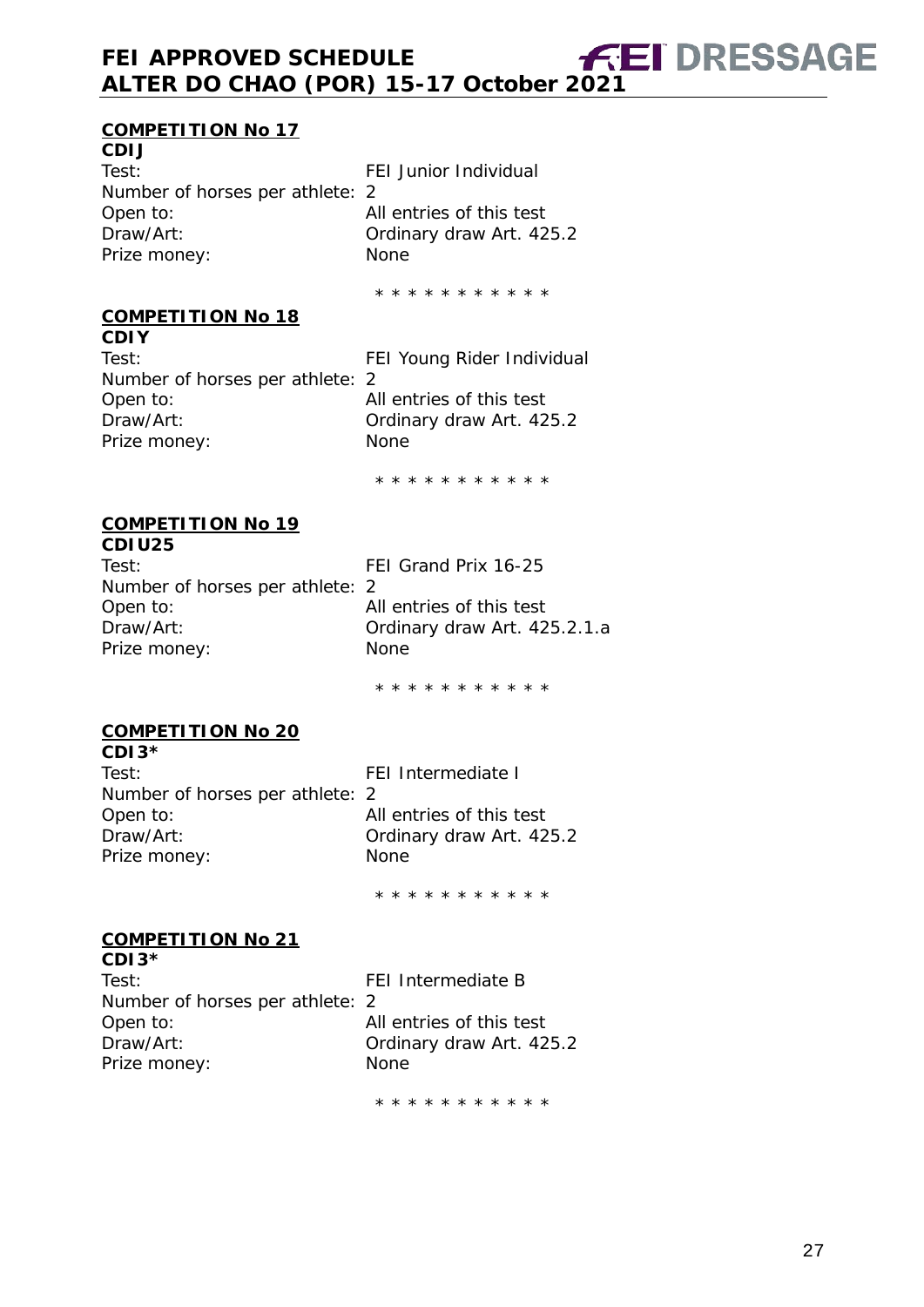## **COMPETITION No 22**

| $CDI3*$                         |                                                      |
|---------------------------------|------------------------------------------------------|
| Test:                           | <b>FEI Grand Prix Special</b>                        |
| Number of horses per athlete: 1 |                                                      |
| Open to:                        | and compulsory for the 15 best combinations in Grand |
|                                 | Prix (Competition nº 11)                             |
| Draw/Art:                       | Art. 425.4                                           |
| Prize money:                    | 1200 €                                               |
| Breakdown:                      | 330/260/200/120/90                                   |
|                                 |                                                      |

\* \* \* \* \* \* \* \* \* \* \*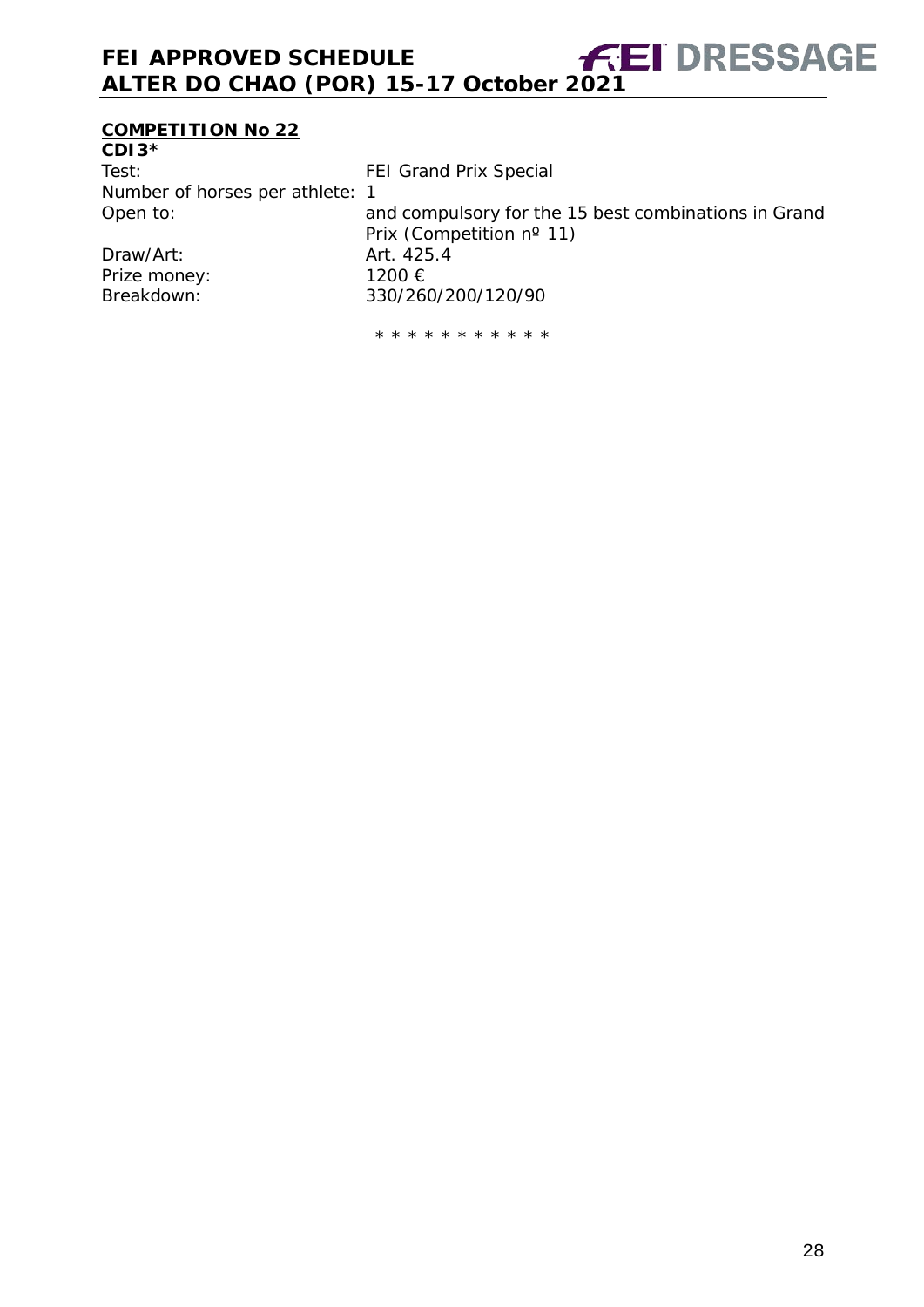#### **THIRD DAY: SUNDAY DATE: 17/10/2021 COMPETITION No 23**

**CDIP** Test: Test: FEI Pony Freestyle Number of horses per athlete: 1

Draw/Art: 2002.000 Art. 452.5 Prize money: None

Open to: the best 15 combinations from the Pony Individual competition.

\* \* \* \* \* \* \* \* \* \* \*

#### **COMPETITION No 24**

**CDICh** Test: Test: FEI Children Individual Number of horses per athlete: 1 Open to: All entries of this test Open to: the best 15 combinations from the Children Team competition. Draw/Art: Art. 452.8 Prize money: None

\* \* \* \* \* \* \* \* \* \* \*

#### **COMPETITION No 25**

**CDIJ** Test: Test: FEI Junior Freestyle Number of horses per athlete: 1 Open to: the best 15 combinations from the Juniors Individual competition. Draw/Art: 2012 12:00 Art. 452.5 Prize money: None \* \* \* \* \* \* \* \* \* \* \*

#### **COMPETITION No 26**

**CDIY** Test: Test: FEI Young Rider Freestyle Number of horses per athlete: 1 Open to: the best 15 combinations from the Young Riders Individual competition. Draw/Art: 2002.5 Prize money: None

\* \* \* \* \* \* \* \* \* \* \*

#### **COMPETITION No 27 CDIU25**

| <b>UDIUZJ</b>                   |                                                                    |  |  |  |
|---------------------------------|--------------------------------------------------------------------|--|--|--|
| Test:                           | FEI Grand Prix Freestyle                                           |  |  |  |
| Number of horses per athlete: 1 |                                                                    |  |  |  |
| Open to:                        | the best 15 combinations from the Grand Prix 16-25<br>competition. |  |  |  |
| Draw/Art:                       | Art. 452.5                                                         |  |  |  |
| Prize money:                    | <b>None</b>                                                        |  |  |  |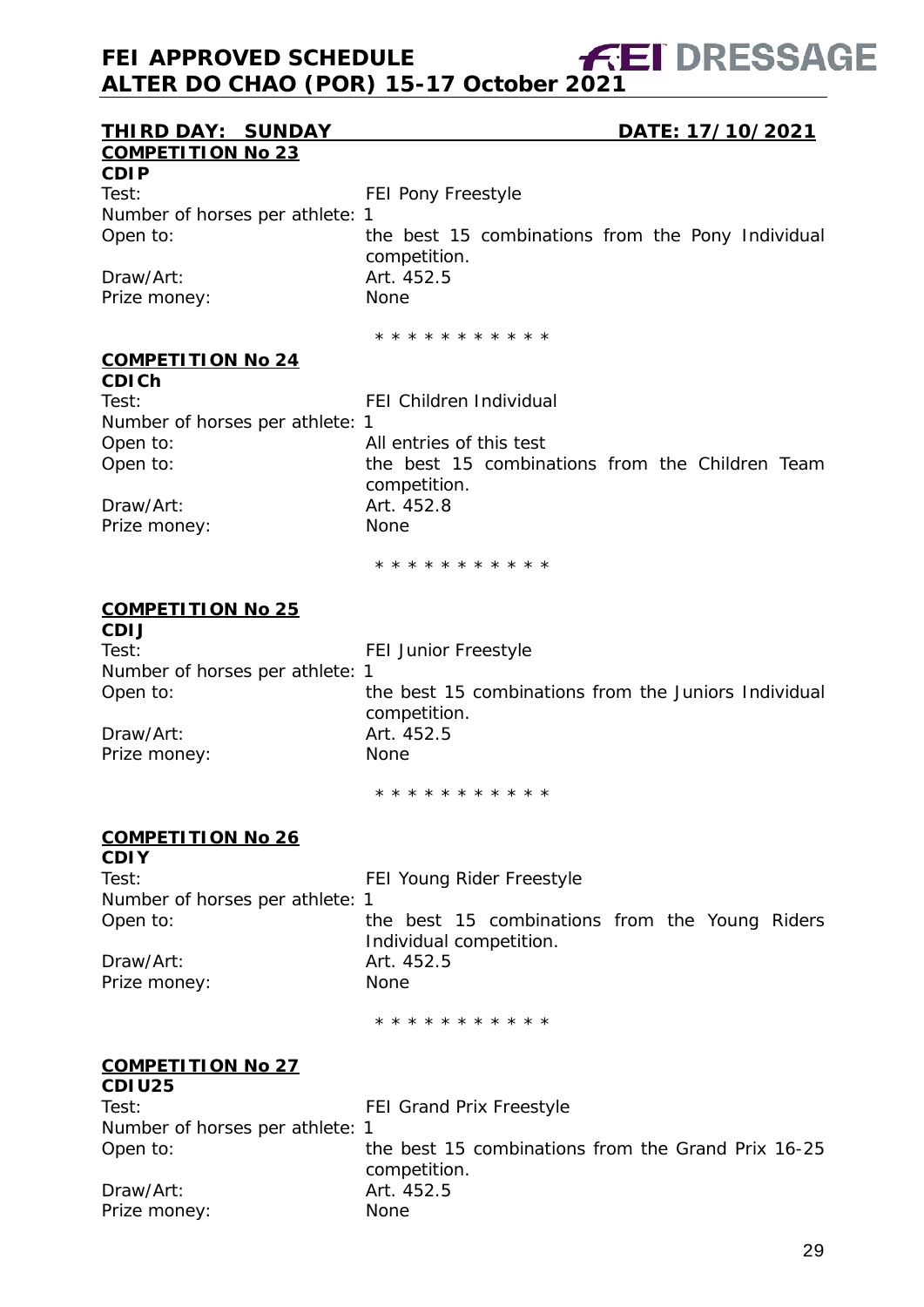## <span id="page-29-0"></span>**X. FACILITIES OFFERED**

### <span id="page-29-1"></span>**1.ATHLETES**

### **Accommodation.**

Hotel: Hotel Vila Gale Collection Alter Real Address: Coudelaria de Alter - Tapada do Arneiro 7440-152 Alter do Chão Telephone: +351 245 240 130 At the expense of: The Organiser  $\square$  or the Athlete  $\boxtimes$ 

#### **Meals.**

At the expense of: The Organiser  $\Box$  or the Athlete  $\boxtimes$ 

#### <span id="page-29-2"></span>**2.GROOMS**

#### **Accommodation.**

Requests for accommodation must be sent with entries.

At the expense of: The Organiser  $\Box$  or the Athlete  $\boxtimes$ 

#### **Meals.**

At the expense of: The Organiser  $\square$  or the Athlete  $\boxtimes$ 

**N.B.** Organiser's must provide proper sanitary conditions. The showering facilities should be sufficient for both male and female grooms with hot and cold water. Shower facilities as well as restrooms should at all times be in a state of cleanliness.

## <span id="page-29-3"></span>**XI. LOGISTICAL/ADMINISTRATIVE/TECHNICAL**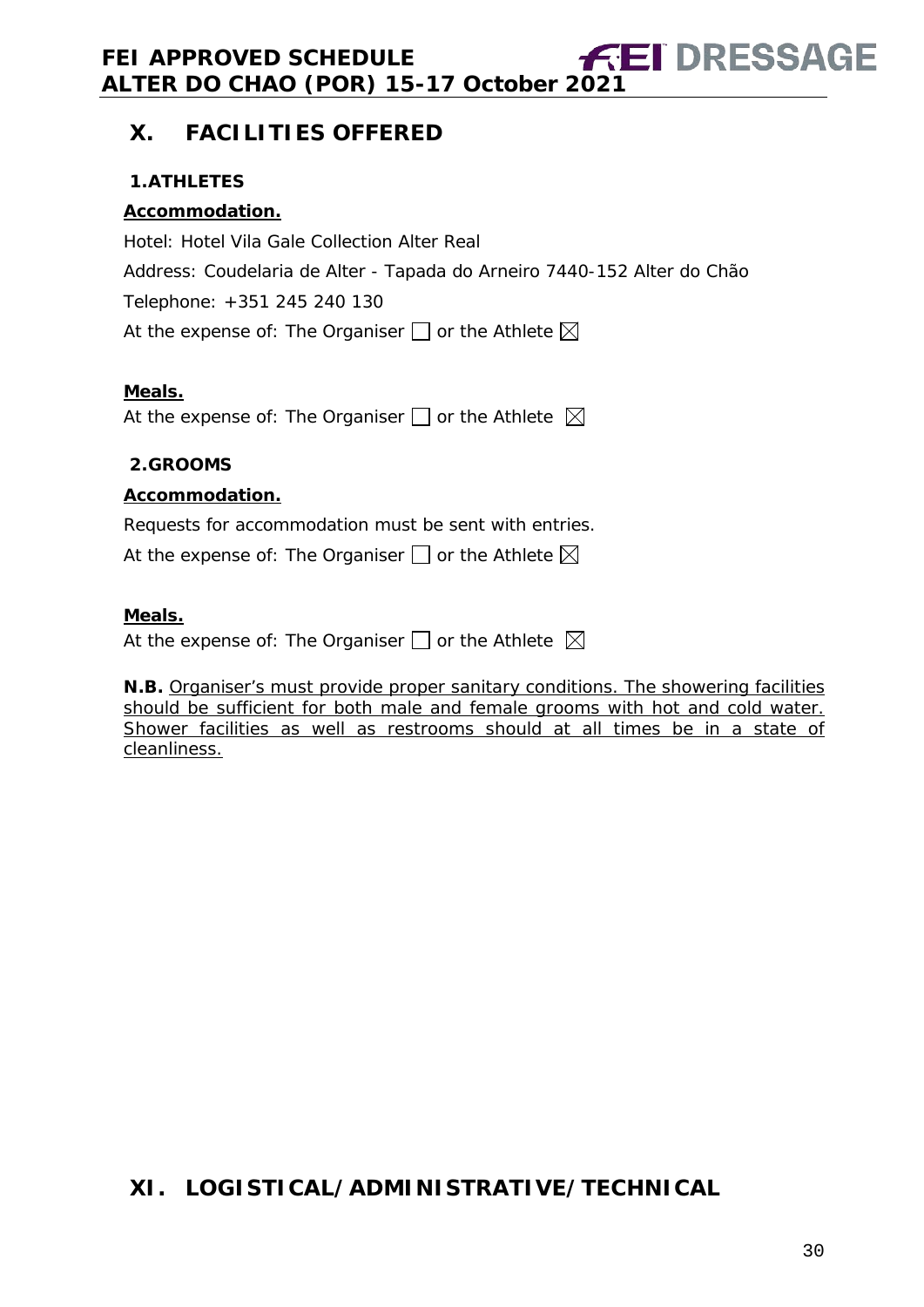## **INFORMATION**

#### <span id="page-30-0"></span>**1.DRAW**

Location of the draw: at the show office

#### <span id="page-30-1"></span>**2.COMPETITION ARENA(S)**

| Total dimensions: | 100x60m (Competition arena - dimensions: 20 x 60 m) |
|-------------------|-----------------------------------------------------|
| Type of Footing:  | All weather ebb and flow                            |

#### <span id="page-30-2"></span>**3.PRACTICE ARENA(S)**

| Total dimensions: | 2x20x60m (Competition arena - dimensions: 20 x 60 m) |
|-------------------|------------------------------------------------------|
| Type of Footing:  | All weather ebb and flow                             |

#### <span id="page-30-3"></span>**4.STABLES**

Size of boxes:  $3 \text{ m} \times 3 \text{ m}$  (minimum  $3 \text{ m} \times 3 \text{ m} + 20 \% 3 \text{ m} \times 4 \text{ m}$ )

#### <span id="page-30-4"></span>**5.PAPERLESS JUDGING**

It is compulsory to have a certified software/solution in order to offer Paperless Judging at FEI Dressage Events.

Will you use a FEI Certified Paperless Judging Software/Solution to manage judging at your Event? (The list of certified Service Providers is available here: [https://inside.fei.org/fei/your-role/it-services/it-providers/list\)](https://inside.fei.org/fei/your-role/it-services/it-providers/list)

No  $\boxtimes$ 

#### <span id="page-30-5"></span>**6.SCORING PROVIDER / TIMING PROVIDER**

Will you use a FEI Certified Service Provider to manage the scoring and timing at your Event? (The list of certified Service Providers is available here: [https://inside.fei.org/fei/your-role/it-services/it-providers/list\)](https://inside.fei.org/fei/your-role/it-services/it-providers/list)

No  $\boxtimes$ 

Name of Company: Rita Moura

Contact person at Event:

Name: Rita Cabral Mourta

FEI ID number: 10154843

Contact email: Ritacabralmoura@sapo.pt

The FEI may require to be provided with real time results data feed of your Events according to FEI requirements; in this case you and your provider will be informed accordingly.

#### <span id="page-30-6"></span>**7.AVERAGE SCORE / OPEN SCORING**

Average Score and Open Scoring: Yes  $\Box$  No  $\boxtimes$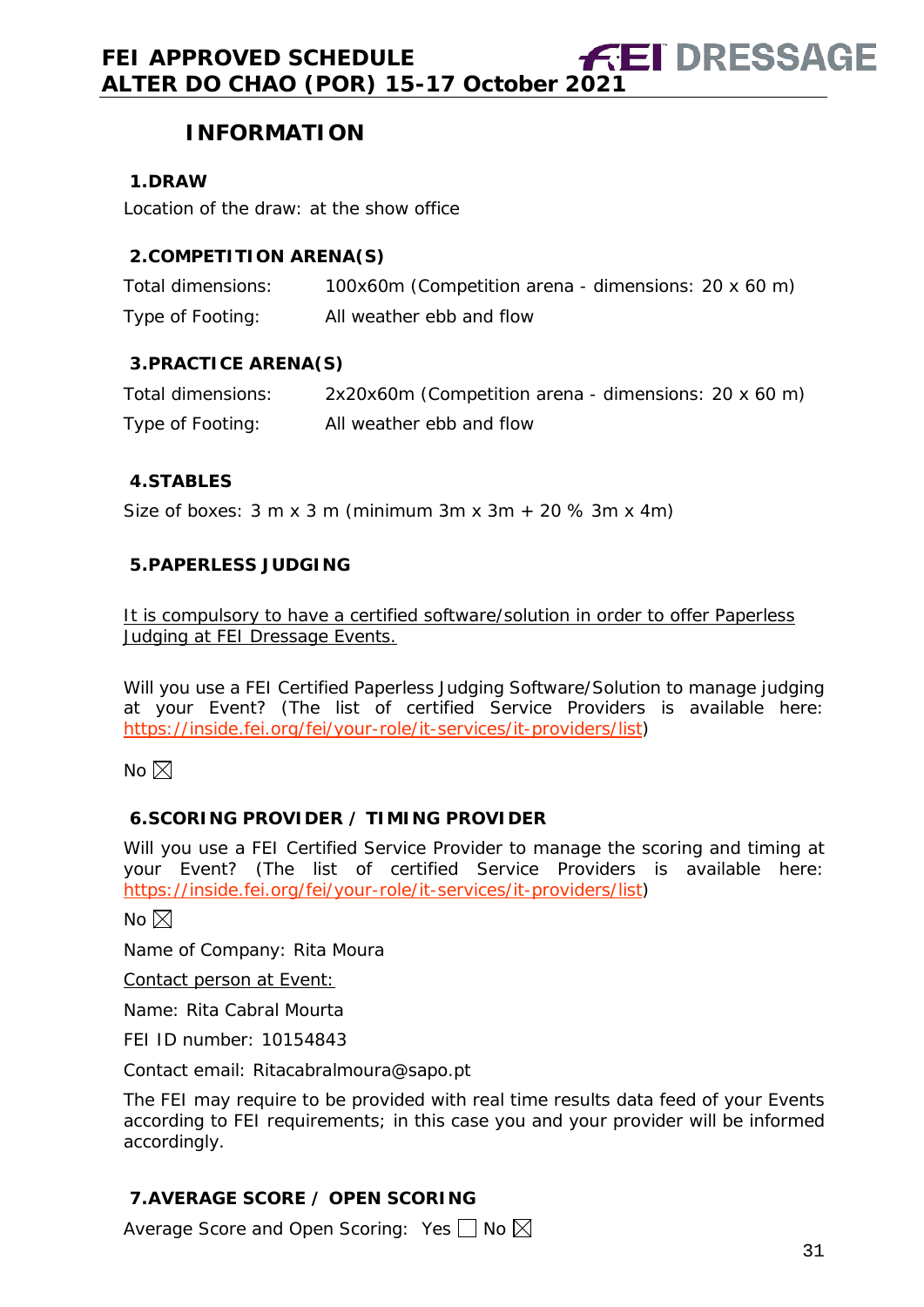#### <span id="page-31-0"></span>**8.OTHER TECHNOLOGY/SERVICE PROVIDER(S)**

Will you use other technology/service provider(s) at your Event? No  $\boxtimes$ 

#### <span id="page-31-1"></span>**9.PRIZE GIVING CEREMONY**

The number of athletes required to present themselves for the prize giving ceremony of each competition is 3

All prize giving ceremonies must strictly follow the **Covid-19 guidelines for Prize giving protocols and media activities.**

#### <span id="page-31-2"></span>**10. ADVERTISING ON ATHLETES AND HORSES**

The athletes are authorised to carry the logo of their personal sponsor. The Chief Steward will check that the advertising and publicity on athletes and horses complies with Article 135 of the General Regulations.

#### <span id="page-31-3"></span>**11. TICKETING**

Are you selling ticket for spectator to attend your event: Yes  $\Box$  No  $\boxtimes$ 

#### <span id="page-31-4"></span>**12. BETTING**

Betting will be authorised by the Organiser. Yes  $\Box$  No  $\boxtimes$ 

#### <span id="page-31-5"></span>**13. TRANSPORT REIMBURSMENT HORSES / PONIES**

Transport expenses to be paid by:

The Organiser  $\Box$  at entries ber km or the Athlete  $\boxtimes$ 

#### <span id="page-31-6"></span>**14. WELCOME**

The time and date of arrival of athletes, horses and their means of transport must be given to the Organiser in order to facilitate them on arrival.

#### <span id="page-31-7"></span>**15. LOCAL TRANSPORTATION - ARRANGEMENTS FROM HOTEL TO SHOWGROUNDS**

#### Walking distance  $\boxtimes$

| Organiser Shuttle Service $\Box$ |  |
|----------------------------------|--|
|----------------------------------|--|

Public Transport  $\boxtimes$  to be paid by the Organiser  $\Box$  or the Athlete  $\boxtimes$ 

If paid by Athlete approximate cost per round trip: 10€

Taxi:  $\Box$  to be paid by the Organiser  $\Box$  or the Athlete  $\boxtimes$ .

If paid by Athlete approximate cost per round trip: 15€

Other: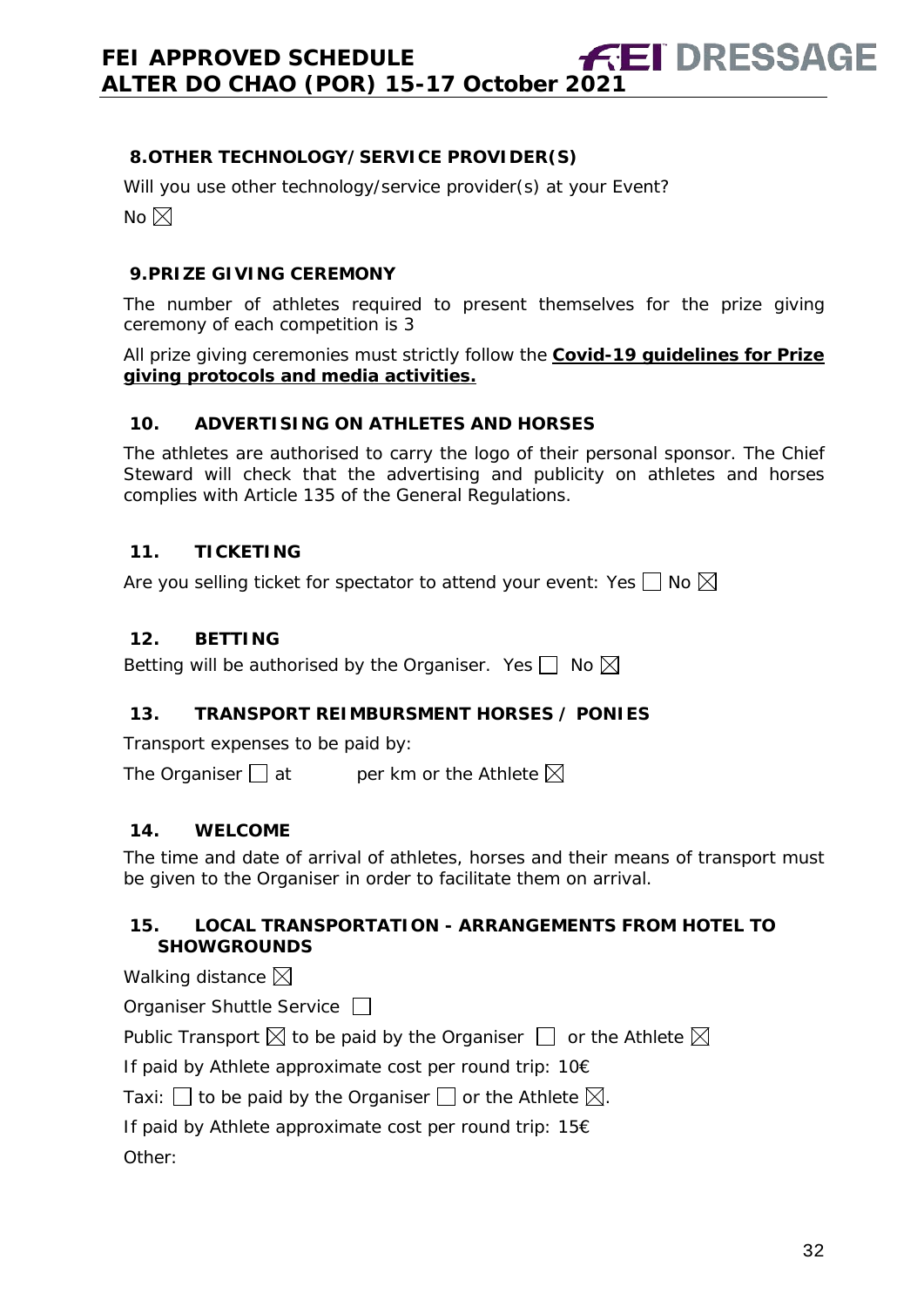### <span id="page-32-0"></span>**16. ENTRY RIGHT TO SHOWGROUNDS/ACCREDITED PERSONS**

Entry right to the stable area acc. to FEI Veterinary Regulations Art. 1008-1009.

#### NUMBER ACCREDITED PERSONS:

| Athlete: |                                                                      |
|----------|----------------------------------------------------------------------|
| Partner: |                                                                      |
| Groom:   |                                                                      |
|          | Horse Owner: 2 two (2) accreditations per horse acc. to FEI Passport |
| Other:   |                                                                      |

#### <span id="page-32-1"></span>**17. SUSTAINABILITY**

Please consider the environment when organising an FEI Event. Please find useful information on FEI Sustainability here:

<http://inside.fei.org/fei/your-role/organisers/handbook>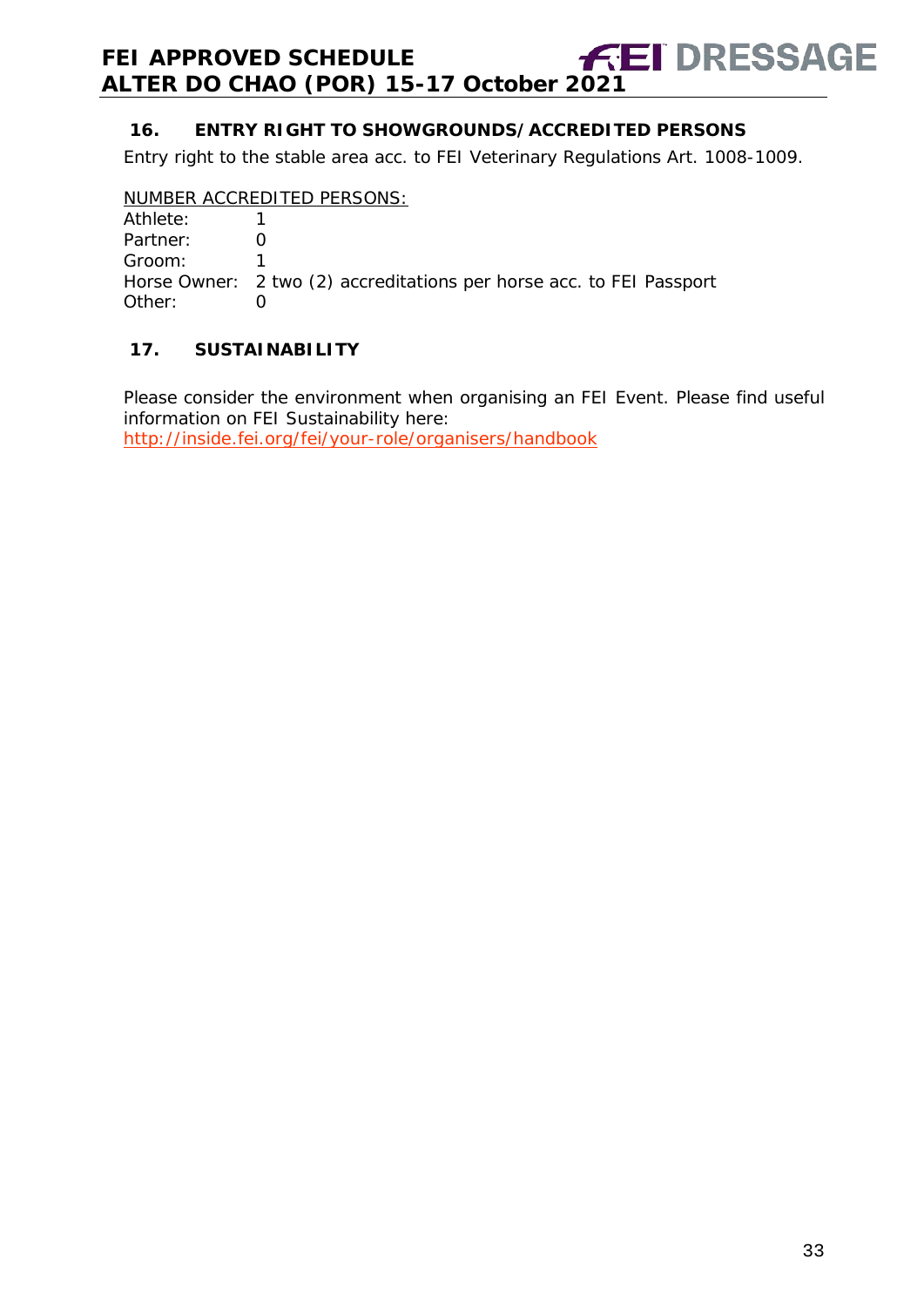## <span id="page-33-0"></span>**XII. VETERINARY MATTERS**

#### <span id="page-33-1"></span>**1.CUSTOMS FORMALITIES**

| Name:      | Nuno Braamcamp                    |
|------------|-----------------------------------|
| Address:   | Av 25 de Julho, 1200-868 Lisboa   |
| Telephone: | +351 213922040                    |
| Email:     | nuno.braamcamp@despachante.cdo.pt |

#### <span id="page-33-2"></span>**2.HEALTH REQUIREMENTS**

#### **GENERAL**

In accordance with the FEI Code of Conduct for the Welfare of the Horse it is imperative that all Horses at FEI Events are physically fit and free from infectious disease before being allowed to compete.

#### **ENTRY OF HORSES**

Required health tests and vaccinations: N/A Quarantine period: N/A Specimen Import Licence applied: N/A

#### <span id="page-33-3"></span>**3.NATIONAL REQUIREMENTS**

N/A

#### <span id="page-33-4"></span>**4.PONIES**

FEI Veterinary Regulations, Chapter IX and Annex IX: For all Pony Events, Ponies must be available for Pony Measurement if requested by the FEI.

#### <span id="page-33-5"></span>**5.INJURY SURVEILLANCE**

FEI Veterinary Regulations, Chapter VIII: Horses participating in FEI Events are subject to injury surveillance protocols; and in the event of fatality, a post mortem examination.

#### <span id="page-33-6"></span>**6.TRANSPORT OF HORSES**

Horses must be fit to travel and be transported in suitable vehicles. Any government requirements for disease testing and control must be requested well in advance, to ensure that the horse is in compliance by the time of arrival at the border of the country where the Event is taking place. Athletes, or their representatives, have the responsibility to comply with national legislation in both their country of origin and the host nation of the Event. Where necessary athletes must contact local government authorities or veterinary advisors for information regarding animal health requirements and transport legislation. Within the European Union (EU), this includes EU Council Regulation (EC) No 1/2005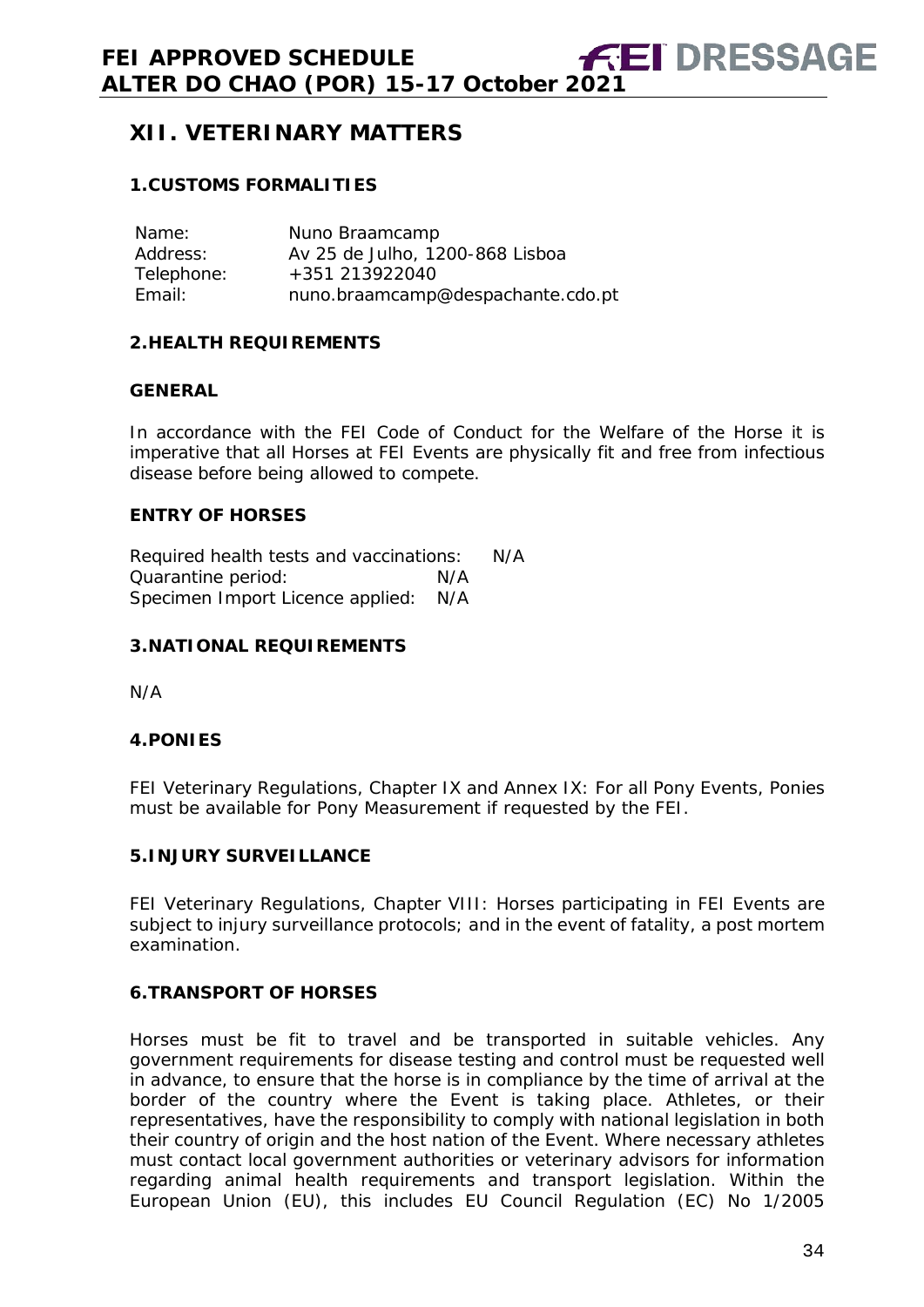concerning the protection of animals during transport within the Member States of the EU.

#### <span id="page-34-0"></span>**7.VENUE ARRIVAL INFORMATION & FITNESS TO COMPETE**

#### **7.1 PASSPORTS. FEI General Regulations Article 137**

#### **For all issues relating to FEI Horse Passports/FEI Recognition Cards please contact your National Federation.**

All Horses competing at FEI Events must be registered with the FEI.

FEI Passports or FEI Recognition Cards (for those Horses with a national passport approved by the FEI) are compulsory for FEI Events.

NB: Horses entered in CIMs in their country of residence are not required to have an FEI Passport or FEI Recognition Card but must be properly registered with the FEI and identifiable (GRs 137.2).

Athletes who do not present a Horse's Passport and/or Recognition Card, or one that is not correctly validated or fail to meet other passport requirements will be **subject to Sanctions in accordance with Annex VI of the FEI Veterinary Regulations** and may not be allowed to compete.

**NB** for Horses permanently resident in a Member State of the European Union: all Horses must have a national EU passport in compliance with EU Regulations to which a FEI Recognition card is applied. The exception to this being Horses in possession of an FEI passport which has been continually revalidated without interruption.

#### **7.2 VACCINATIONS - EQUINE INFLUENZA. FEI Veterinary Regulations Article 1003**

Horses competing at FEI Events must comply with the requirements for Equine Influenza vaccination in accordance with the Veterinary Regulations and as summarised below.

| <b>VACCINATION</b>    | <b>PROTOCOL</b>                                                                                                                                                  | <b>ELIGIBILITY TO ENTER</b><br><b>VENUE</b>                                                                                                                              |  |
|-----------------------|------------------------------------------------------------------------------------------------------------------------------------------------------------------|--------------------------------------------------------------------------------------------------------------------------------------------------------------------------|--|
| <b>Primary Course</b> | 1 <sup>st</sup> Vaccination: day 0<br>2 <sup>nd</sup> Vaccination: day 21-92                                                                                     | May compete 7 days after the<br>2 <sup>nd</sup> Vaccination                                                                                                              |  |
| <b>First Booster</b>  | Within 7 months of the 2 <sup>nd</sup><br>vaccination<br>the<br>Primary<br>of of<br>Course                                                                       | May compete for 6 months $+21$<br>days after the 2 <sup>nd</sup> vaccination of<br>the Primary Course<br>Must not compete in the 7 days<br>after receiving a vaccination |  |
| <b>Boosters</b>       | <b>MINIMUM:</b> within one year of<br>previous booster vaccination<br>IF COMPETING: must be in<br>the 6 months $+21$ days of the<br>booster previous vaccination | Must<br>been<br>have<br>vaccinated<br>within 6 months $+21$ days<br>before arriving at the Event<br>Must not compete in the 7 days<br>after receiving a vaccination      |  |

All FEI registered Horses intending to compete at FEI Events (including CIMs) must be vaccinated against Equine Influenza in accordance with these VRs. The exception being if the applicable domestic legislation prevents the use of Equine Influenza vaccines within the relevant territory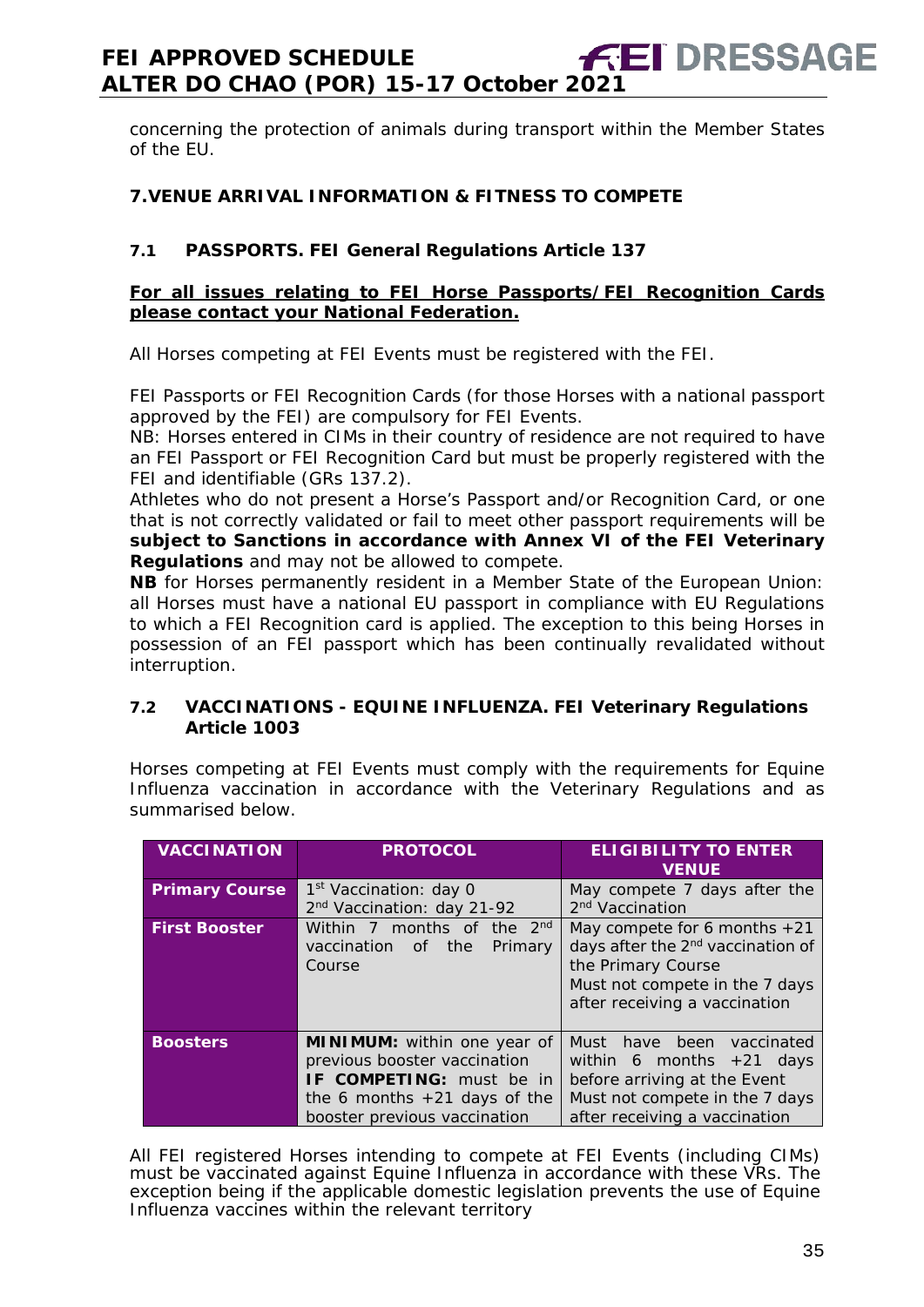#### **7.3 EXAMINATION ON ARRIVAL. FEI Veterinary Regulations Article 1031**

On arrival at an Event venue, all Horses must undergo an examination by a veterinarian to confirm their identification from their passport and micro-chip ID (where present), their vaccination status and general health. To protect all horses attending events, any Horse with a questionable health status concerning vaccination, disease or other concerns, must be stabled within the isolation facilities provided by the Organising Committee pending a decision on entering the venue.

#### **7.4 HORSE INSPECTIONS. FEI Veterinary Regulations Articles 1034- 1042**

All Horses will be assessed for their fitness to compete during the Horse Inspection. Any Horse demonstrating questionable fitness may be referred to the Holding Box for further veterinary examination. Horses not deemed fit to compete by the Inspection Panel will not be permitted to compete.

#### **7.5 LIMB SENSITIVITY EXAMINATION. FEI Veterinary Regulations Articles 1048-1053**

All Horses are subject to examination under the protocol for abnormal limb sensitivity throughout the period of an Event. For Jumping that includes, but is not limited to, between rounds and before the Jump Off. For Endurance that includes, but is not limited to, pre-ride, during the ride and after the ride. Horses may be examined once or on multiple occasions during the Period of an Event. Horses may be selected for examination under the protocol randomly or they may be targeted. All Horses selected to be tested must submit promptly to the examination or are subject to immediate disqualification. There is no obligation to examine any specific number of Horses at an Event.

#### <span id="page-35-0"></span>**8. EQUINE ANTI-DOPING AND CONTROLLED MEDICATION PROGRAMME (EADCMP). FEI Regulations, Chapter VII**

#### **8.1 SAMPLING. FEI Veterinary Regulations Chapter VII**

All horses competing at FEI Events may be subject to sampling for the presence of Prohibited Substances in accordance with the Anti-Doping and Controlled Medication Regulations (EADCMRs). Horses may be selected for sampling in accordance with obligatory testing, targeted or random sampling procedures. Refer to FEI Financial Charges for details of fees relating to Equine and Human Anti-Doping program (EADCMP), which OCs/NFs have the right to charge to the athlete (applicable for all FEI events worldwide).

## **8.2 ELECTIVE TESTING. FEI Veterinary Regulations Article 1058**

Elective Testing may be carried out prior to an Event to check for the presence of Prohibited Substances. Please refer to https://inside.fei.org/fei/cleansport/horses for information and details.

## <span id="page-35-1"></span>**XIII. HUMAN ANTI-DOPING**

Athletes can be tested at any FEI Event, by the FEI or by other Anti-Doping Organisations with Testing jurisdiction. Organisers will have the responsibility to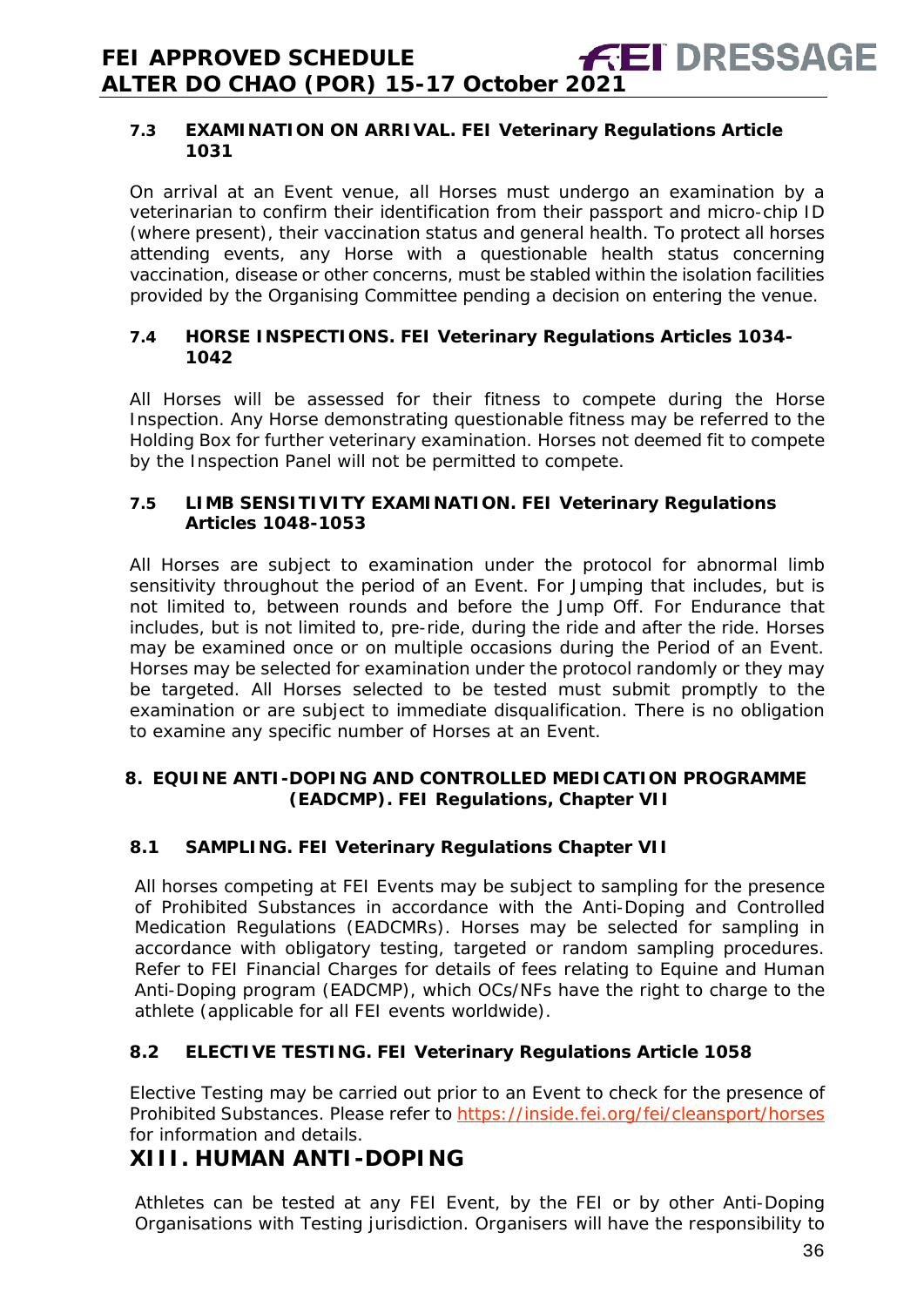provide facilities and staff/volunteers to facilitate such Testing if requested by the FEI as outlined in article 22.3 of the FEIs' Anti-doping Rules for Human Athletes (ADRHA).

The ADRHA rules are published on the FEI's website at <http://inside.fei.org/content/anti-doping-rules>

## <span id="page-36-0"></span>**XIV. ADDITIONAL INFORMATION**

#### <span id="page-36-1"></span>**1.THE FEI POLICY FOR ENHANCED COMPETITION SAFETY DURING THE COVID-19 PANDEMIC**

The FEI Policy for Enhanced Competition Safety during the Covid-19 Pandemic ("Policy") [\(https://inside.fei.org/fei/covid-19/return-to-play/policy-tools\)](https://inside.fei.org/fei/covid-19/return-to-play/policy-tools) is mandatory and applies for any FEI Event taking place **as of 1 July 2020**. The Policy has been developed based on currently accepted best practices by the WHO and US Center for Disease Control (CDC) and will be continually reviewed and updated as more information becomes available. It is not intended to replace the applicable guidance and policies from domestic government and health authorities, but to supplement their recommendations with sport specific considerations.

The OC shall submit the risk assessment and mitigation plan (including name and contact details of the person in charge) to the FEI as an annex to the Event Schedule, **at the latest ten (10) working days before the event's deadline for Definite Entries**.

Events for which the FEI has not received the documented risk assessment and mitigation measures plan in accordance with article 2.1.g) of the Policy **will be removed from the FEI calendar** in accordance with Article 112.3 of the FEI General Regulations.

#### **ASSUMPTION OF RISK / WAIVER OF LIABILITY**

In consideration of being allowed to participate in the Event and related activities, all Participants (as defined in the Policy) acknowledge, appreciate, and agree that:

- 1. Participation includes possible exposure to and illness from infectious diseases including but not limited to COVID-19. While particular rules and personal discipline may reduce this risk, the risk of serious illness and death does exist; and,
- 2. The Participants knowingly and freely assume all such risks, both known and unknown, even if arising from the negligence of the OC or others, and assume full responsibility for their participation; and,
- 3. The Participants willingly agree to comply with the stated and customary terms and conditions for participation as regards protection against infectious diseases. If, however, a Participant observes any unusual or significant hazard during his/her presence or participation, the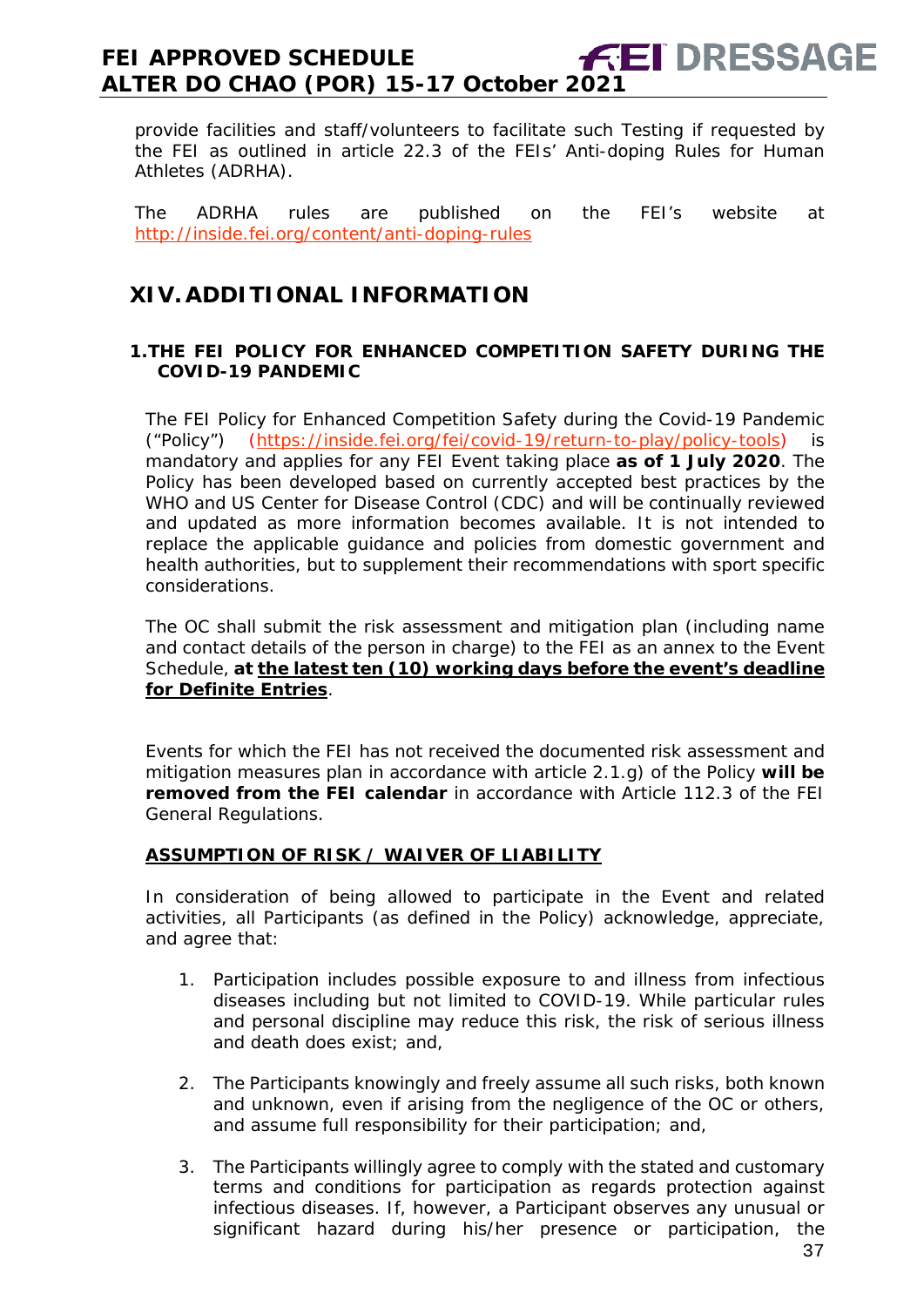Participant will remove himself/herself from participation and bring such to the attention of the nearest official immediately; and,

4. The Participants, for themselves and on behalf of their heirs, assigns, personal representatives and next of kin, HEREBY RELEASE AND HOLD HARMLESS THE OC AND THE FEI, their officers, officials, agents, and/or employees, other participants, sponsoring agencies, sponsors, advertisers, and if applicable, owners and lessors of premises used to conduct the event ("RELEASEES"), WITH RESPECT TO ANY AND ALL ILLNESS, DISABILITY, DEATH, or loss or damage to person or property, WHETHER ARISING FROM THE NEGLIGENCE OF RELEASEES OR OTHERWISE, to the fullest extent permitted by law.

The Participants confirm to have read this release of liability and assumption of risk agreement, fully understand its terms, understand that they have given up substantial rights.

#### <span id="page-37-0"></span>**2.INSURANCES AND NATIONAL REQUIREMENTS**

Equestrian sports involve inherent dangerous risks. To the greatest extent permitted by law, the FEI and the FEI Event Organiser shall NOT be liable for any damages relating to loss of property or injury of any kind to Athletes, Owners, Support Personnel or Horses at or in connection with an FEI Event and the FEI expressly excludes all such liability.

#### **2.1 ATHLETES, OWNERS AND SUPPORT PERSONNEL**

#### **2.1.1 Personal Accident and Health Insurance**

It is your responsibility as an Athlete/Owner/ Support Personnel to ensure that you have adequate personal accident insurance in place to cover your participation at FEI Events and in particular to insure against any personal injury or medical expenses arising from an accident, injury or illness which may occur at a FEI Event.

You should check with your National Federation to confirm if your National Federation's insurance policy (if any) covers personal accidents and/or illnesses which may occur when you are attending at/participating in FEI Events.

If your National Federation does not have a personal accident/health insurance policy or if the National Federation's insurance policy does not cover personal accident or health claims, then you should obtain your own personal accident and health insurance policy to cover your attendance/participation at FEI Events.

#### **2.1.2 Personal Property Insurance**

You should also ensure that you are insured against property loss, theft or damage which may occur at an FEI Event.

Again, the advice is to check with your National Federation to confirm if they have an insurance policy in place which would cover you in case of such property loss, theft or damage. If not, then you should obtain your own personal property insurance to cover such situations.

#### **2.1.3 Press Equipment**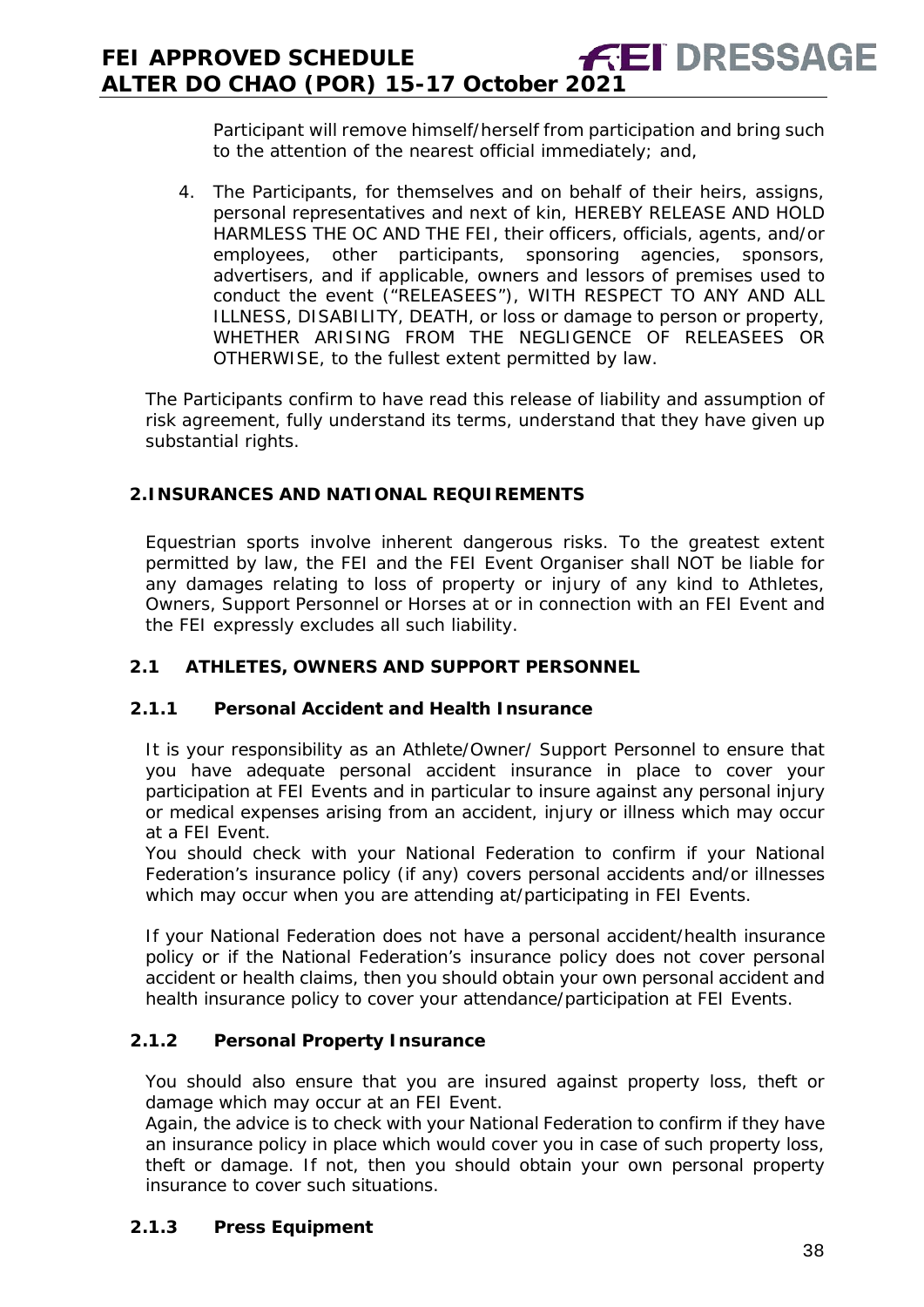Press equipment and other items left in the Press workroom, Press lockers, the Press Tribune or anywhere on the showgrounds are left entirely at the owner's risk. The Organising Committee does not accept any responsibility for any loss or damage to such equipment or items. Members of the Press are advised not to leave any equipment or personal items unattended.

#### **2.2 ATHLETES AND OWNERS**

#### **2.2.1 Third Party Liability Insurance**

As an Athlete/Owner you are personally responsible for damages to third parties caused by you, your employees, Support Personnel, your agents or your Horses. You are, therefore, strongly advised to take out third-party liability insurance providing full coverage in relation to FEI Events at home and abroad, and to keep the policy up to date.

The FEI and the Organiser will NOT be responsible for any damage caused to third parties by you, your employees, Support Personnel, your agents or your Horses.

#### **2.2.2 Additional Liability Information**

N/A

#### **2.2.3 Horse Insurance**

As an Owner you should ensure that your Horses are adequately insured against any injuries or illnesses they may sustain while participating at a FEI Event.

#### <span id="page-38-0"></span>**3.PROTESTS/APPEALS**

To be valid, all Protests and Appeals must be made in writing and accompanied by a deposit of CHF 150.- or equivalent. Protest and appeal forms are available on the FEI website: Protest:<http://inside.fei.org/sites/default/files/FEI%20Protest%20Form.pdf> Appeal:<http://inside.fei.org/sites/default/files/FEI%20Appeal%20Form.pdf>

#### <span id="page-38-1"></span>**4.DISPUTES**

In the event of any discussion concerning the interpretation of the schedule (in translated languages), the English version will be decisive.

#### <span id="page-38-2"></span>**5.MODIFICATION TO SCHEDULE**

In exceptional circumstances, together with the Approval of the Chefs d'Equipe, host NF delegate, if any, and the Ground Jury, the OC may change the schedule in order to clarify any matters arising from an omission or due to unforeseen circumstances. Any such changes must be notified to all Athletes and Officials as soon as possible and they must be reported to the FEI by the Foreign Judge.

#### <span id="page-38-3"></span>**6.ADDITIONAL INFORMATION FROM THE ORGANISER**

#### **Age of Athletes and Horses according to the Event's Category:**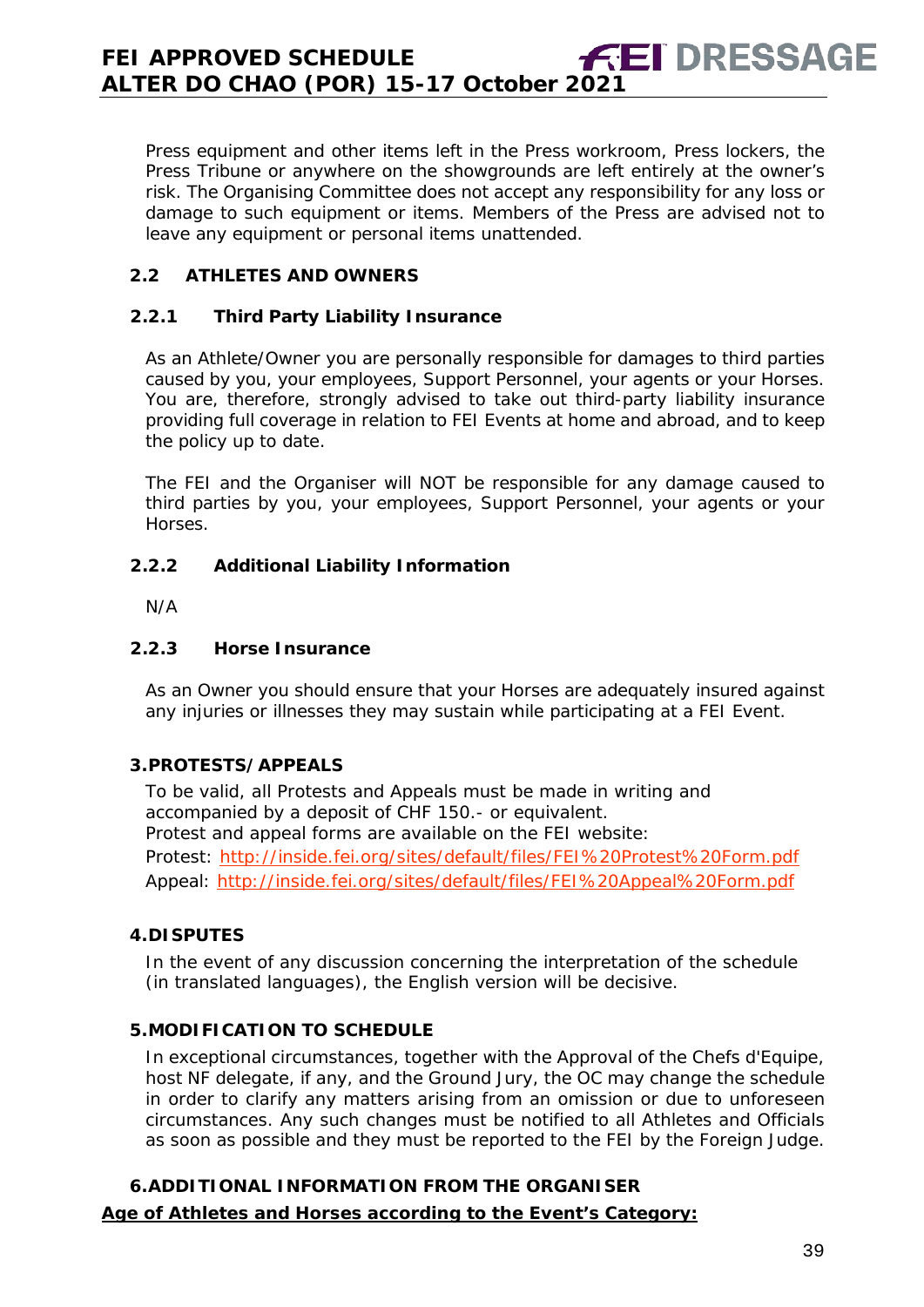| <b>Event's Category</b>        | <b>Age of Athletes</b>                                   | <b>Age of Horses</b>        |
|--------------------------------|----------------------------------------------------------|-----------------------------|
| Grand Prix/Grand Prix Special/ | As of 16 <sup>th</sup> year                              | Min $8 y.o.$                |
| Grand Prix Freestyle/          |                                                          |                             |
| Intermediate II/Intermediate   |                                                          |                             |
| A/Intermediate B               |                                                          |                             |
| Prix St. Georges/Intermediate  | As of 16 <sup>th</sup> year                              | Min. 7 y.o.                 |
| I/ Intermediate I Freestyle    |                                                          |                             |
| CH-Y/CDIY/CDIOY                | As of 16 <sup>th</sup> year to end 21 <sup>st</sup> year | Min. 7 y.o.                 |
| CH-J/CDIJ/CDIOJ                | As of 14 <sup>th</sup> year to end 18 <sup>th</sup> year | Min. 6 y.o.                 |
| CH-P/CDIP/CDIOP                | As of 12 <sup>th</sup> year to end 16 <sup>th</sup> year | Min. $6 y.o.$               |
| CH-Ch/CDICh/CDIOCh             | As of 12 <sup>th</sup> year to end 14 <sup>th</sup> year | Min. 6 y.o.                 |
| CH-U25/CDIU25/CDIOU25          | As of 16 <sup>th</sup> year to end 25 <sup>th</sup> year | Min. 8 y.o.                 |
| CDI Am                         | As of 26 <sup>th</sup> year                              | Min. 7 y.o.                 |
|                                |                                                          | Medium tour Min. 8 y.o.     |
| <b>CDIYH</b>                   | As of 16 <sup>th</sup> year                              | Min. $5 y.o. - Max. 7 y.o.$ |
| CH-M-YH-D                      | As of 16 <sup>th</sup> year                              | $5$ y.o. / 6 y.o. / 7 y.o.  |
|                                |                                                          |                             |

#### **DEDUCTIONS FROM PRIZE MONEY AT COMPETITIONS:**

Full details of any deductions from prize money must be outlined in the schedule. This includes government taxes. If it is necessary for Organisers to deduct such taxes, they must provide participants with an official form indicating the amount of tax deducted.

The tax form must be provided to the athletes upon arrival and returned to the Organiser prior to departing.

#### **IMPORTANT**

#### **The total amount of prize money shown for each Competition in the schedule must be distributed. (FEI General Regulations articles 127 and 128)**

The value of the 1st prize must not exceed 1/3 of the total prize money announced for the competition. Distribution of prize money: distributed to 25 % of participants. If there are between 5 and 19 athletes in the competition, min 5 prizes must be distributed.

If there are 4 or less athletes in the competition, the table below applies.

| Number of<br><b>Starters</b> |     | 2   | 3   | 4   | From 5 and<br>above                                        |
|------------------------------|-----|-----|-----|-----|------------------------------------------------------------|
| 1st                          | 33% | 33% | 33% | 33% | All the                                                    |
| 2 <sub>nd</sub>              |     | 25% | 25% | 25% | prize                                                      |
| 3 <sup>rd</sup>              |     |     | 20% | 20% | money                                                      |
| 4 <sup>th</sup>              |     |     |     | 15% | scheduled                                                  |
| Total<br>distributed         | 33% | 58% | 78% | 93% | must be<br>distributed<br>among all<br>placed<br>athletes. |

<span id="page-39-0"></span>The amount to be given to each athlete must be stated in the schedule.

## **XV. ANNEXES**

#### <span id="page-39-1"></span>**1.FEI Entry System**

Please fill the form below in order to provide you and the other members of your committee or your IT Providers access to the FEI Entry System.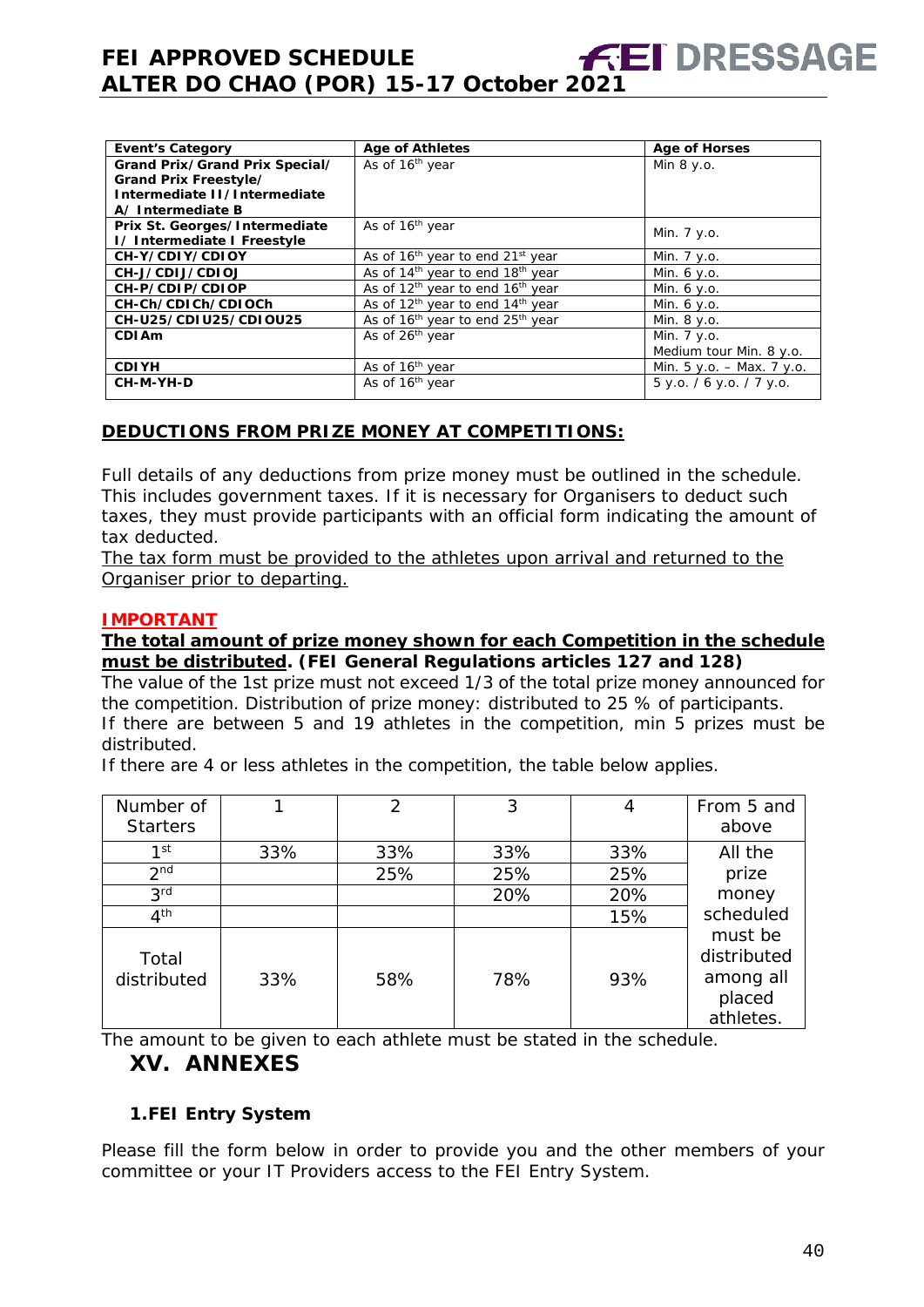| FEI $ID^1$ :                         | 10052580                    |                      |
|--------------------------------------|-----------------------------|----------------------|
| Name*:                               | Lopes                       |                      |
| First Name*:                         | Carlos                      |                      |
| E-Mail*:                             | carlos@carloslucaslopes.com |                      |
| Access Rights*: ⊠ Admin <sup>2</sup> |                             | Consult <sup>3</sup> |
| FEI $1D^1$ :                         |                             |                      |
| Name*:                               |                             |                      |
| First Name*:                         |                             |                      |
| E-Mail*:                             |                             |                      |
| Access Rights*: □ Admin <sup>2</sup> |                             | Consult <sup>3</sup> |
| FEI ID <sup>1</sup> :                |                             |                      |
| Name*:                               |                             |                      |
| First Name*:                         |                             |                      |
| E-Mail*:                             |                             |                      |
| Access Rights*: △ Admin <sup>2</sup> |                             | Consult <sup>3</sup> |

1) If already have an FEI user account.

- <sup>2)</sup> Provide you the required access to manage entries and substitutions and download entries/lists.
- 3) You are just able to consult and download the entries/lists.
- \*) Mandatory Fields

#### <span id="page-40-0"></span>**2. RESULTS**

In order to proceed with the results publication and for qualification purposes the FEI requires results to be uploaded directly on the FEI Database within two days after the conclusion of the event.

All relevant information, file format and tutorial can be found on this page: <http://inside.fei.org/fei/your-role/Organisers/dressage/results-forms>

If you or your provider are unable to produce the required files, results will be